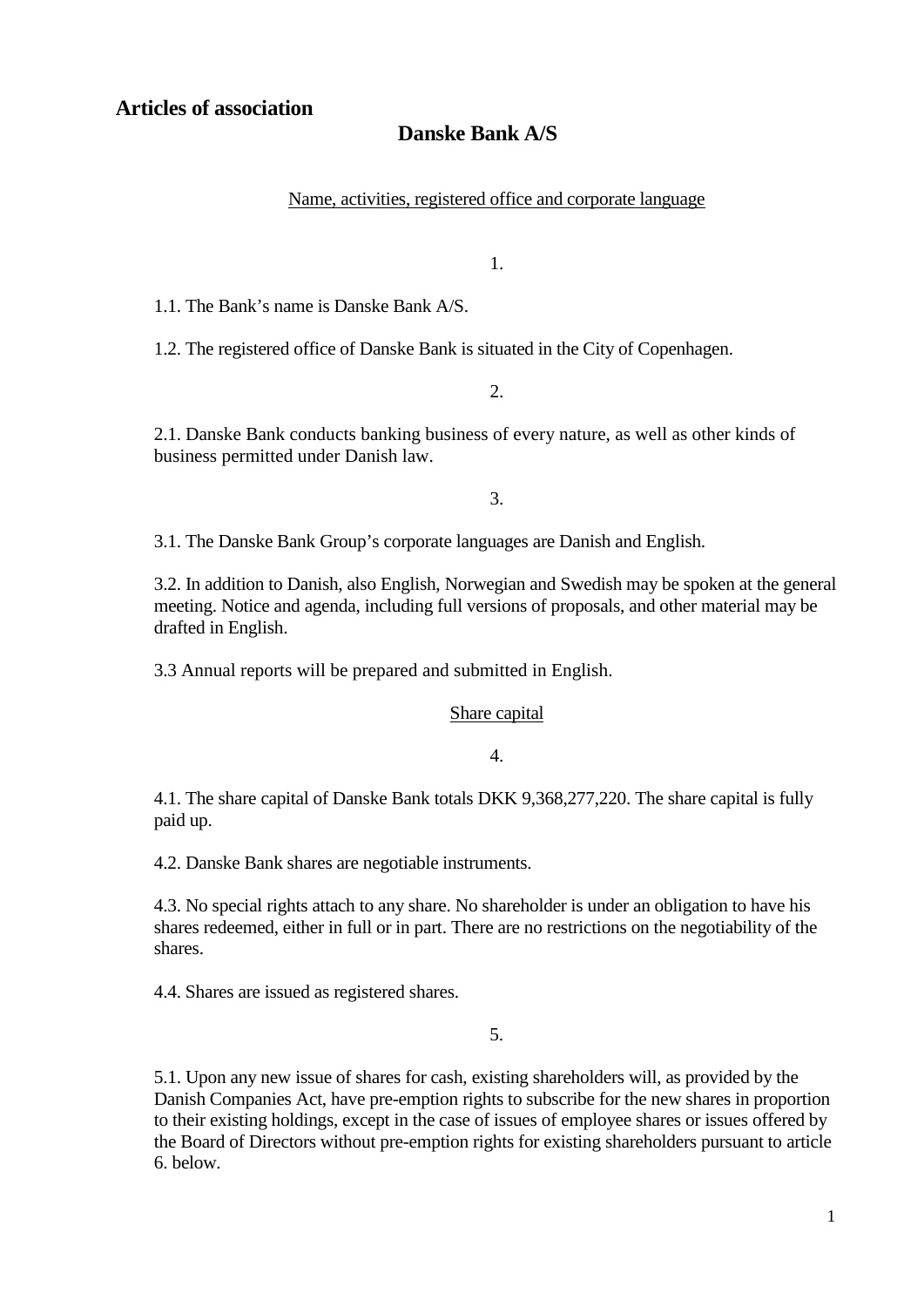5.2. By the majority laid down in paragraph two of article 14., the shareholders in general meeting may decide to waive the above pre-emption rights.

6.

I I. Authority with pre-emption rights

6.1. The Board of Directors is authorised, until 1 March 2018, to raise Danske Bank's share capital by up to DKK 2,000,000,000. The share capital increase may take place on one or more occasions against cash. According to article 5.1., Danske Bank's existing shareholders have pre-emption rights to subscribe for the new shares in proportion to their existing holdings.

6.2. The Board of Directors is also authorised, until 1 March 2018, on one or more occasions to raise loans against bonds or other instruments of debt with access to convert them into shares (convertible loans), and the Board of Directors is authorised to make the related capital increase. Convertible loans may not exceed the amount which may be raised under the authority to increase Danske Bank's share capital, see 6.1.above, according to the conversion price fixed on the raising of such loans as laid down by the terms and conditions of the bonds or other instruments of debt. The exercise of this authority reduces, by a corresponding amount, the authority in 6.1. to increase the Bank's share capital. When the Board of Directors decides to raise convertible loans, the authority to increase the share capital, see 6.1. above, is considered utilised by an amount corresponding to the maximum conversion rights. The conversion period may run for longer than five years after the raising of the convertible loan. Danske Bank's shareholders are entitled to subscribe for convertible loans in proportion to their shareholdings. The decision of the Board of Directors to raise convertible loans must be recorded in the Articles of Association and the Board of Directors is authorised to amend the articles accordingly.

6.3. The new shares are negotiable instruments and are registered by name. Taking into account the time at which subscription for shares or exercise of conversion rights takes place, the Board of Directors determines the extent to which the new shares carry dividend for the year of subscription or for the year when the conversion rights are exercised. The new shares carry dividend as from the first accounting year following the year of subscription for shares or exercise of conversion rights. The shares are subject to the same provisions regarding preemption rights as those applying to existing shares and rank pari passu with existing shares with respect to rights, redemption and negotiability.

6.4. The detailed terms and conditions governing the subscription for shares and the issue of convertible bonds or other instruments of debt are determined by the Board of Directors.

II. Authority without pre-emption rights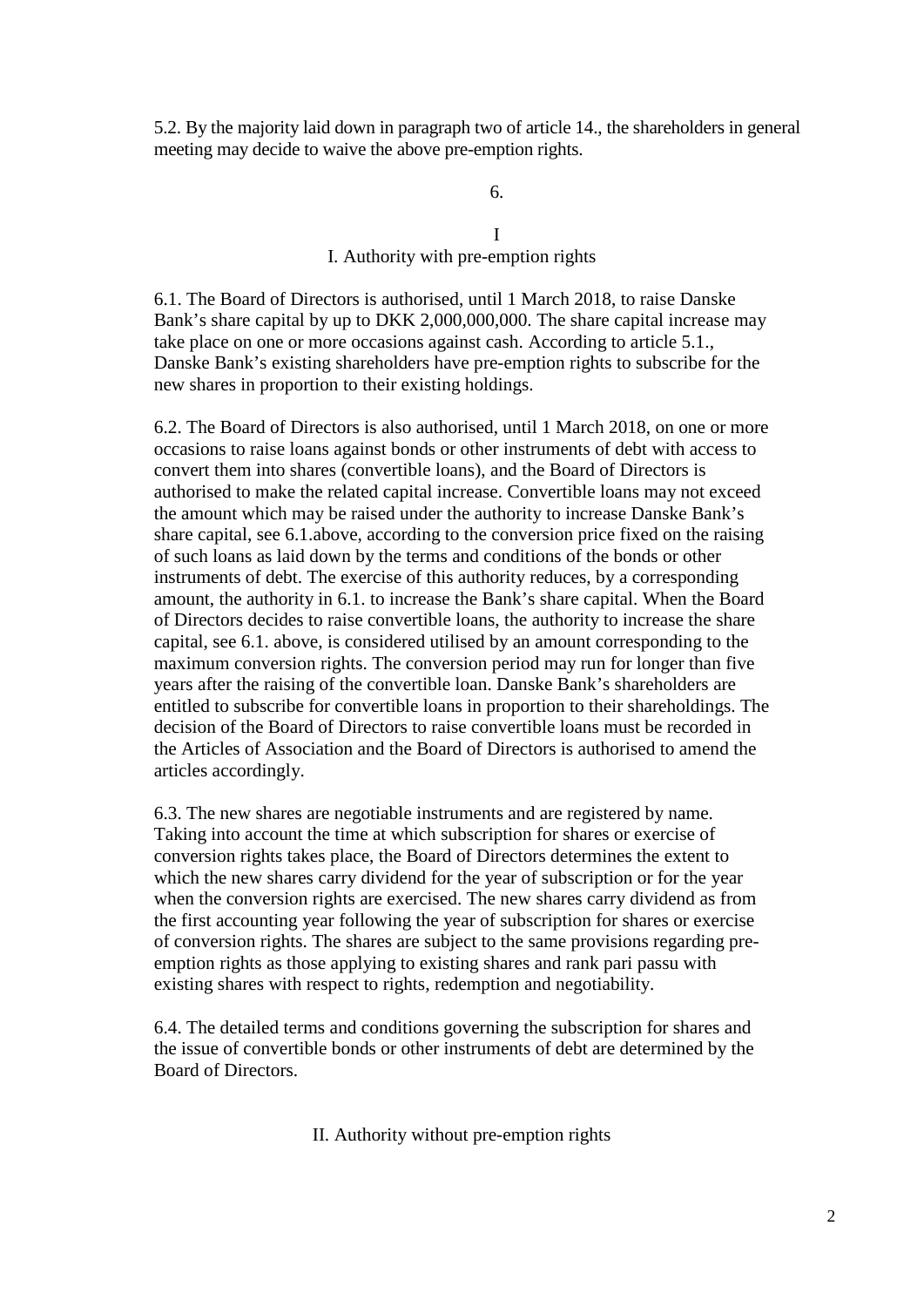6.5. The Board of Directors is authorised, until 1 March 2022, to raise Danske Bank's share capital by up to DKK 1,000,000,000. The share capital increase may take place on one or more occasions. Danske Bank's shareholders are not entitled to subscribe for shares in proportion to their shareholdings. In that case, the new shares must be offered at market price. The share capital increase may be against payment in cash, conversion of debt or as consideration in connection with Danske Bank's acquisition of an existing business.

6.6. The Board of Directors is also authorised, until 1 March 2022, on one or more occasions to raise loans against bonds or other instruments of debt with access to convert them into shares (convertible loans), and the Board of Directors is authorised to make the related capital increase. Convertible loans may not exceed the amount which may be raised under the authority to increase Danske Bank's share capital, see 6.5. above, according to the conversion price fixed on the raising of such loans as laid down by the terms and conditions of the bonds or other instruments of debt. The exercise of this authority reduces, by a corresponding amount, the authority in 6.5. to increase the Bank's share capital. When the Board of Directors decides to raise convertible loans, the authority to increase the share capital, see 6.5. above, is considered utilised by an amount corresponding to the maximum conversion rights. The conversion period may run for longer than five years after the raising of the convertible loan. Danske Bank's shareholders are not entitled to subscribe for convertible loans in proportion to their shareholdings. The decision of the Board of Directors to raise convertible loans must be recorded in the Articles of Association and the Board of Directors is authorised to amend the articles accordingly.

6.7. The new shares are negotiable instruments and are registered by name. Taking into account the time at which subscription for shares or exercise of conversion rights takes place, the Board of Directors determines the extent to which the new shares carry dividend for the year of subscription or for the year when the conversion rights are exercised. The new shares carry dividend as from the first accounting year following the year of subscription for shares or exercise of conversion rights. The shares are subject to the same provisions regarding preemption rights as those applying to existing shares and rank pari passu with existing shares with respect to rights, redemption and negotiability.

6.8. The detailed terms and conditions governing the subscription for shares and the issue of convertible bonds or other instruments of debt are determined by the Board of Directors.

6.9. On 19 March 2017, the Board of Directors decided to exercise the authorisation in Article 6.6, without pre-emptive rights for Danske Bank's shareholders, to raise loans against notes (in Danish "Kapitalbeviser") for a total amount of USD 750,000,000 (corresponding to DKK 5,193,000,000 calculated on the basis of the national bank of Denmark's (Nationalbanken) exchange rate on the day of the Board of Directors' resolution) with access to convert them into shares. The notes are issued pursuant to section 12 of the Danish Executive Order no. 295 of 27 March 2014 on Calculation of Risk Exposures, Own Funds and Solvency Need. The terms and conditions set out in appendix 1 to these Articles of Association apply to the issued notes (Terms and Conditions for the Notes).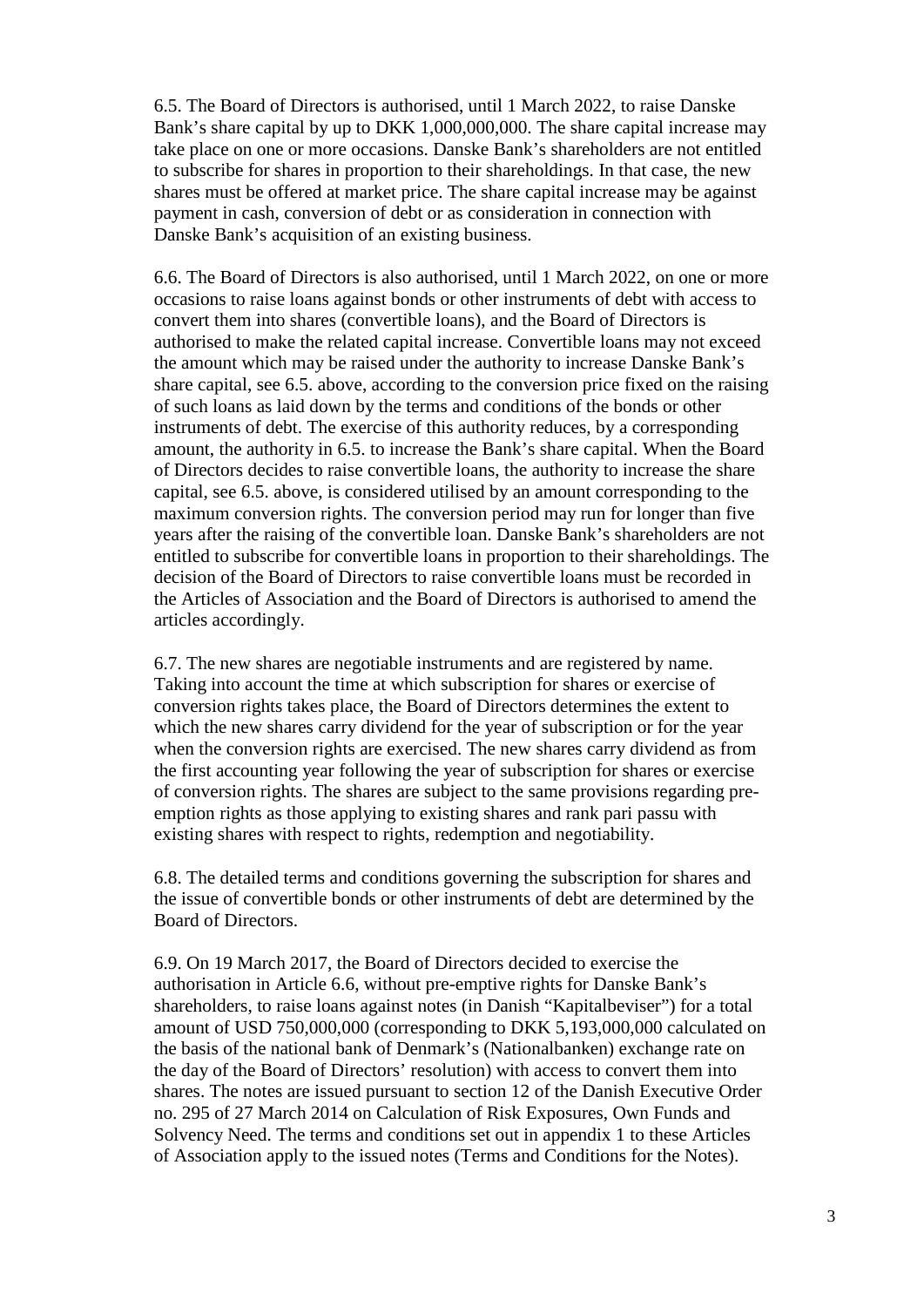The maximum capital increase, which can be made on the basis of the issued notes in accordance with this Article 6.9 amounts to nominally DKK 312,891,120. If the issued notes are converted into shares, the price shall be calculated on the basis of the actual price of Danske Bank's shares at the time of the conversion, though the price may not be lower than a fixed minimum price. The specific terms and conditions, also with regards to any conversion, are set out in appendix 1.

Article 6.7 above will also apply to any new shares issued as a consequence of a conversion of notes issued in accordance with this Article 6.9.

7.

7.1. The shares must be issued in a denomination of DKK 10 through the Danish VP Securities A/S in accordance with the provisions of law regarding the issue of listed securities, and dividends must be distributed in accordance with applicable rules. Notice of rights in respect of the shares must be given to the Danish VP Securities A/S.

7.2. Danske Bank A/S's share register is kept by VP Investor Services A/S (VP Services A/S), CVR number 30201183.

7.3. InvestorPortalen™ is an Internet-based solution, provided by VP Services A/S, that enables shareholders to electronically sign up for electronic publications from Danske Bank and to provide contact information to allow Danske Bank to send material electronically to shareholders having provided such information. InvestorPortalen<sup>™</sup> also enables shareholders to register electronically for general meetings.

7.4. All communication from Danske Bank to its shareholders may take place through electronic document exchange and electronic mail solutions (electronic communication) available to its shareholders at Danske Bank's website (www.danskebank.com) and/or InvestorPortalen™ for the purpose of enabling shareholders to electronically receive notices of general meetings with relevant agendas; complete proposals; proxy forms; interim reports; annual reports; company announcements; financial calendars; prospectuses; and other general information from Danske Bank. Danske Bank always has the option of communicating by ordinary mail.

7.5. The shareholders are responsible for providing Danske Bank with correct electronic contact information.

7.6. Shareholders may send messages to Danske Bank by electronic mail through InvestorPortalen™ to the specified e-mail address, to kapitalejer@danskebank.dk or to shareholder@danskebank.com. Instruments to appoint proxies for a general meeting must be made in writing, duly dated and produced.

7.7. The shareholders can find information about system requirements and the procedure for communicating electronically at Danske Bank's website (www.danskebank.com) or the VP Securities A/S's website [\(www.vp.dk\)](http://www.vp.dk/).

General meeting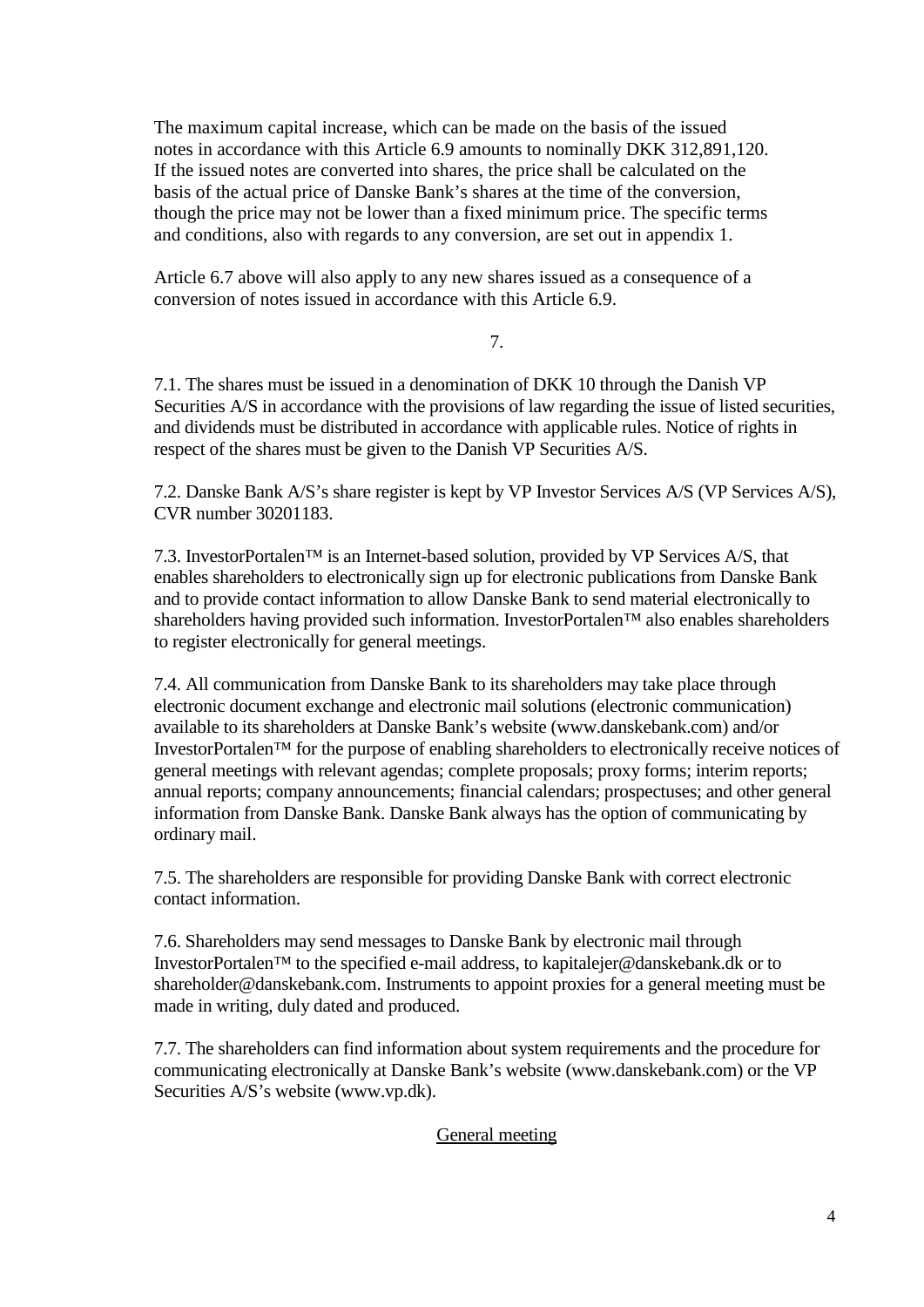8.1. An annual general meeting must be held every year not later than 30 April.

8.2. Extraordinary general meetings must be held at the request of the Board of Directors or one of the auditors appointed by the shareholders in general meeting. Shareholders holding a total of 5% of the share capital may submit a written request for an extraordinary general meeting. An extraordinary general meeting to be held for the purpose of transacting specified business must be convened within two weeks of the receipt of such request.

8.3. All general meetings must be held in the metropolitan area of Copenhagen.

9.

9.1. A general meeting is called by the Board of Directors at not more than five weeks' and not less than three weeks' notice, by announcement on Danske Bank's website [\(danskebank.com\)](http://www.danskebank.com/) and in writing to all registered shareholders who have requested such notification. Notice is also given to Danske Bank's employees.

9.2. The notice convening the general meeting states the time and place and the agenda specifying the business to be transacted. If the general meeting is to transact amendments to the articles of association, the notice must contain the full wording of any proposals.

9.3. The agenda and the proposals in extenso (and in the case of the annual general meeting also the audited annual report) must be made available for inspection by the shareholders no later than two weeks prior to the general meeting and must also be available for a period of three weeks beginning no later than three weeks before the general meeting, including the day of the general meeting, at Danske Bank's website, with information about the total number of shares and voting rights at the date of convening, the documents to be submitted to the general meeting and the forms to be used for voting by proxy and by letter.

9.4. Any shareholder is entitled to have specified business transacted at the annual general meeting, provided that the shareholder submits a request in writing to this effect to the Board of Directors and such request is received by the Board of Directors no later than six weeks before the annual general meeting or one week after the publication of the annual report.

10.

10.1. The general meeting is presided over by a chairman of the meeting appointed by the Board of Directors. The chairman ensures that the general meeting is conducted in an orderly manner. The chairman of the meeting has the authority needed, including the right to prepare debates, voting themes and voting methods, the right to end debates and speeches, and the right to expel general meeting participants.

10.2. Resolutions and proceedings at the general meeting are recorded in a minutes book to be signed by the chairman of the meeting.

11.

11.1. Any shareholder who has requested an admission card no later than two days before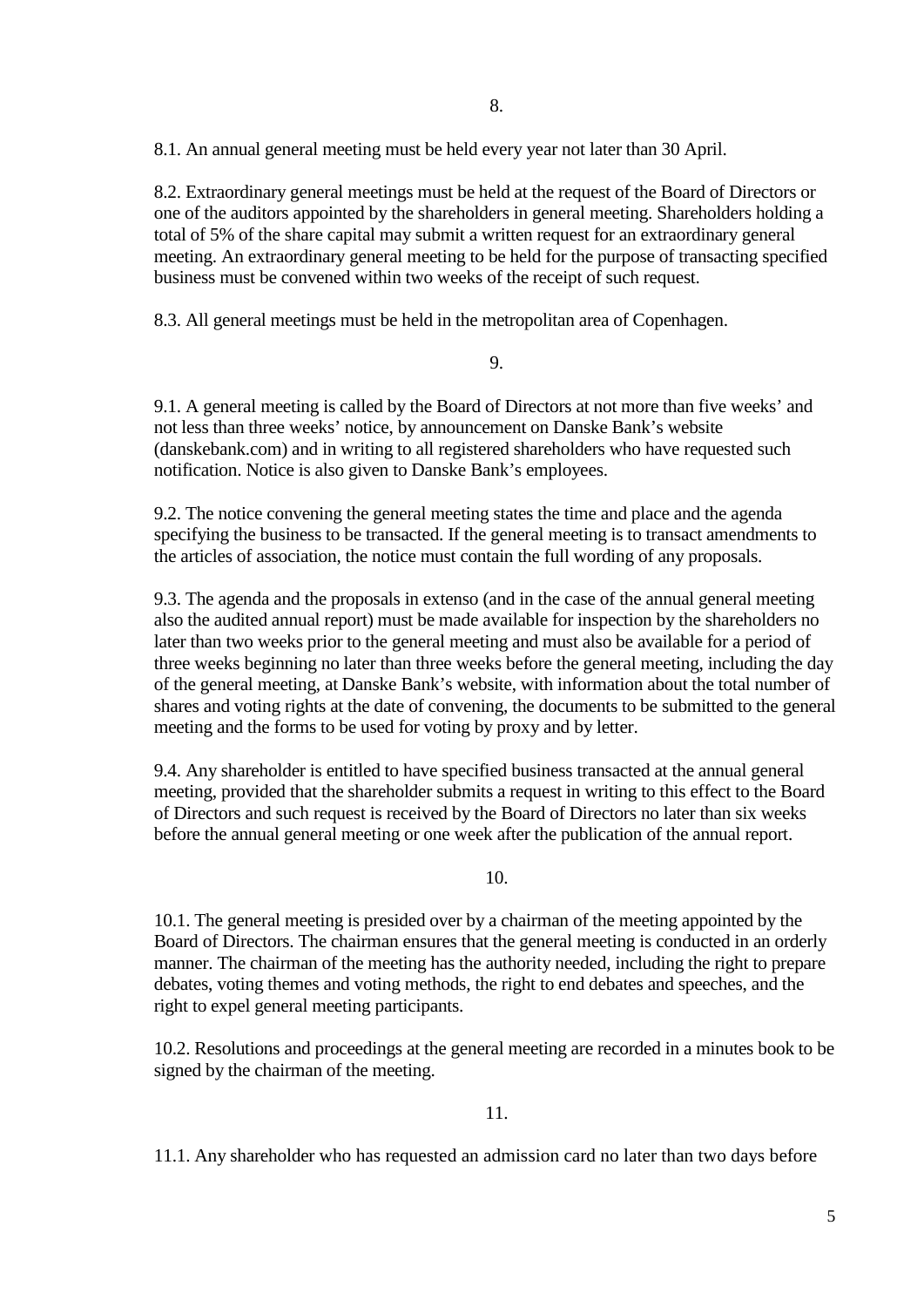the general meeting or has sent an instrument appointing a proxy so that it is received by VP Investor Services A/S no later than two days before the general meeting will be entitled to attend the meeting. Shareholders unable to attend may vote by postal ballot. The postal ballot must be received by VP Investor Services A/S no later than 4.00pm on the day before the general meeting.

11.2. A shareholder is entitled to vote at the general meeting according to the number of shares held at the date of registration.

11.3. The date of registration is one week before the date of the general meeting. The number of shares held by a shareholder is calculated on the registration date on the basis of the information in the register of shareholders and information about ownership that Danske Bank and/or VP Investor Services A/S (VP Services A/S) has received but that has not yet been entered in the register of shareholders.

11.4. Each share of DKK 10 carries one vote at the general meeting.

12.

12.1. Any shareholder is entitled to be represented by proxy and to attend the general meeting together with an adviser. The instrument appointing the proxy, which must be produced, must be in writing and duly dated. The instrument may be revoked at any time.

# 13.

13.1. At the annual general meeting the audited annual report is submitted.

13.2. The agenda for the annual general meeting must comprise the following items:

- a. Submission of the annual report for adoption. A proposal by the Board of Directors and the Executive Board for allocation of profits or for the cover of losses according to the adopted annual report.
- b. Election of directors in accordance with the provisions of article 15.
- c. Appointment of external auditors in accordance with article 21.
- d. Any other proposals or business submitted by shareholders or the Board of Directors.

13.3. The Board of Directors is authorised to make extraordinary dividend payments.

14.

14.1. Decisions at the general meeting are taken by a simple majority of votes, unless otherwise provided by law or by these articles. In case of parity of votes on an election, the election is decided by drawing lots.

14.2. Resolutions regarding an amendment to these articles which pursuant to law cannot be made by the Board of Directors is passed only if adopted by not less than two-thirds of the votes cast and by not less than two-thirds of the share capital represented at the general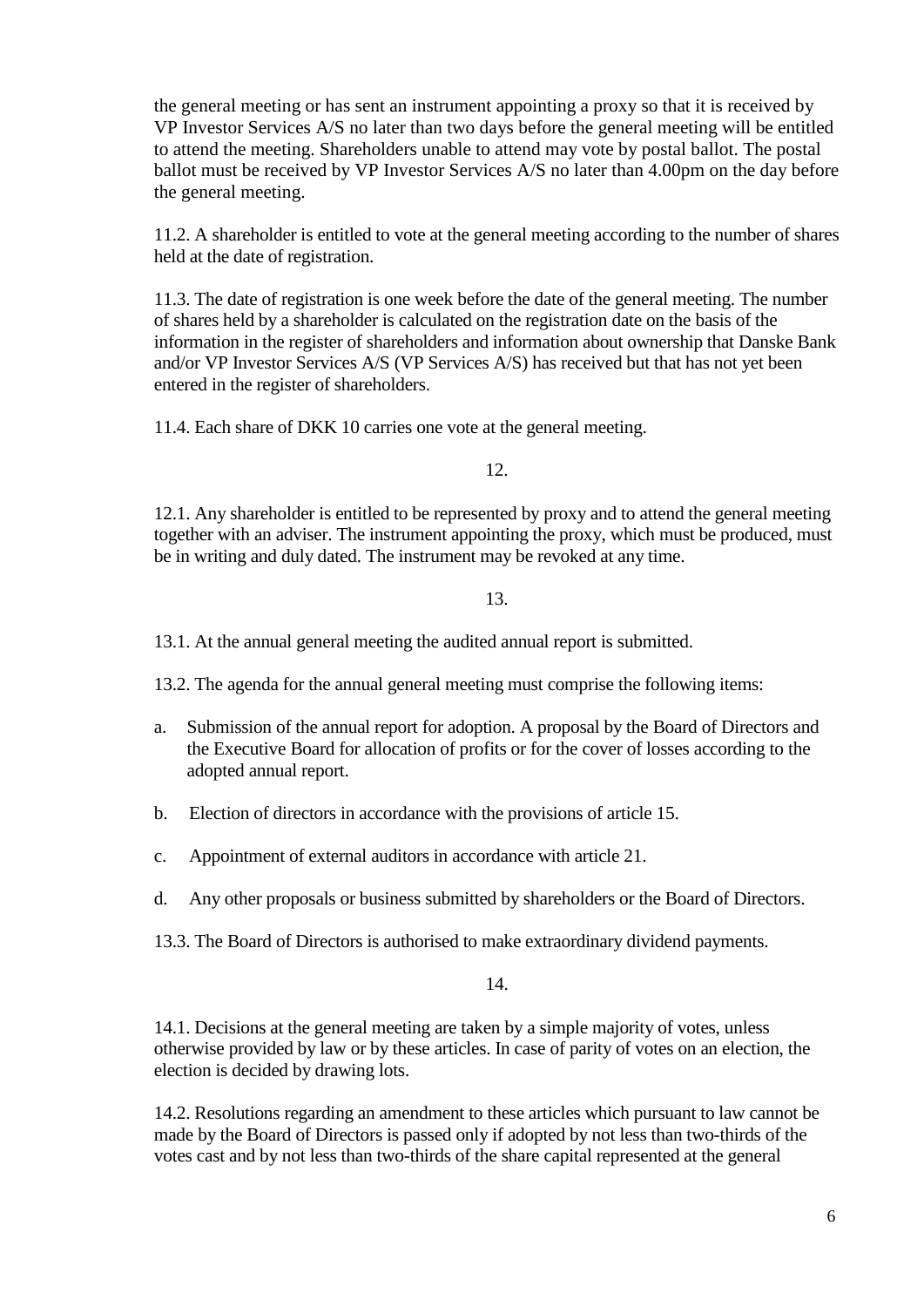meeting and entitled to vote, always provided that such amendments are not subject to more stringent statutory provisions. Amendments to paragraph three of this article must, however, be adopted in accordance with the provisions set out therein.

14.3. A resolution to wind up Danske Bank by merger or voluntary liquidation is passed only if adopted by not less than three-quarters of the votes cast and by not less than three-quarters of the share capital represented at the general meeting and entitled to vote.

### Board of Directors

15.

15.1. The Board of Directors is elected by the shareholders in general meeting, with the exception of those directors who are elected pursuant to prevailing law concerning employee representation on the Board of Directors.

15.2. The directors elected by the shareholders in general meeting, who are elected for a term of one year, must number not less than six and not more than ten.

15.3. Directors are eligible for re-election.

15.4. No individual is eligible for election or re-election to the Board of Directors after the age of 70. A director attaining the age of 70 must resign from the Board of Directors not later than at the next annual general meeting.

16.

16.1. After the annual general meeting, the Board of Directors elects a chairman and one or two vice chairmen from among themselves. In case of parity of votes, the election is decided by lot.

17.

17.1. The Board of Directors meets on being convened by the chairman, or in his absence by a vice chairman. Meetings are held when the chairman, or in his absence a vice chairman, finds it appropriate, or when so requested by a director, a member of Danske Bank's Executive Board, an auditor appointed by the shareholders in general meeting, or the head of Danske Bank's internal audit department.

17.2. Decisions can be made by written ballot or by voting carried out in any other reliable manner. Meetings of the Board of Directors may be held in Danish and English.

17.3. The Board of Directors constitutes a quorum when more than half of its members participate in the passing of a resolution. In case of parity of votes, the chairman, or, in his absence, the vice chairman chairing the meeting, has the casting vote.

17.4. Minutes are kept of board meetings, and entries in the minutes book are signed by the directors.

17.5. The Board of Directors establishes its own rules of procedure.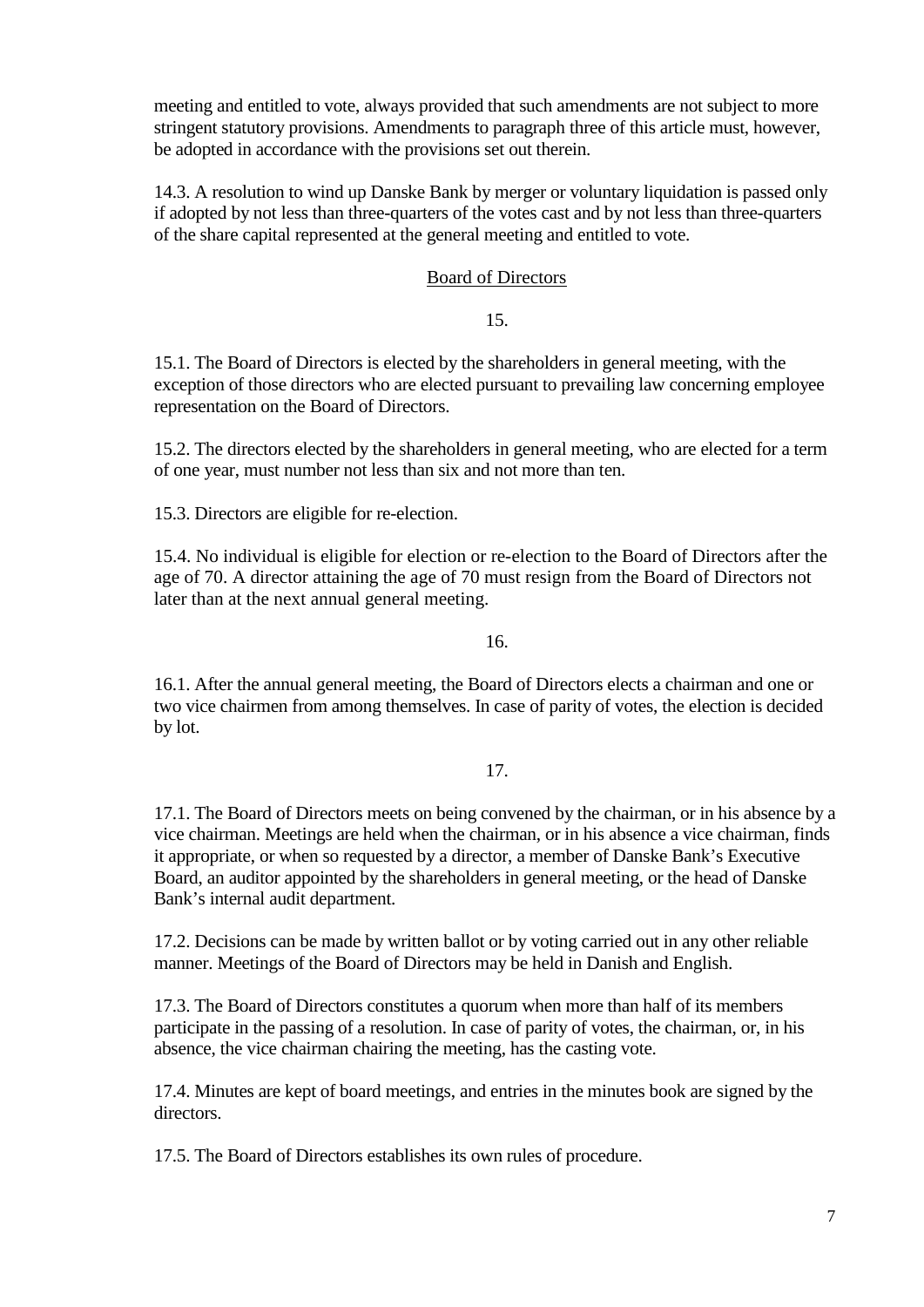17.6. The Board of Directors may delegate authority to make decisions to a committee set up by the Board. Such a committee may be authorised to consider standardised business if the full Board of Directors has laid down guidelines for such consideration in advance. The full Board of Directors regularly assesses the guidelines and the work performed by the committee. The Board of Directors is, however, ultimately responsible for the consideration of any such business and for decisions made.

18.

18.1. The Board of Directors appoints and dismisses the Executive Board, the group chief auditor and the board of directors secretary.

18.2. General guidelines have been prepared for incentive pay by Danske Bank to the Board of Directors and the Executive Board. These guidelines have been adopted by Danske Bank's general meeting and published on Danske Bank's website.

# Executive Board

19.

19.1. The Executive Board manages the day-to-day business and affairs of Danske Bank and consists of not less than two and not more than ten members. The rules of procedure of the Executive Board are established by the Board of Directors.

# Signing powers

20.

20.1. Danske Bank is bound by the signatures of the whole Board of Directors, by the joint signatures of the chairman and a vice chairman of the Board of Directors, by the signature of one of these jointly with that of a member of the Executive Board, or by the joint signatures of two members of the Executive Board.

20.2. The Executive Board may grant mandates or powers of attorney to any employee of Danske Bank.

# Auditing and accounting year

# 21.

21.1. Danske Bank's Annual Report is audited in accordance with prevailing legislation by one or more audit firms appointed for one year at a time.

22.

22.1. The accounting year of Danske Bank runs from 1 January to 31 December.

# Secondary names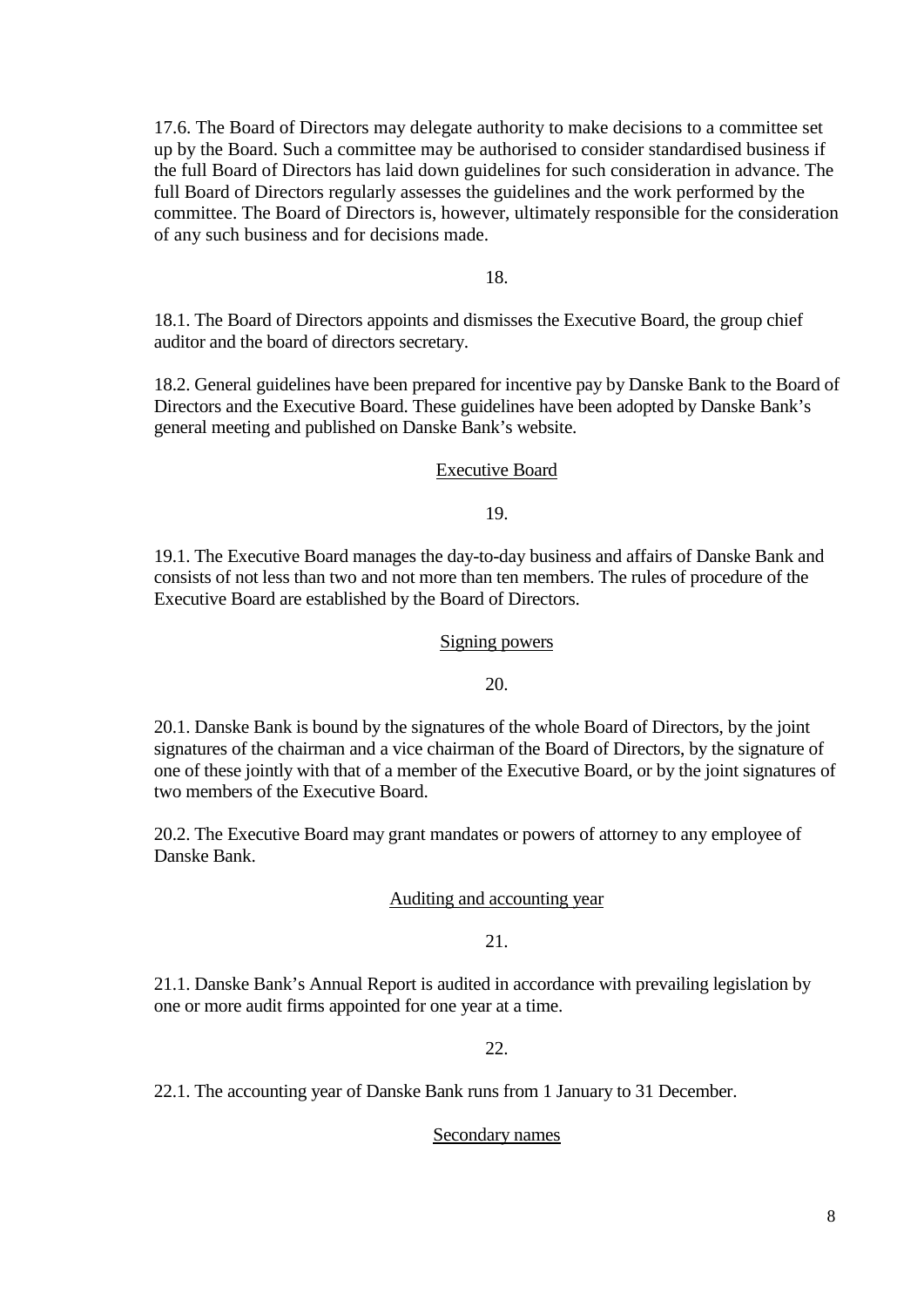23.1. Danske Bank also conducts business under the following secondary names: Den Danske Landmandsbank, Aktieselskab (Danske Bank A/S), Den Danske Bank af 1871, Aktieselskab (Danske Bank A/S), Aktieselskabet Kjøbenhavns HandelsBank (Danske Bank A/S), Copenhagen HandelsBank A/S (Danske Bank A/S), Provinsbanken A/S (Danske Bank A/S), Den Danske Provinsbank A/S (Danske Bank A/S), Aktieselskabet Aarhuus Privatbank (Danske Bank A/S), Fyens Disconto Kasse Bank-Aktieselskab (Danske Bank A/S), Aalborg Diskontobank A/S (Danske Bank A/S), Aalborg Bank A/S (Danske Bank A/S), Sjællandske Bank A/S (Danske Bank A/S), Danske Børs Bank A/S (Danske Bank A/S), Den Direkte Bank A/S (Danske Bank A/S), Pro Kredit Bank A/S (Danske Bank A/S), Nordania Leasing Bankaktieselskab (Danske Bank A/S), Danske Kapitalforvaltning Bankaktieselskab (Danske Bank A/S), Danica Bank A/S (Danske Bank A/S), Danica Pensionsbank A/S (Danske Bank A/S), Merchant Bank Privat A/S (Danske Bank A/S), BG Bank A/S (Danske Bank A/S), By- og Landbosparekassen A/S (Danske Bank A/S), Sindal Sparekasse A/S (Danske Bank A/S), Læsø Sparekasse A/S (Danske Bank A/S), Nibe Sparekasse A/S (Danske Bank A/S), Løgstør Sparekasse A/S (Danske Bank A/S), Arden Sparekasse A/S (Danske Bank A/S), Ålestrup Sparekasse A/S (Danske Bank A/S), Kjellerup Sparekasse A/S (Danske Bank A/S), Sparekassen Grenå A/S (Danske Bank A/S), Silkeborg Sparekasse A/S (Danske Bank A/S), Samsø Sparekasse A/S (Danske Bank A/S), Sparekassen Ulstrup A/S (Danske Bank A/S), Esbjerg Sparekasse A/S (Danske Bank A/S), Sparekassen Kolding A/S (Danske Bank A/S), Ribe Sparekasse A/S (Danske Bank A/S), Skodborg Sparekasse A/S (Danske Bank A/S), Sparekassen Skærbæk A/S (Danske Bank A/S), Ulkebøl Sparekasse A/S (Danske Bank A/S), Præstbro Sparekasse A/S (Danske Bank A/S), Ølgod Sparekasse A/S (Danske Bank A/S), Serritslev Sogns Spare- og Laanekasse A/S (Danske Bank A/S), Sparekassen Højer A/S (Danske Bank A/S), Sparekassen Sydjylland A/S (Danske Bank A/S), Sparekassen Fredericia A/S (Danske Bank A/S), Sparekassen Haderslev A/S (Danske Bank A/S), Agerskov Sparekasse A/S (Danske Bank A/S), Toftlund Sparekasse A/S (Danske Bank A/S),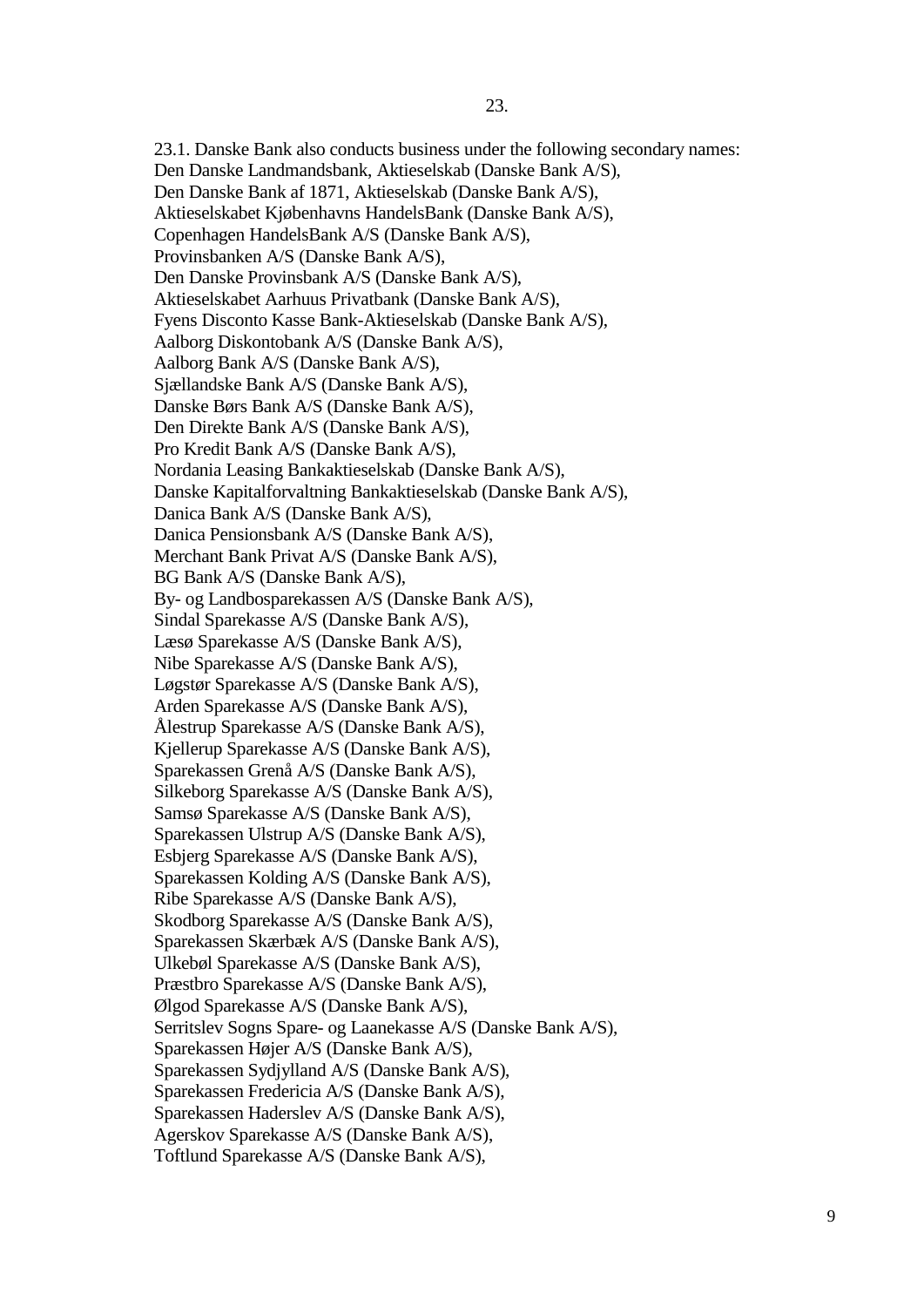Sparekassen for Christiansfeld og Omegn A/S (Danske Bank A/S), Vojens Sparekasse A/S (Danske Bank A/S), Landbosparekassen for Ribe og Omegn A/S (Danske Bank A/S), Sparekassen Bramminge A/S (Danske Bank A/S), Vejrup Sogns Spare- og Laanekasse A/S (Danske Bank A/S), Grimstrup-Nykirke Sognes Spare- og Laanekasse A/S (Danske Bank A/S), Gørding og Omegns Sparekasse A/S (Danske Bank A/S), Varde Sparekasse A/S (Danske Bank A/S), Oksbøl Sparekasse A/S (Danske Bank A/S), Vejen Sparekasse A/S (Danske Bank A/S), Holsted Sparekasse A/S (Danske Bank A/S), Andst og Omegns Sparekasse A/S (Danske Bank A/S), Veerst-Bække Sparekasse A/S (Danske Bank A/S), Gesten Sparekasse A/S (Danske Bank A/S), Sparekassen Vejle A/S (Danske Bank A/S), Øster Nykirke Sogns Spare- og Laanekasse A/S (Danske Bank A/S), Aagaard Sparekasse A/S (Danske Bank A/S), Alminde Sparekasse A/S (Danske Bank A/S), Vester Nebel Sparekasse A/S (Danske Bank A/S), Givskud Sogns Spare- og Laanekasse A/S (Danske Bank A/S), Tørring og Omegns Spare- og Laanekasse A/S (Danske Bank A/S) Børkop og Omegns Sparekasse A/S (Danske Bank A/S), Spare- og Laanekassen i Egtved A/S (Danske Bank A/S), Ringive Sparekasse A/S (Danske Bank A/S), Thyregod-Vester Sognes Spare- og Laanekasse A/S (Danske Bank A/S) Uldum Sparekasse A/S (Danske Bank A/S), Hvejsel Sogns Spare- og Laanekasse A/S (Danske Bank A/S), Glejbjerg Sparekasse A/S (Danske Bank A/S), Fyens Stifts Sparekasse A/S (Danske Bank A/S), Landbo-Sparekassen for Fyn (Danske Bank A/S), Bogense Sparekasse A/S (Danske Bank A/S), Lyngby Sparekasse A/S (Danske Bank A/S), Korsør Sparekasse A/S (Danske Bank A/S), Næstved Sparekasse A/S (Danske Bank A/S), Haslev Sparekasse A/S (Danske Bank A/S), Faxe Sparekasse A/S (Danske Bank A/S), Stevns Sparekasse A/S (Danske Bank A/S), Sorø Sparekasse A/S (Danske Bank A/S), Sparekassen Møn A/S (Danske Bank A/S), Højby Sparekasse A/S (Danske Bank A/S), Asnæs Sparekasse A/S (Danske Bank A/S), Sparekassen for Grevskabet Holsteinborg og Omegn A/S (Danske Bank A/S), DK Sparekassen A/S (Danske Bank A/S), Frederiksberg Sparekasse A/S (Danske Bank A/S), Sparekassen Danmark A/S (Danske Bank A/S), Bornholmerbanken A/S (Danske Bank A/S), Hasle Bank A/S (Danske Bank A/S), Girobank A/S (Danske Bank A/S), Girobank Danmark A/S (Danske Bank A/S), Sparekassen Bikuben A/S (Danske Bank A/S),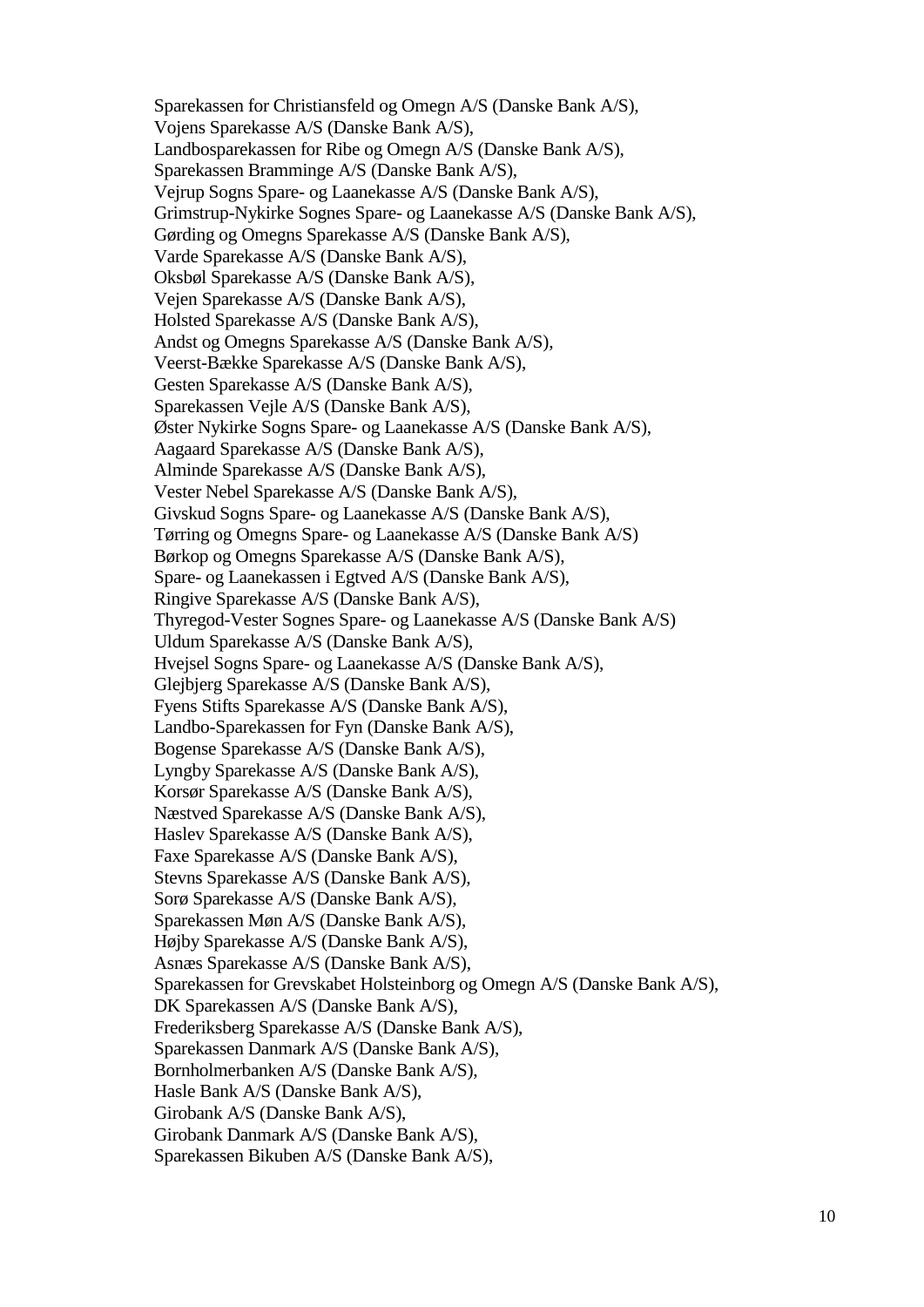Netbank A/S (Danske Bank A/S), Bikuben Girobank A/S (Danske Bank A/S), Firstnordic Bank A/S (Danske Bank A/S), Danske Bank International A/S (Danske Bank A/S), Danske Bank Polska A/S (Danske Bank A/S), Fokus Bank A/S (Danske Bank A/S), National Irish Bank A/S (Danske Bank A/S), Northern Bank A/S (Danske Bank A/S), Sampo Pankki Oyj A/S (Danske Bank A/S), AB Sampo bankas A/S (Danske Bank A/S), AS Sampo Pank A/S (Danske Bank A/S), AS Sampo Banka A/S (Danske Bank A/S), Profibank ZAO A/S (Danske Bank A/S), Rahatukku Postipankki - Extrakapital Postbanken A/S (Danske Bank A/S), Postipankki A/S, (Danske Bank A/S), Leonia Pankki A/S (Danske Bank A/S), Interbank A/S (Danske Bank A/S), Finbank A/S (Danske Bank A/S), Sampo Rahoitus A/S (Danske Bank A/S), Sampo Finans A/S (Danske Bank A/S), Sampo Finance A/S (Danske Bank A/S), Avainrahoitus A/S (Danske Bank A/S), Danske Capital A/S (Danske Bank A/S), Sampo Pankki A/S (Danske Bank A/S),

--- o0o ---

The most recent amendments to the Articles of Association were approved by the Annual general meeting on 16 March 2017 and by the Board of Directors on 19 March 2017, 21 April 2017 and 21 December 2017.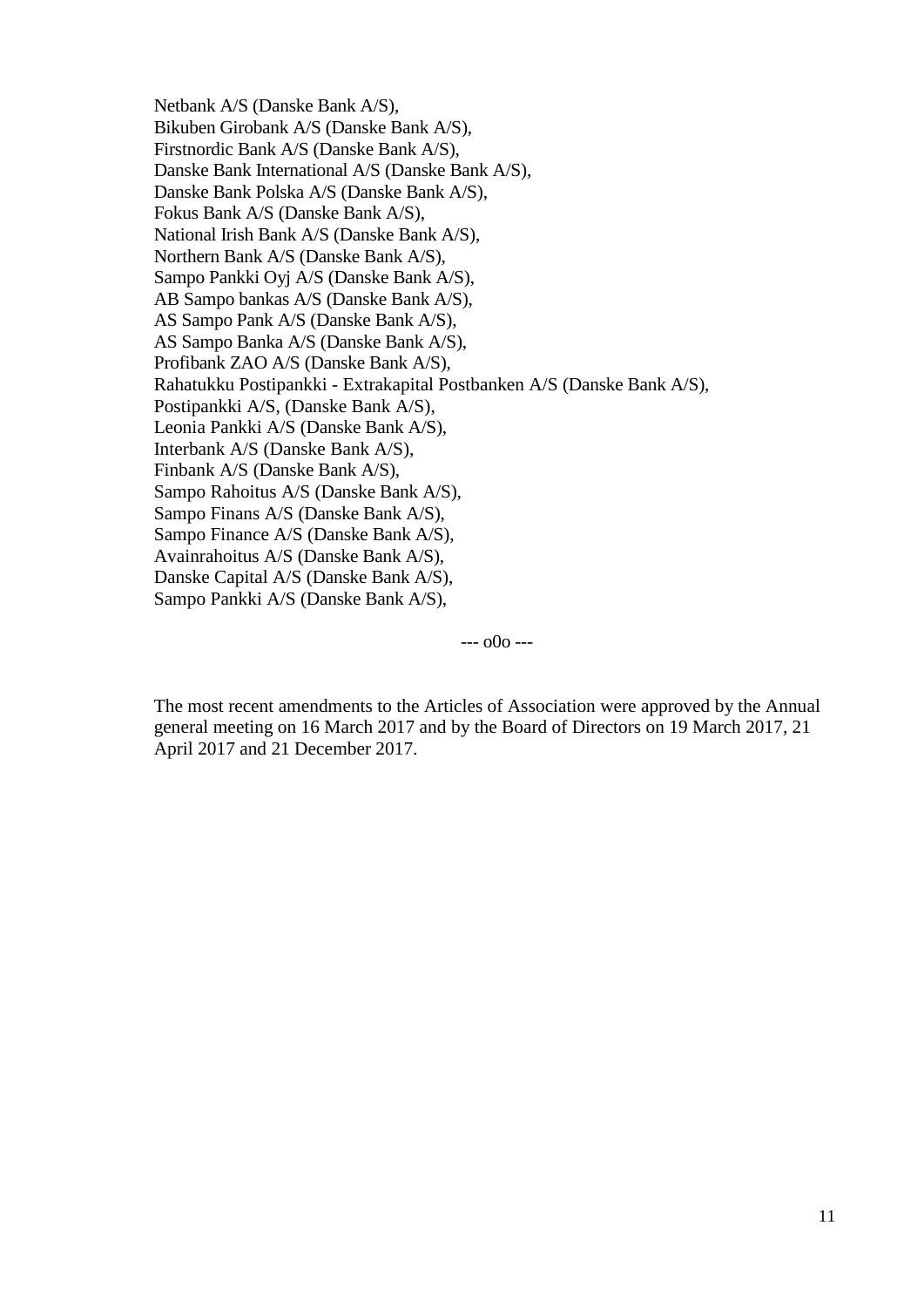### Appendix 1: Terms and Conditions of the Notes

*The following is the text of the Terms and Conditions of the Notes which will be endorsed on each Definitive Note. The Terms and Conditions applicable to any Global Note will differ from those Terms and Conditions which would apply to a Definitive Note to the extent described under "Overview of Provisions relating to the Notes while in Global Form" above.*

#### **1. Introduction**

- 1.1 *Notes*: The USD 750,000,000 Perpetual Non-cumulative Resettable Additional Tier 1 Convertible Capital Notes (the "**Notes**") are issued by Danske Bank A/S (the "**Issuer**").
- 1.2 *Issue and Paying Agency Agreement*: The Notes are the subject of an issue and paying agency agreement dated 28 March 2017 (as supplemented, amended and/or replaced from time to time, the "**Agency Agreement**") between the Issuer, Citibank, N.A., London Branch as fiscal agent and paying agent (the "**Fiscal Agent**", which expression shall include any successor to Citibank, N.A., London Branch in its capacity as such and together with any additional or successor paying agents appointed from time to time in accordance with the Agency Agreement, the "**Paying Agents**").
- 1.3 *Deed of Covenant*: The Notes have the benefit of a deed of covenant dated 28 March 2017 (as supplemented, amended and/or replaced from time to time, the "**Deed of Covenant**").
- 1.4 *Summaries*: Certain provisions of these Conditions are summaries of the Agency Agreement and the Deed of Covenant and are subject to their detailed provisions. The holders of the Notes (the "**Holders**") and the holders of the interest coupons (the "**Couponholders**" and the "**Coupons**", respectively) are bound by, and are deemed to have notice of, all the provisions of the Agency Agreement and the Deed of Covenant applicable to them. Copies of the Agency Agreement and the Deed of Covenant are available for inspection by Holders during normal business hours at the Specified Office of each of the Paying Agents.

### **2. Interpretation**

2.1 *Definitions*: In these Conditions the following expressions have the following meanings:

"**7-year Mid-Swap Rate**" means, in relation to a Reset Interest Period and the Reset Rate of Interest Determination Date in relation to such Reset Interest Period:

- (i) the rate for U.S. Dollar swaps with a term of 7 years which appears on the Screen Page as of 11:00 a.m. (New York City time) on such Reset Rate of Interest Determination Date; or
- (ii) if the 7-year Mid-Swap Rate does not appear on the Screen Page at such time on such Reset Rate of Interest Determination Date, the Reset Reference Bank Rate on such Reset Rate of Interest Determination Date;

"**7-year Mid-Swap Rate Quotations**" means the arithmetic mean of the bid and offered rates for the semiannual fixed leg (calculated on a 30/360 day count basis) of a fixed-for-floating U.S. Dollar interest rate swap transaction which:

- (i) has a term of 7 years commencing on the relevant Reset Date;
- (ii) is in an amount that is representative of a single transaction in the relevant market at the relevant time with an acknowledged dealer of good credit in the swap market; and
- (iii) has a floating leg based on 3-month U.S. Dollar LIBOR (calculated on an Actual/360 day count basis);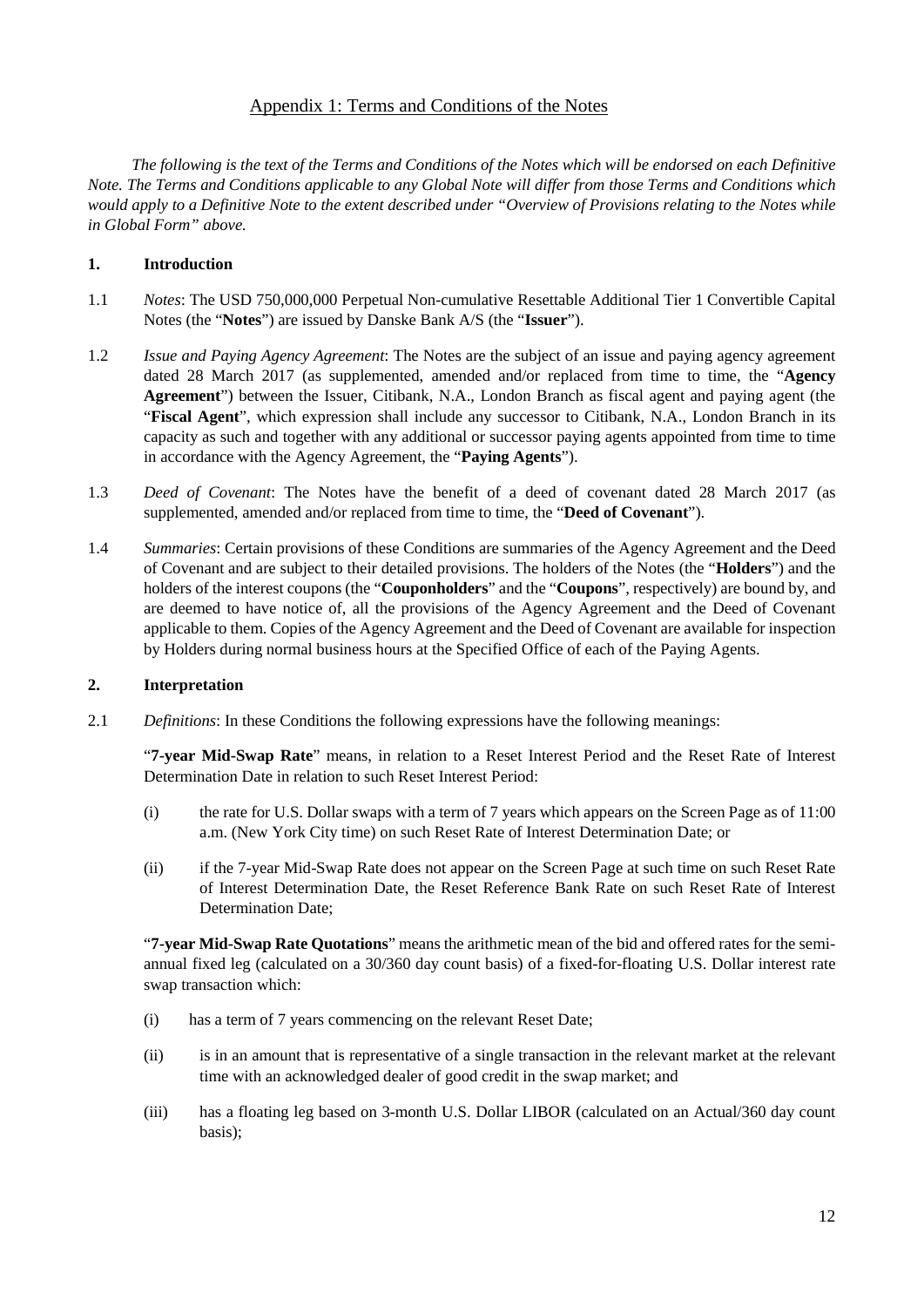"**Additional Tier 1 Capital**" means capital which is treated as Additional Tier 1 capital (or any equivalent or successor term) under CRD IV requirements by the Relevant Regulator for the purposes of the Issuer and the Group;

"**Alternative Consideration**" means, in respect of each Note and as determined by the Issuer:

- (i) if all of the Conversion Shares are sold in the Conversion Shares Offer, the *pro-rata* share of the cash proceeds from the sale of such Conversion Shares attributable to such Note (converted into USD at the Prevailing Exchange Rate as of the day which is three Settlement Shares Depositary Business Days prior to the relevant Settlement Date) as determined by the Settlement Shares Depositary, and less the *pro-rata* share of any foreign exchange transaction costs and an amount equal to the *pro-rata* share of any taxes or duties (including, without limitation, any capital, stamp, issue and registration and transfer taxes or duties) that may arise or be paid in connection with the issue and delivery of the Conversion Shares to the Settlement Shares Depositary pursuant to the Conversion Shares Offer;
- (ii) if some, but not all of the Conversion Shares are sold in the Conversion Shares Offer, (a) the *prorata* share of the cash proceeds from the sale of such Conversion Shares attributable to such Note (converted into USD at the Prevailing Exchange Rate as of the day which is three Settlement Shares Depositary Business Days prior to the relevant Settlement Date) as determined by the Settlement Shares Depositary, and less the *pro-rata* share of any foreign exchange transaction costs and an amount equal to the *pro-rata* share of any taxes or duties (including, without limitation, any capital, stamp, issue and registration and transfer taxes or duties) that may arise or be paid in connection with the issue and delivery of the Conversion Shares to the Settlement Shares Depositary pursuant to the Conversion Shares Offer and (b) the *pro-rata* share of such Conversion Shares not sold pursuant to the Conversion Shares Offer attributable to such Note rounded down to the nearest whole number of Conversion Shares; and
- (iii) if no Conversion Shares are sold in the Conversion Shares Offer, the relevant number of Conversion Shares which would have been received had the Issuer not elected that the Settlement Shares Depositary should carry out a Conversion Shares Offer;

"**BRRD**" means the Directive (2014/59/EU) of the European Parliament and of the Council on resolution and recovery of credit institutions and investment firms dated 15 May 2014 and published in the Official Journal of the European Union on 12 June 2014 (or, as the case may be, any provision of Danish law transposing or implementing such Directive), as amended or replaced from time to time;

"**Business Day**" means a day on which commercial banks and foreign exchange markets settle payments and are open for general business (including dealing in foreign exchange and foreign currency deposits) in Copenhagen, New York City and London;

"**Calculation Amount**" means USD 1,000 (the "**Original Calculation Amount**"), provided that if the Outstanding Principal Amount of each Note is reduced as required by then current legislation and/or regulations applicable to the Issuer, the Fiscal Agent shall (i) adjust the Calculation Amount on a *pro-rata* basis to account for such reduction and (ii) notify the Holders in accordance with Condition [17](#page-41-0) (*Notices*) of the details of such adjustment;

"**Capital Event**" means, at any time, on or after the Issue Date, there is a change in the regulatory classification of the Notes that results or will result in:

- (i) their exclusion, in whole or in part, from the regulatory capital of the Issuer and/or the Group; or
- (ii) reclassification, in whole or in part, as a lower quality form of regulatory capital of the Issuer and/or the Group,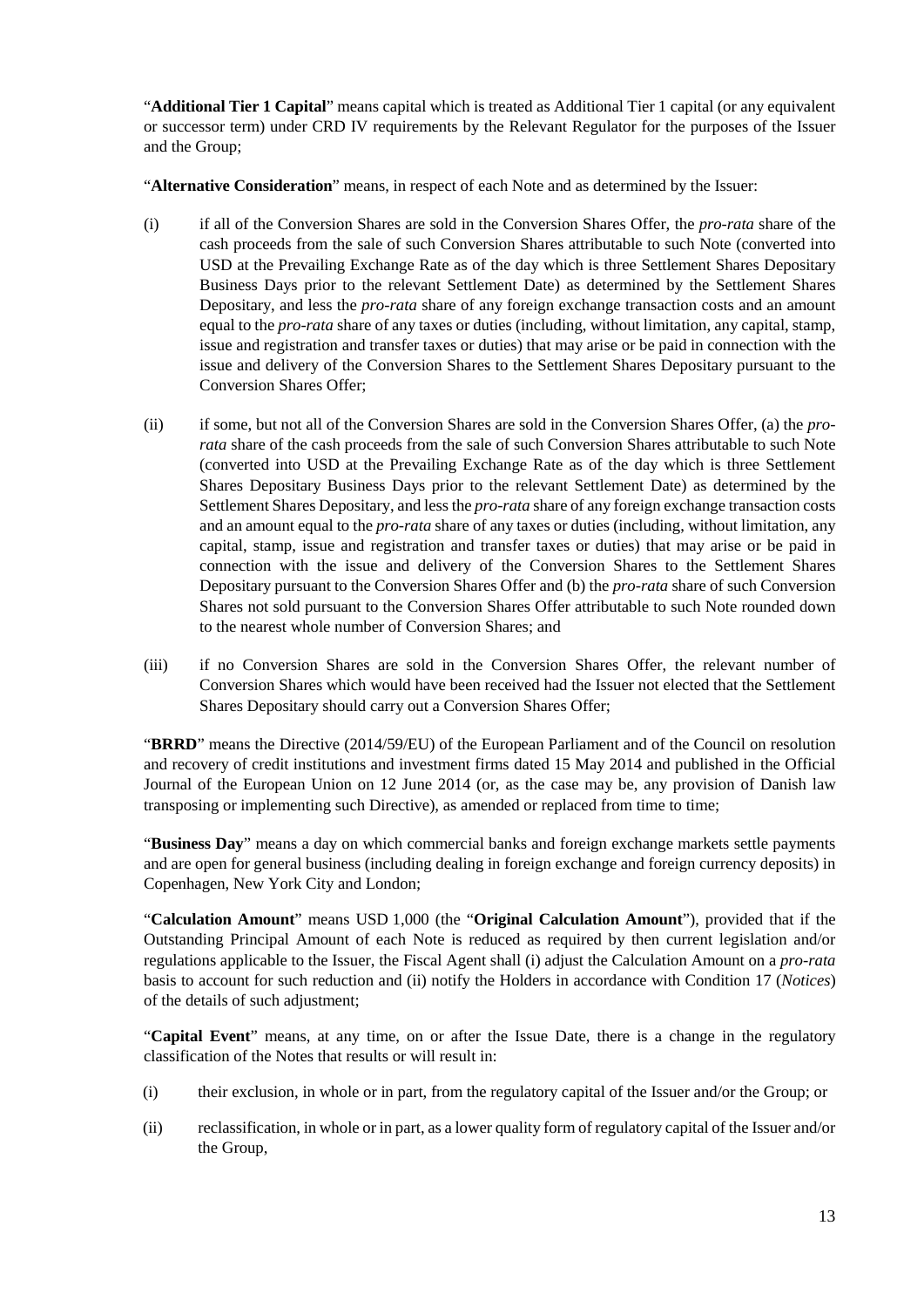in each case provided that the Issuer satisfies the Relevant Regulator that the regulatory reclassification of the Notes was not reasonably foreseeable at the time of their issuance;

"Cash Dividend" means any Dividend in cash (in whatever currency);

"**Code**" means the U.S. Internal Revenue Code of 1986;

"**Common Equity Tier 1 Capital**" means common equity tier 1 capital (or any equivalent or successor term) of, as the case may be, the Issuer or the Group, in each case as calculated by the Issuer in accordance with CRD IV requirements and any applicable transitional arrangements under CRD IV;

#### "**Common Equity Tier 1 Capital Ratio**" means:

- (i) in relation to the Issuer, the ratio (expressed as a percentage) of the aggregate amount of the Common Equity Tier 1 Capital of the Issuer divided by the Risk Exposure Amounts of the Issuer; and
- (ii) in relation to the Group, the ratio (expressed as a percentage) of the aggregate amount of the Common Equity Tier 1 Capital of the Group divided by the Risk Exposure Amounts of the Group,

in each case, all as calculated by the Issuer at any time in accordance with CRD IV requirements and any applicable transitional arrangements under CRD IV and reported to the Relevant Regulator;

"**Contractual Currency**" has the meaning given to such term in Condition [18](#page-41-1) (*Currency Indemnity*);

"**Conversion Date**" has the meaning given to such term in Condition 7.2 (*Effect of Trigger Event*);

"**Conversion Notice**" means a notice in the form for the time being currently available from the Specified Office of any Paying Agent and which is required to be delivered to the Settlement Shares Depositary (or its agent(s) designated for the purpose in the Trigger Event Notice) in connection with the conversion of the Notes pursuant to Condition 7 (*Loss Absorption Following a Trigger Event*);

"**Conversion Price**" means, if the Ordinary Shares are:

- (i) then admitted to trading on a Relevant Stock Exchange, the greater of:
	- (a) the Current Market Price of an Ordinary Share on the Conversion Date converted into USD at the then Prevailing Exchange Rate; and
	- (b) the Floor Price on the Conversion Date; or
- (ii) not then admitted to trading on a Relevant Stock Exchange, the Floor Price on the Conversion Date;

"**Conversion Shares**" means the Ordinary Shares which are issued as a result of the conversion of the Notes pursuant to Condition 7 (*Loss Absorption Following a Trigger Event*) (and each a "**Conversion Share**");

"**Conversion Shares Offer**" has the meaning given to such term in Condition 7.6 (*Conversion Shares Offer*);

"**Conversion Shares Offer Price**" means the price per Conversion Share specified as such in the Conversion Shares Offer Election Notice. The Conversion Shares Offer Price shall be, if the Ordinary Shares are: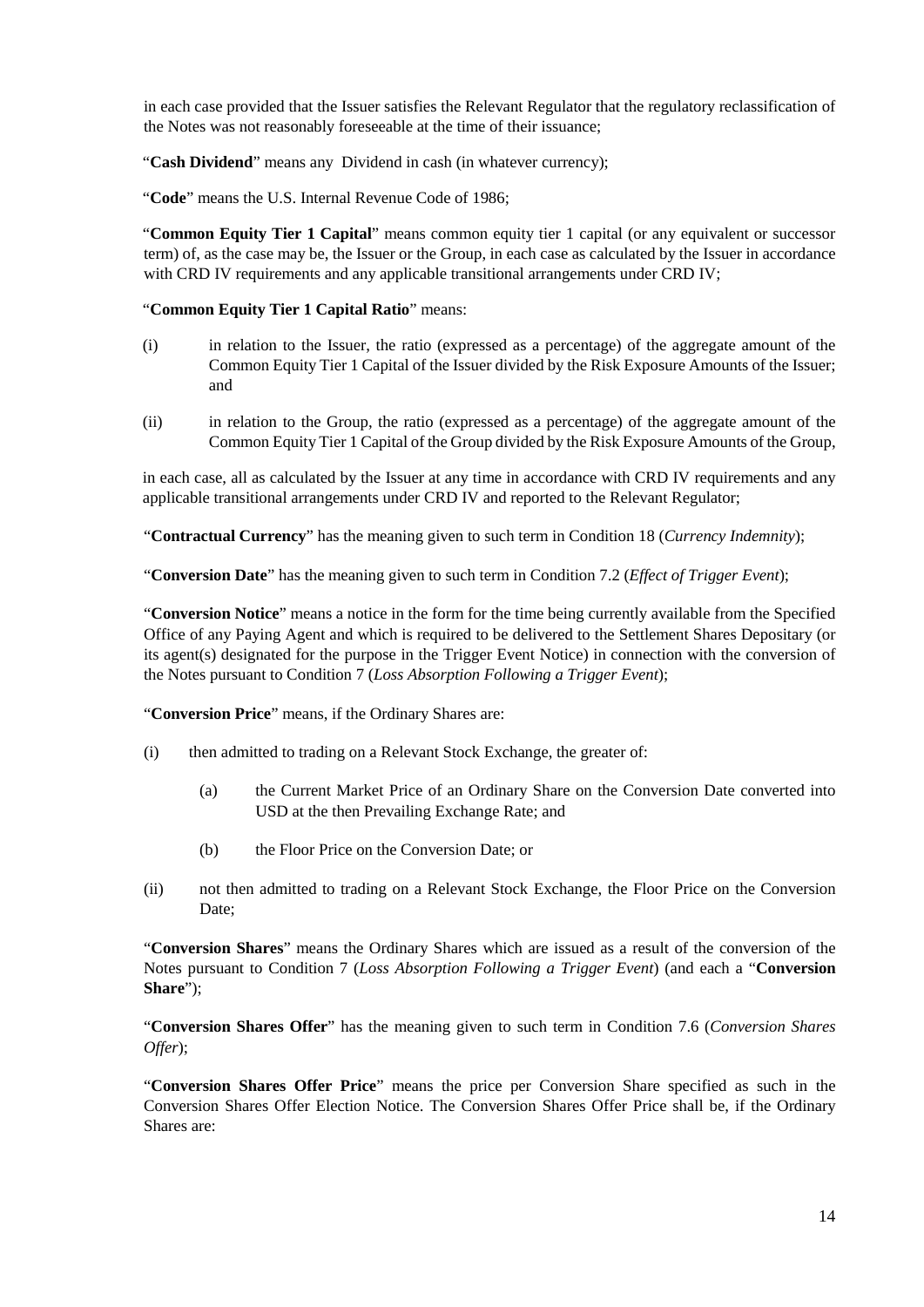- (i) then admitted to trading on a Relevant Stock Exchange, the Current Market Price as at the Conversion Date; or
- (ii) not then admitted to trading on a Relevant Stock Exchange, the Fair Market Value of the Conversion Shares as at the Conversion Date;

"**Conversion Shares Offer Election Notice**" has the meaning given to such term in Condition 7.6 (*Conversion Shares Offer*);

"**Conversion Shares Offer Period**" has the meaning given to such term in Condition 7.6 (*Conversion Shares Offer*);

"**Coupon Sheet**" means, in relation to a Note, the coupon sheet relating to that Note;

"**CRD IV**" means, as the context requires, any or any combination of the CRD IV Directive, the CRR and any CRD IV Implementing Measures;

"**CRD IV Directive**" means the Directive (2013/36/EU) of the European Parliament and of the Council on prudential requirements for credit institutions and investment firms dated 26 June 2013 and published in the Official Journal of the European Union on 27 June 2013 (or, as the case may be, any provision of Danish law transposing or implementing such Directive), as amended or replaced from time to time;

"**CRD IV Implementing Measures**" means any regulatory capital rules or regulations, or other requirements, which are applicable to the Issuer and which prescribe (alone or in conjunction with any other rules, regulations or other requirements) the requirements to be fulfilled by financial instruments for their inclusion in the regulatory capital of the Issuer (on a non-consolidated or consolidated basis) to the extent required by the CRD IV Directive or the CRR, including for the avoidance of doubt and without limitation any regulatory technical standards released from time to time by the European Banking Authority (or any successor or replacement thereof);

"**CRR**" means the Regulation (2013/575) of the European Parliament and of the Council on prudential requirements for credit institutions and investment firms dated 26 June 2013 and published in the Official Journal of the European Union on 27 June 2013, as amended or replaced from time to time;

"**Current Market Price**" means, in respect of a particular date, the average of the daily Volume Weighted Average Price of an Ordinary Share on each of the five consecutive Dealing Days ending on the Dealing Day immediately preceding such date; provided that, if at any time during the said five-Dealing Day period, the Volume Weighted Average Price shall have been based on a price ex-dividend (or ex- any other entitlement) and during some other part of that period the Volume Weighted Average Price shall have been based on a price cum-dividend (or cum- any other entitlement), then:

- (i) if the Conversion Shares do not rank for the Cash Dividend (or entitlement) in question, the Volume Weighted Average Price on the dates on which the Ordinary Shares shall have been based on a price cum-dividend (or cum- any other entitlement) shall, for the purposes of this definition, be deemed to be the amount thereof reduced by an amount equal to the Fair Market Value of any such dividend or entitlement per Ordinary Share as at the date of first public announcement relating to such dividend or entitlement, in any such case, determined on a gross basis and disregarding any withholding or deduction required to be made on account of tax, and disregarding any associated tax credit; or
- (ii) if the Conversion Shares do rank for the Cash Dividend (or entitlement) in question, the Volume Weighted Average Price on the dates on which the Ordinary Shares shall have been based on a price ex-dividend (or ex- any other entitlement) shall, for the purposes of this definition, be deemed to be the amount thereof increased by an amount equal to the Fair Market Value of any such dividend or entitlement per Ordinary Share as at the date of first public announcement relating to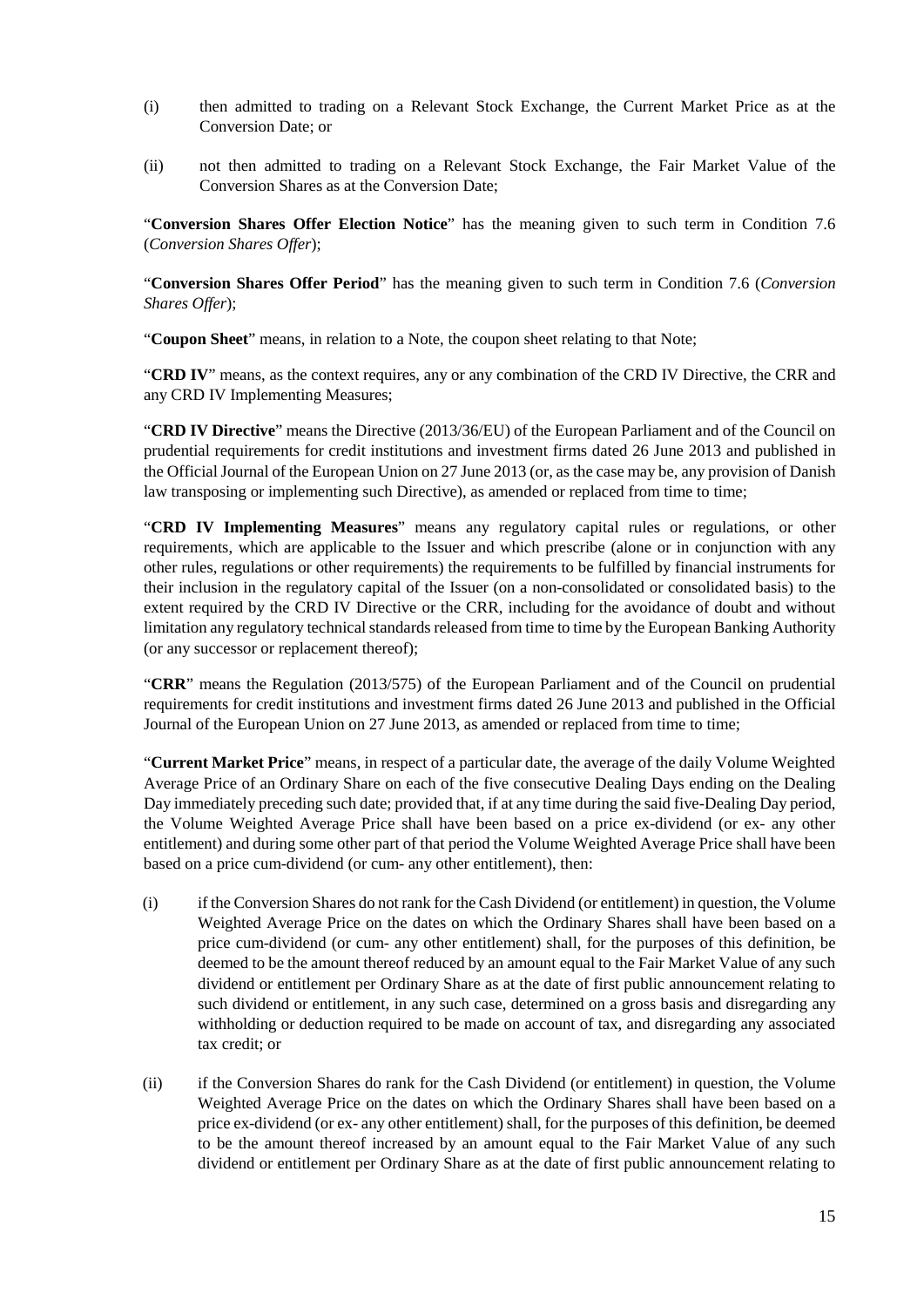such dividend or entitlement, in any such case, determined on a gross basis and disregarding any withholding or deduction required to be made on account of tax, and disregarding any associated tax credit,

and provided further that:

- (1) if on each of the said five Dealing Days, the Volume Weighted Average Price shall have been based on a price cum-dividend (or cum- any other entitlement) in respect of a dividend (or other entitlement) which has been declared or announced but the Conversion Shares do not rank for that dividend (or other entitlement), the Volume Weighted Average Price on each of such dates shall, for the purposes of this definition, be deemed to be the amount thereof reduced by an amount equal to the Fair Market Value of any such dividend or entitlement per Ordinary Share as at the date of first public announcement relating to such dividend or entitlement, in any such case, determined on a gross basis and disregarding any withholding or deduction required to be made on account of tax, and disregarding any associated tax credit; and
- (2) if the Volume Weighted Average Price of an Ordinary Share is not available on one or more of the said five Dealing Days (disregarding for this purpose the proviso to the definition of Volume Weighted Average Price), then the average of such Volume Weighted Average Prices which are available in that five-Dealing Day period shall be used (subject to a minimum of two such prices) and if only one, or no, such Volume Weighted Average Price is available in the relevant period, the Current Market Price shall be determined in good faith by an Independent Adviser;

"**Danish Bankruptcy Act**" means the Danish Bankruptcy Act (Consolidated Act No. 11 of 6 January 2014, as amended);

"**DBA**" means the Danish Business Authority (in Danish: "*Erhvervsstyrelsen*") and any successor or replacement thereto, or other authority having responsibility for registering any changes in the share capital of the Issuer;

"**Danish Financial Business Act**" means the Danish Financial Business Act (Consolidated Act No. 174 of 31 January 2017, as amended);

"**Danish Statutory Loss Absorption Powers**" means any write-down, conversion, transfer, modification, suspension or similar or related power existing from time to time under, and exercised in compliance with, any laws, regulations, rules or requirements in effect in Denmark, relating to (i) the transposition of the BRRD (or, as the case may be, any provision of Danish law transposing or implementing such Directive) as amended or replaced from time to time and (ii) the instruments, rules and standards created thereunder, pursuant to which any obligation of the Issuer (or any affiliate of the Issuer) can be reduced, cancelled, modified, or converted into Ordinary Shares, other Securities or other obligations of the Issuer or any other Person (or suspended for a temporary period);

"**Day Count Fraction**" means, in respect of the calculation of an amount for any period of time (the "**Calculation Period**"), "30/360" which means the number of days in the Calculation Period divided by 360, calculated on a formula basis as follows:

Day Count Fraction = 
$$
\frac{[360 \times (Y_2 - Y_1)] + [30 \times (M_2 - M_1)] + (D_2 - D_1)}{360}
$$

where:

"**Y1**" is the year, expressed as a number, in which the first day of the Calculation Period falls;

"Y<sub>2</sub>" is the year, expressed as a number, in which the day immediately following the last day of the Calculation Period falls;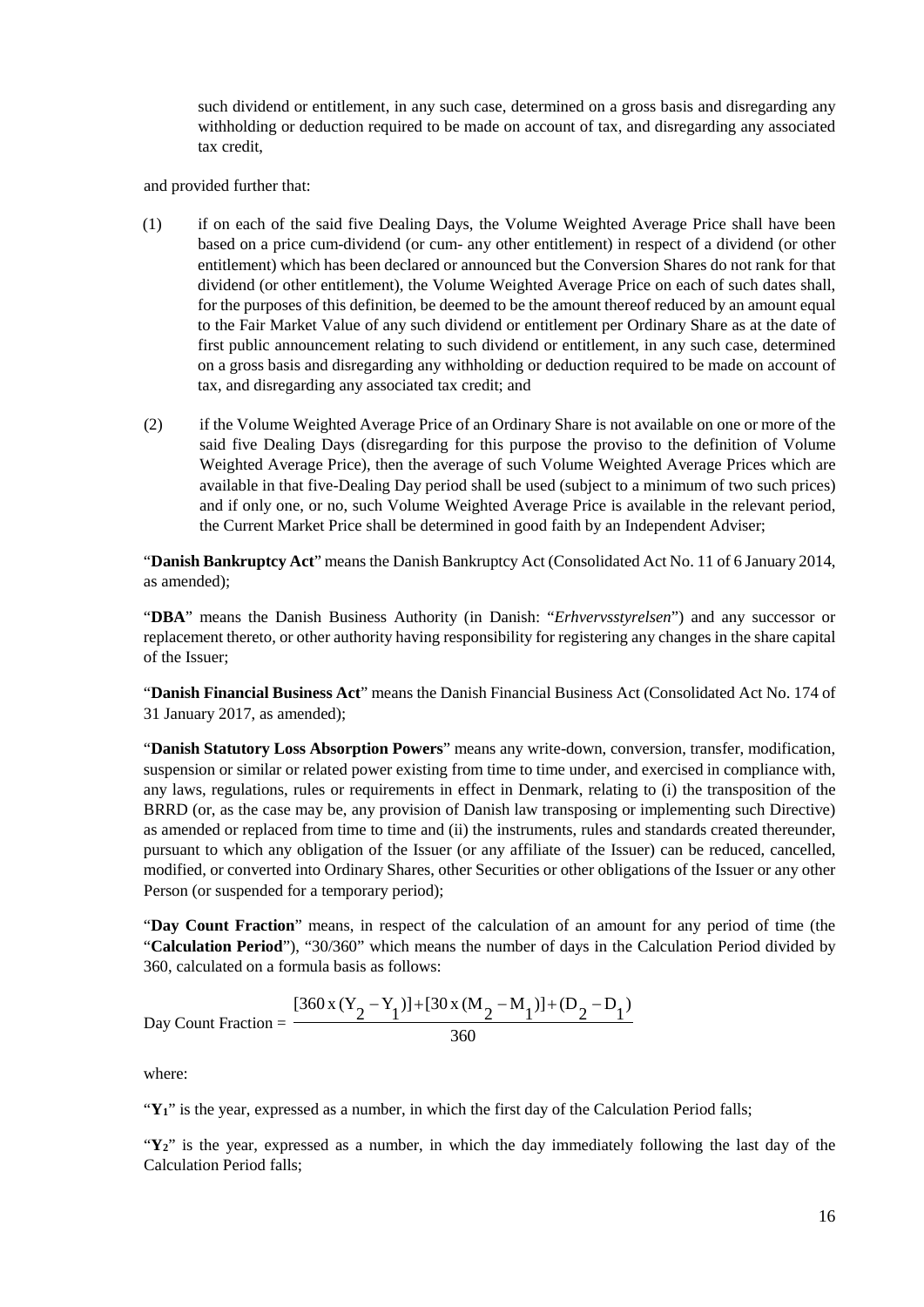" $M_1$ " is the calendar month, expressed as a number, in which the first day of the Calculation Period falls;

" $M_2$ " is the calendar month, expressed as a number, in which the day immediately following the last day of the Calculation Period falls;

"**D1**" is the first calendar day, expressed as a number, of the Calculation Period, unless such number is 31, in which case  $D_1$  will be 30; and

"**D2**" is the calendar day, expressed as a number, immediately following the last day included in the Calculation Period, unless such number would be 31 and  $D_1$  is greater than 29, in which case  $D_2$  will be 30;

"**Dealing Day**" means a day on which the Relevant Stock Exchange or relevant stock exchange or securities market is open for business and on which Ordinary Shares, Securities, options, warrants or other rights (as the case may be) may be dealt in (other than a day on which the Relevant Stock Exchange or relevant stock exchange or securities market is scheduled to or does close prior to its regular weekday closing time);

"**Distributable Items**" means, as prescribed by CRD IV, the amount of the profits at the end of the last financial year plus any profits brought forward and reserves available for that purpose before distributions to holders of own funds instruments less any losses brought forward, profits which are nondistributable pursuant to provisions in legislation or the institution's by-laws and sums placed to nondistributable reserves in accordance with applicable national law or the statutes of the institution, those losses and reserves being determined on the basis of the individual accounts of the institution and not on the basis of the consolidated accounts, or any successor provision thereto;

"**Dividend**" means any dividend or distribution in respect of the Ordinary Shares which is to be paid or made to Shareholders as a class, whether of cash, assets or other property, and however described and whether payable out of share premium account, profits, retained earnings or any other capital or revenue reserve or account, and including a distribution or payment to Shareholders upon or in connection with a reduction of capital;

"**DKK**" means Danish Kroner;

"**Effective Date**" means, in the case of an adjustment to the Floor Price pursuant to paragraph (iii) of Condition 7.8 (*Adjustments to Floor Price*), the first day on which the Ordinary Shares are traded ex-rights, ex-options or ex-warrants on the Relevant Stock Exchange;

"**Enforcement Events**" has the meaning given to such term in Condition 11 (*Enforcement Events*);

"**Existing Hybrid Tier 1 Capital Notes**" means obligations or capital instruments issued by the Issuer prior to the Issue Date constituting hybrid core capital (in Danish: "*hybrid kernekapital*"), including EUR 600,000,000 4.878 per cent. Notes (ISIN XS0287195233) and SEK 650,000,000 5.1192 per cent. Notes (ISIN XS0286467559);

"**Extraordinary Resolution**" has the meaning given to such term in the Agency Agreement;

"**Fair Market Value**" means, with respect to any property on any date, the fair market value of that property as determined by an Independent Adviser in good faith, provided that:

- (i) the Fair Market Value of any cash amount shall be the amount of such cash;
- (ii) where Securities, options, warrants or other rights are publicly traded on a stock exchange or securities market of adequate liquidity (as determined in good faith by an Independent Adviser), the Fair Market Value of: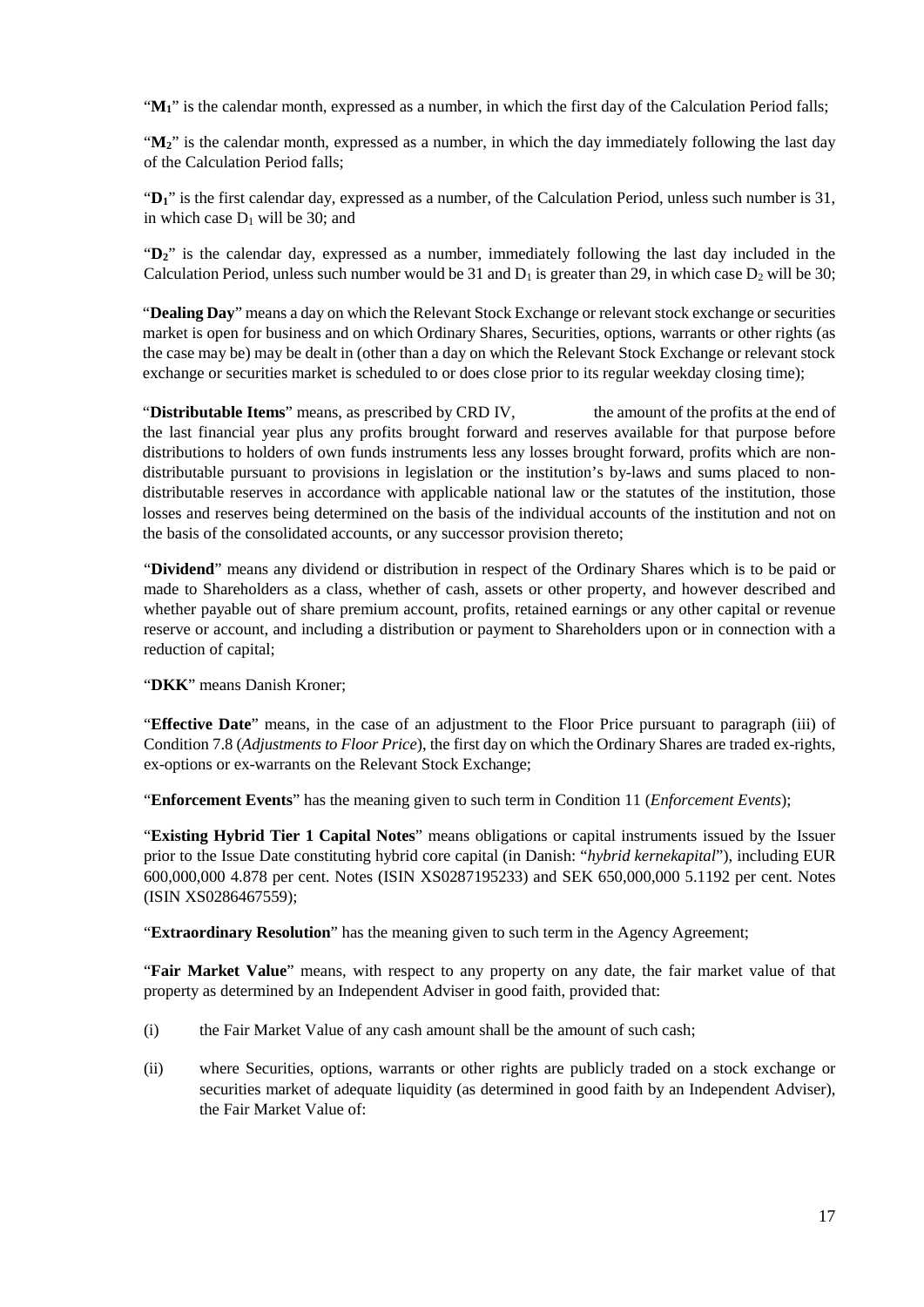- (a) such Securities shall equal the arithmetic mean of the daily Volume Weighted Average Prices of such Securities; and
- (b) such options, warrants or other rights shall equal the arithmetic mean of the daily closing prices of such options, warrants or other rights,

in either case, during the five-Dealing Day period (in respect of the relevant stock exchange or securities market) commencing on such date (or, if later, the first such Dealing Day such Securities, options, warrants or other rights are publicly traded) or such shorter period as such Securities, options, warrants or other rights are publicly traded;

(iii) where Securities, options, warrants or other rights are not publicly traded on a stock exchange or securities market of adequate liquidity (as aforesaid), the Fair Market Value of such Securities, options, warrants or other rights shall be determined in good faith by an Independent Adviser, on the basis of a commonly accepted market valuation method and taking account of such factors as it considers appropriate, including the market price per Ordinary Share, the dividend yield of an Ordinary Share, the volatility of such market price, prevailing interest rates and the terms of such Securities, options, warrants or other rights, including as to the expiry date and exercise price (if any) thereof.

Save for the Fair Market Value determination referred to in the definition of "Conversion Shares Offer Price", such amounts shall, in the case of (i) above, be converted into the Relevant Currency (if declared, announced, made, paid or payable in a currency other than the Relevant Currency, and if the relevant dividend is payable at the option of the Issuer or a Shareholder in any currency additional to the Relevant Currency, the relevant dividend shall be treated as payable in the Relevant Currency) at the rate of exchange used to determine the amount payable to Shareholders who were paid or are to be paid or are entitled to be paid the Cash Dividend in the Relevant Currency; and, in any other case, shall be converted into the Relevant Currency (if expressed in a currency other than the Relevant Currency) at the Prevailing Exchange Rate on that date. In addition, the Fair Market Value shall be determined on a gross basis and disregarding any withholding or deduction required to be made on account of tax, and disregarding any associated tax credit;

"**First Call Date**" means 28 March 2024;

"**First Interest Payment Date**" means 28 September 2017;

"**Floor Price**" means USD 23.97, subject to adjustment thereafter in accordance with Condition 7.8 (*Adjustments to Floor Price*), provided that the Floor Price shall not be less than the par value of the Ordinary Shares immediately prior to the Conversion Date converted into USD at the then Prevailing Exchange Rate;

"**Group**" means the Issuer together with its Subsidiaries and other entities that are consolidated in the Issuer's calculation of the Common Equity Tier 1 Capital Ratio on a consolidated level in accordance with CRD IV requirements;

"**Independent Adviser**" means an independent financial institution or independent financial adviser of international repute appointed by the Issuer at the Issuer's expense;

"**Initial Period**" means the period from (and including) the Issue Date to (but excluding) the First Call Date;

"**Initial Rate of Interest**" means 6.125 per cent. per annum;

"**Interest Payment Date**" means 28 March and 28 September in each year from (and including) 28 September 2017;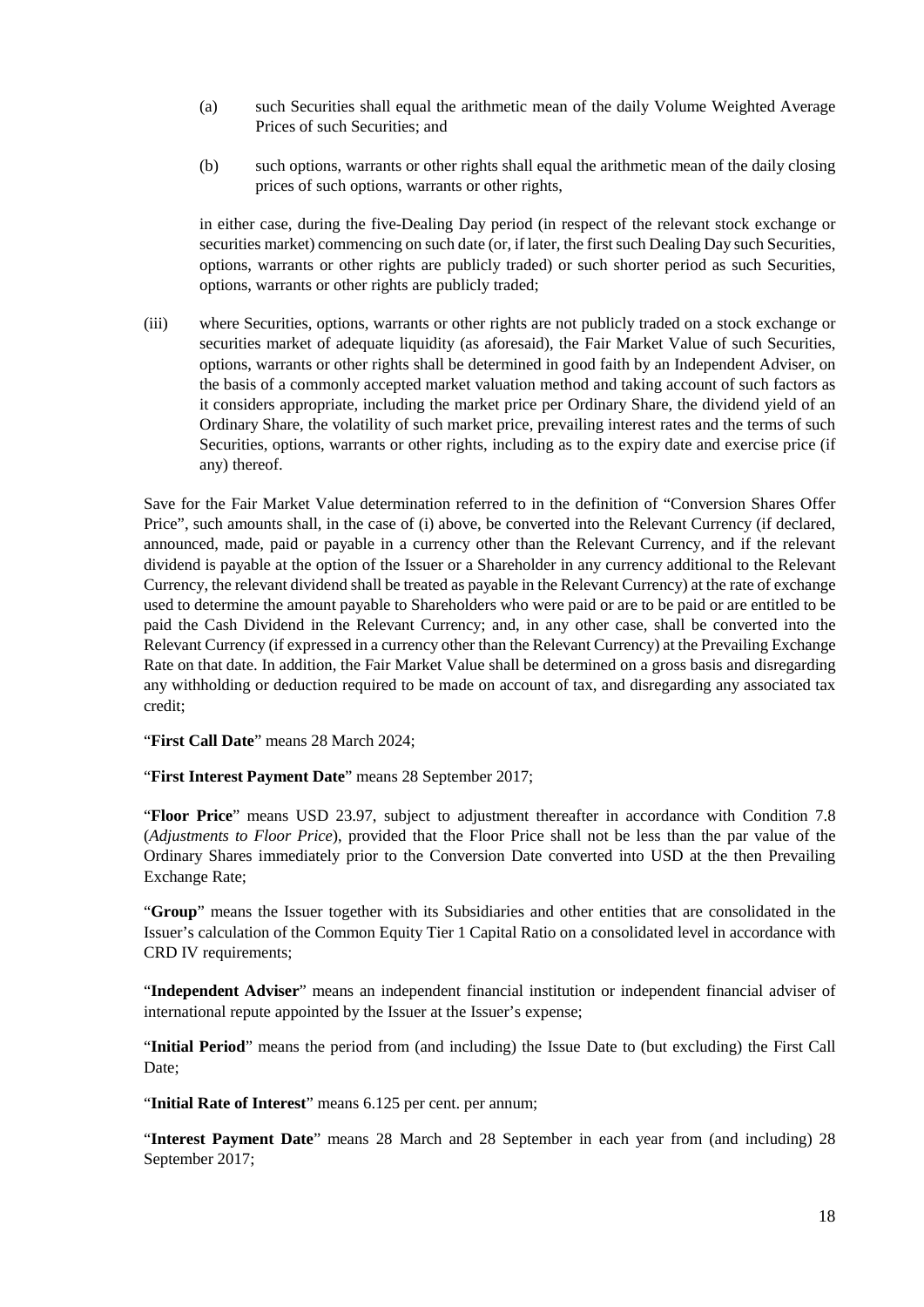"**Interest Period**" means each period beginning on (and including) the Issue Date or any Interest Payment Date and ending on (but excluding) the next Interest Payment Date;

"**Issue Date**" means 28 March 2017;

"**Latest Conversion Shares Offer Election Date**" means the 10th Business Day following the Conversion Date;

"**Long-Stop Date**" means the date specified as such in the Trigger Event Notice, which date shall be at least 15 Business Days following the Notice Cut-off Date;

"**Margin**" means 3.896 per cent.;

"**Maximum Distributable Amount**" means any maximum distributable amount relating to the Issuer and/or the Group (if any) which is determined pursuant to Article 141 of the CRD IV Directive (or, as the case may be, any provision of Danish law transposing or implementing Article 141 of the CRD IV Directive), or any successor provision thereto;

"**Notice Cut-off Date**" means the date specified as such in the Trigger Event Notice, which date shall be at least 20 Business Days following the Conversion Date;

"**Optional Redemption Date (Call)**" means the First Call Date or any Interest Payment Date thereafter;

"**Ordinary Shares**" means fully paid-up ordinary shares in the capital of the Issuer (and each an "**Ordinary Share**");

"**Original Calculation Amount**" has the meaning given to such term in the definition of Calculation Amount;

"**Outstanding Principal Amount**" means, in respect of a Note, the outstanding principal amount of such Note, as adjusted from time to time for any reduction as required by then current legislation and/or regulations applicable to the Issuer and "**Outstanding Principal Amounts**" means the sum of the Outstanding Principal Amount of each Note;

"**Payment Business Day**" means a day on which commercial banks and foreign exchange markets settle payments and are open for general business (including dealing in foreign exchange and foreign currency deposits) in (i) the relevant place of presentation and (ii) New York City;

"**Person**" means any individual, company, corporation, firm, partnership, joint venture, association, organisation, state or agency of a state or other entity, whether or not having separate legal personality;

"**Prevailing Exchange Rate**" means, in relation to any two currencies and any day:

- (i) for the purposes of the definition of Alternative Consideration, the executable bid quotation obtained by the Settlement Shares Depositary which is most favourable to the relevant Holder, out of quotations obtained by it from three recognised foreign exchange dealers selected by the Settlement Shares Depositary, for value on such day; and
- (ii) for all other purposes, the prevailing market currency exchange rate at the time at which such rate is determined in the relevant market for foreign exchange transactions in such currencies for value on such day, as determined by the Issuer in its sole discretion and acting in a commercially reasonable manner;

"**Qualifying Capital Notes**" means, at any time, any securities (other than the Notes) issued or guaranteed by the Issuer that: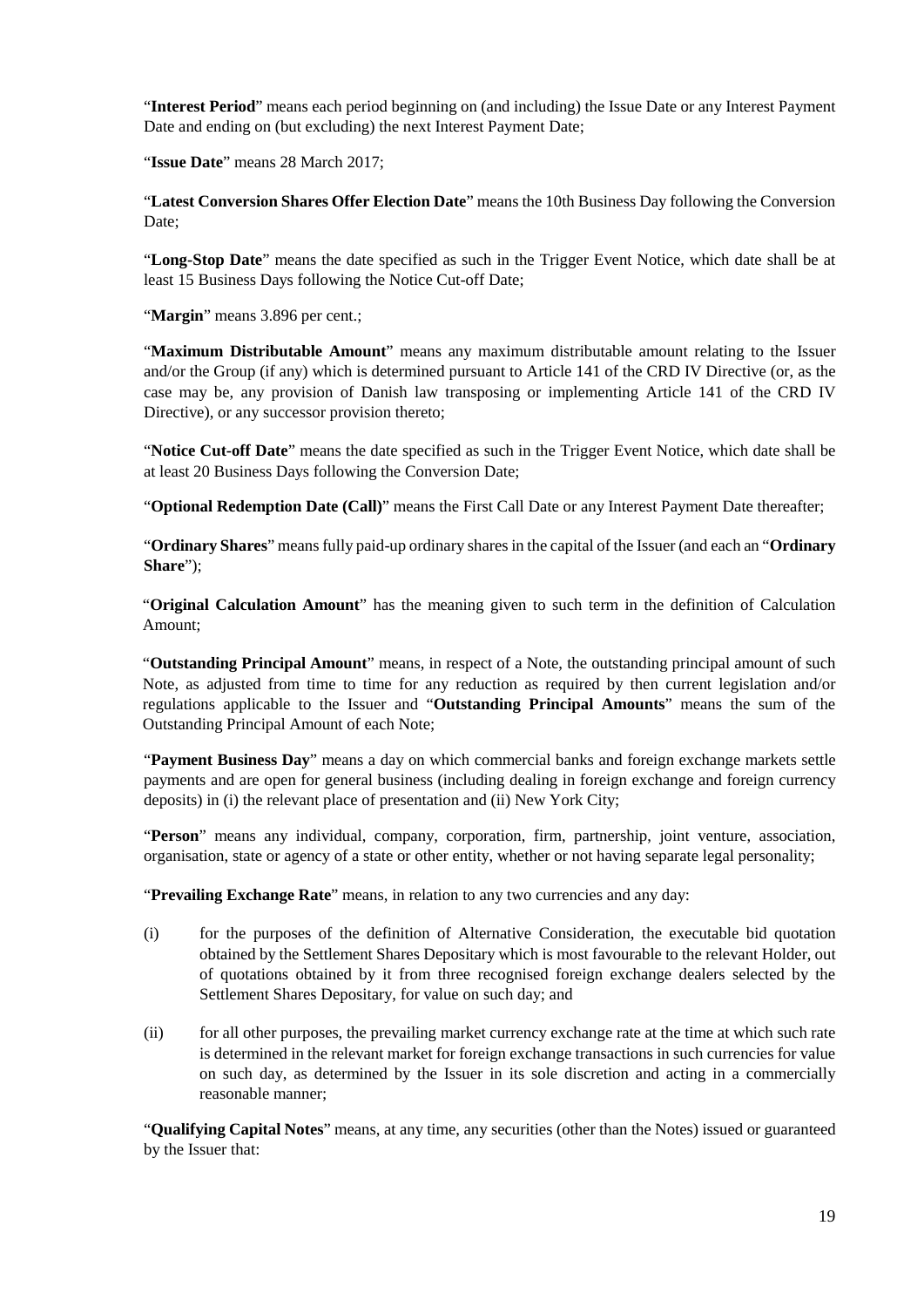- (i) (a) contain terms which at such time comply with CRD IV requirements in relation to Additional Tier 1 Capital (which, for the avoidance of doubt, may result in such securities not including, or restricting for a period of time the application of, one or both of the Special Event redemption events which are included in the Notes) and (b) provide at least the same amount of regulatory capital recognition as the Notes prior to the relevant substitution or variation pursuant to Condition [8.6](#page-36-0) (*Substitution and variation*); and
- (ii) carry the same rate of interest, including for the avoidance of doubt any reset provisions, from time to time applying to the Notes prior to the relevant substitution or variation pursuant to Condition [8.6](#page-36-0) (*Substitution and variation*); and
- (iii) have the same Outstanding Principal Amounts as the Notes prior to substitution or variation pursuant to Condition 8.6 (*Substitution and variation*); and
- (iv) rank *pari passu* with the Notes prior to the substitution or variation pursuant to Condition [8.6](#page-36-0) (*Substitution and variation*); and
- (v) shall not at such time be subject to a Special Event; and
- (vi) have terms not otherwise materially less favourable to the Holders than the terms of the Notes, as reasonably determined by the Issuer, and provided that the Issuer shall have delivered a certificate to that effect signed by two of its directors to the Fiscal Agent (and copies thereof will be available at the Fiscal Agent's Specified Office during its normal business hours) not less than 5 Business Days prior to (a) in the case of a substitution of the Notes pursuant to Condition [8.6](#page-36-0) (*Substitution and variation*), the issue date of the relevant securities or (b) in the case of a variation of the Notes pursuant to Condition [8.6](#page-36-0) (*Substitution and variation*), the date such variation becomes effective; and
- (vii) if the Notes were listed or admitted to trading on a recognised stock exchange immediately prior to the relevant substitution or variation, are listed or admitted to trading on any recognised stock exchange, as selected by the Issuer;

#### "**Rate of Interest**" means:

- (i) in the case of each Interest Period falling in the Initial Period, the Initial Rate of Interest; or
- (ii) in the case of each Interest Period thereafter, the sum of (a) the Reset Rate of Interest in respect of the Reset Interest Period in which such Interest Period falls and (b) the Margin,

all as determined by the Fiscal Agent in accordance with Condition 5 (*Interest*);

"**Relevant Amounts**" means the Outstanding Principal Amounts of the Notes, together with any accrued but unpaid interest and additional amounts (as described in Condition 10 (*Taxation*)) due on the Notes. References to such amounts will include amounts that have become due and payable, but which have not been paid, prior to the exercise of any Danish Statutory Loss Absorption Powers by the Relevant Resolution Authority;

**"Relevant Currency**" means the currency in which the Ordinary Shares are quoted or dealt in on the Relevant Stock Exchange at such time;

"**Relevant Date**" means, in relation to any payment, whichever is the later of (i) the date on which the payment in question first becomes due and (ii) if the full amount payable has not been received by the Fiscal Agent on or prior to such due date, the date on which (the full amount having been so received) notice to that effect has been given to the Holders in accordance with Condition [17](#page-41-0) (*Notices*);

"**Relevant Regulator**" means the Danish Financial Supervisory Authority and any successor or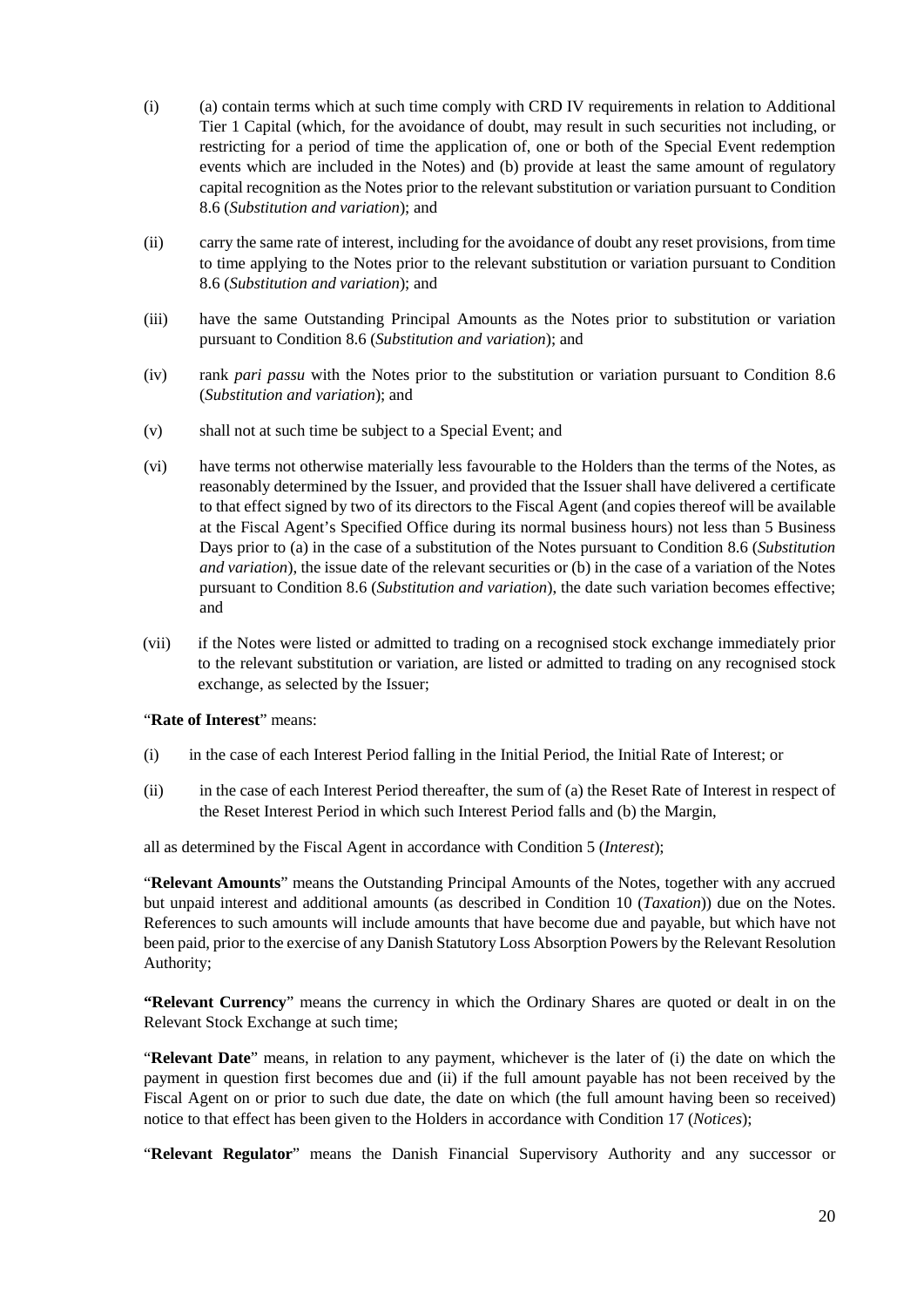replacement thereto, or other authority having primary responsibility for the prudential oversight and supervision of the Issuer, as determined by the Issuer;

"**Relevant Resolution Authority**" means the resolution authority with the ability to exercise any Danish Statutory Loss Absorption Powers in relation to the Issuer;

"**Relevant Stock Exchange**" means Nasdaq Copenhagen A/S or, if at the relevant time the Ordinary Shares are not at that time listed and admitted to trading on Nasdaq Copenhagen A/S, the principal stock exchange or securities market (if any) on which the Ordinary Shares are then listed, admitted to trading or quoted or accepted for dealing;

"**Reset Date**" means the First Call Date and each day which falls on the seventh anniversary of the immediately preceding Reset Date;

"**Reset Interest Amount**" has the meaning given to such term in Condition 5.4 (*Determination of Reset Rate of Interest in relation to a Reset Interest Period*);

"**Reset Interest Period**" means each period from (and including) the First Call Date or any Reset Date and ending on (but excluding) the next Reset Date;

"**Reset Rate of Interest**" means, in relation to a Reset Interest Period, the 7-year Mid-Swap Rate determined for such Reset Interest Period by the Fiscal Agent in accordance with Condition 5 (*Interest*);

"**Reset Rate of Interest Determination Date**" means, in relation to a Reset Interest Period, the day falling two U.S. Government Securities Business Days prior to the Reset Date on which such Reset Interest Period commences;

"**Reset Reference Bank Rate**" means, in relation to a Reset Interest Period and the Reset Rate of Interest Determination Date in relation to such Reset Interest Period, the percentage rate determined on the basis of the 7-year Mid-Swap Rate Quotations provided by the Reset Reference Banks to the Fiscal Agent at approximately 11:00 a.m. (New York City time) on such Reset Rate of Interest Determination Date. If at least three quotations are provided, the Reset Reference Bank Rate will be the arithmetic mean of the quotations provided, eliminating the highest quotation (or, in the event of equality, one of the highest) and the lowest quotation (or, in the event of equality, one of the lowest). If only two quotations are provided, the Reset Reference Bank Rate will be the arithmetic mean of the quotations provided. If only one quotation is provided, the Reset Reference Bank Rate will be the quotation provided. If no quotations are provided, the Reset Reference Bank Rate for the relevant Reset Interest Period will be (i) in the case of each Reset Interest Period other than the Reset Interest Period commencing on the First Call Date, the 7-year Mid-Swap Rate in respect of the immediately preceding Reset Interest Period or (ii) in the case of the Reset Interest Period commencing on the First Call Date, 2.229 per cent. per annum;

"**Reset Reference Banks**" means five leading swap dealers in the New York City interbank market selected by the Fiscal Agent in its discretion after consultation with the Issuer;

"**Risk Exposure Amounts**" means the aggregate amount of the risk exposure amounts (or any equivalent or successor term) of, as the case may be, the Issuer or the Group, in each case as calculated by the Issuer in accordance with CRD IV requirements and any applicable transitional arrangements under CRD IV;

"**Screen Page**" means Reuters Screen "ICESWAP1" or such other page as may replace it on Reuters or, as the case may be, on such other information service that may replace Reuters, in each case, as may be nominated by the Person providing or sponsoring the information appearing there for the purpose of displaying rates comparable to the 7-year Mid-Swap Rate;

"**Securities**" means any securities including, without limitation, shares in the capital of the Issuer (and each a "**Security**");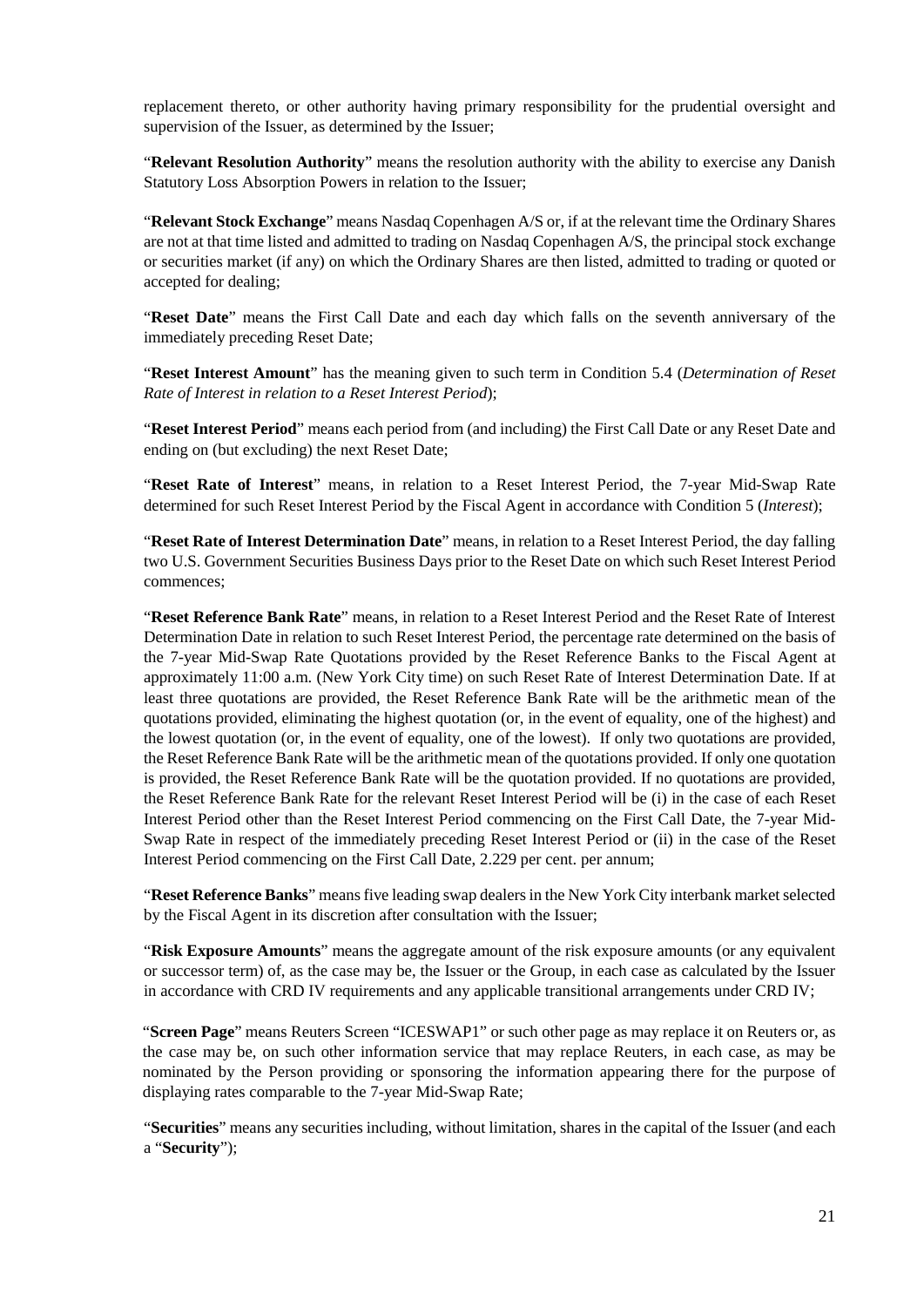#### "**Settlement Date**" means:

- (i) with respect to any Note in relation to which a Conversion Notice is received by the Settlement Shares Depositary (or its designated agent) on or before the Notice Cut-off Date in accordance with Condition 7.5 (*Conversion Settlement*):
	- (a) where (A) the Issuer has not delivered a Conversion Shares Offer Election Notice in accordance with Condition 7.6 (*Conversion Shares Offer*) on or prior to the Latest Conversion Shares Offer Election Date or (B) the Issuer announces prior to the Latest Conversion Shares Offer Election Date (such announcement, the "**No Conversion Shares Offer Announcement**" and the date of the No Conversion Shares Offer Announcement, the "**No Conversion Shares Offer Announcement Date**") that it will not deliver a Conversion Shares Offer Election Notice, the date that is two Business Days after the latest of:
		- (x) the earliest of the Latest Conversion Shares Offer Election Date and the No Conversion Shares Announcement Date; and
		- (y) the date on which the relevant Conversion Notice has been so received; or
	- (b) where the Issuer has delivered a Conversion Shares Offer Election Notice in accordance with Condition 7.6 (*Conversion Shares Offer*) on or prior to the Latest Conversion Shares Offer Election Date, the date that is two Business Days after the latest of (A) the date on which the Conversion Shares Offer Period either expires or is terminated in accordance with Condition 7.6 (*Conversion Shares Offer*) and (B) the date on which the relevant Conversion Notice has been so received; and
- (ii) with respect to any Note in relation to which a Conversion Notice is not so received by the Settlement Shares Depositary (or its designated agent) on or before the Notice Cut-off Date, the date on which the Settlement Shares Depositary delivers the relevant Conversion Shares or the relevant Alternative Consideration, as applicable, to the relevant Holder;

"**Settlement Shares Depositary**" means a reputable financial institution, trust company or similar entity (which in each such case is wholly independent of the Issuer) to be appointed by the Issuer on or prior to any date when a function ascribed to the Settlement Shares Depositary in these Conditions is required to be performed to perform such function and which will hold the Conversion Shares (and any Alternative Consideration, if applicable) on trust (or other similar arrangement) for Holders in one or more segregated accounts, unless otherwise required to be transferred out of such accounts for the purposes of a Conversion Shares Offer, and otherwise on terms consistent with these Conditions;

"**Settlement Shares Depositary Business Day**" means a day on which the Settlement Shares Depositary is open for general business;

"**Shareholders**" means the holders of Ordinary Shares (and each a "**Shareholder**");

"**Share Register**" means the register maintained by (or on behalf of) the Issuer in relation to the Ordinary Shares;

"**Special Event**" means either a Tax Event or a Capital Event;

"**Specified Office**" has the meaning given to such term in the Agency Agreement;

"**Subsidiary**" means, in relation to any Person (the "**first Person**") at any particular time, any other Person (the "**second Person**"):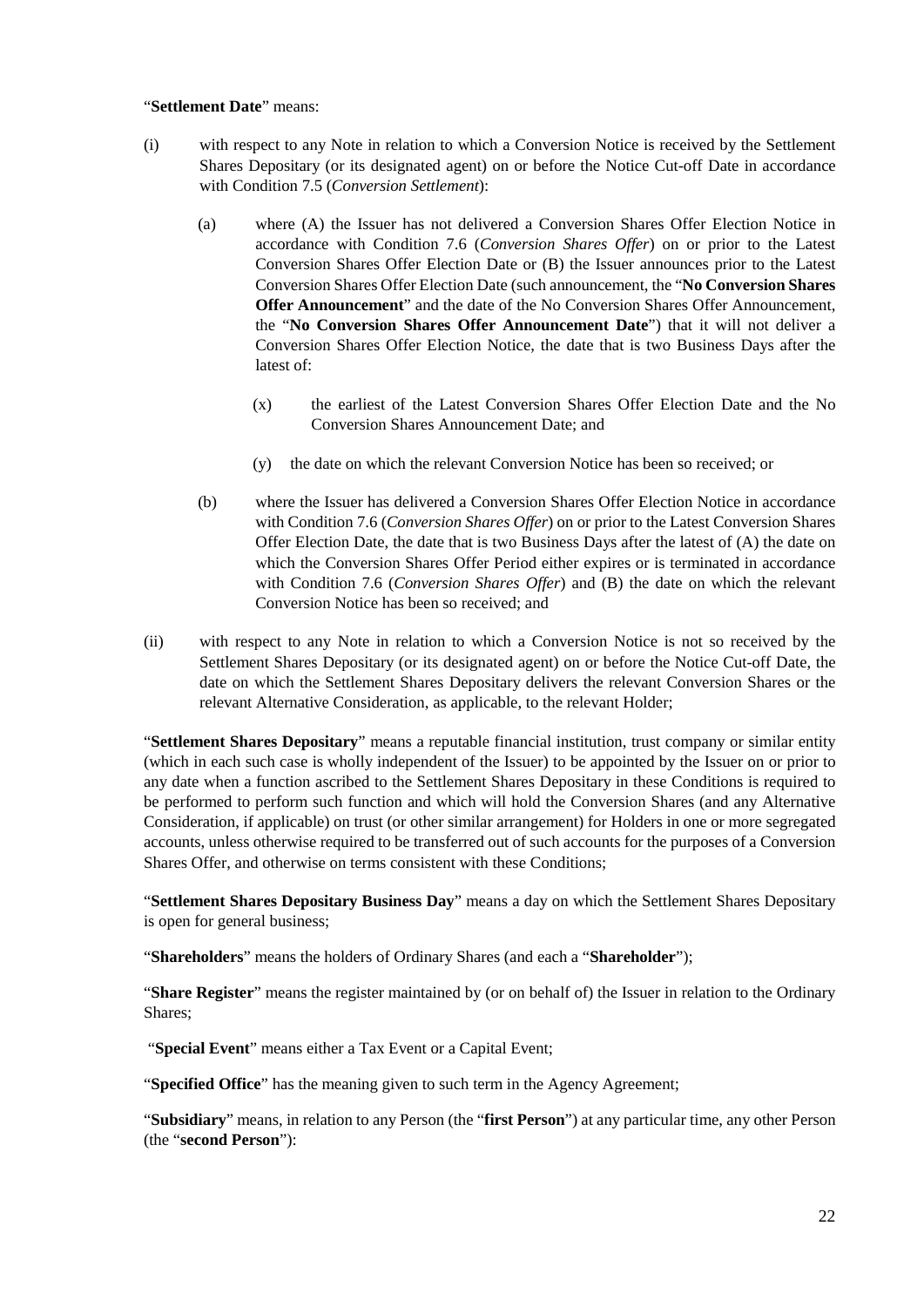- (i) whose affairs and policies the first Person controls or has the power to control, whether by ownership of share capital, contract, the power to appoint or remove members of the governing body of the second Person or otherwise; or
- (ii) whose financial statements are, in accordance with applicable law and generally accepted accounting principles, consolidated with those of the first Person;

"**Talon**" means a talon for further Coupons;

"**Tax Event**" means, as a result of any change in the laws, regulations or rulings of Denmark or of any political subdivision thereof or any authority or agency therein or thereof having power to tax or in the interpretation or administration of any such laws, regulations or rulings on or after the Issue Date, the Issuer receives an opinion of external counsel in Denmark that:

- (i) it would be required to pay additional amounts as provided in Condition 10 (*Taxation*); or
- (ii) it will no longer be able to obtain a full tax deduction for the purposes of Danish tax for any payment of interest under the Notes,

in each case provided that the Issuer satisfies the Relevant Regulator that such change in tax treatment of the Notes is material and was not reasonably foreseeable at the time of their issuance;

"**Trigger Event**" means that the Common Equity Tier 1 Capital Ratio of the Issuer and/or the Group has fallen below the Trigger Event Threshold, as determined at any time by the Issuer, the Relevant Regulator or any agent appointed for such purpose by the Relevant Regulator, as the case may be, and such determination shall be binding on the Holders;

"**Trigger Event Notice**" has the meaning given to such term in Condition 7.1 (*Notice Following a Trigger Event*);

"**Trigger Event Redemption Restriction**" has the meaning given to such term in Condition 7.2 (*Effect of Trigger Event*);

"**Trigger Event Threshold**" means 7.000 per cent.;

"**U.S. Dollars**" and "**USD**" mean United States dollars;

"**U.S. Government Securities Business Day**" means any day except for a Saturday, Sunday or a day on which the Securities Industry and Financial Markets Association recommends that the fixed income departments of its members be closed for the entire day for purposes of trading in U.S. government securities; and

"**Volume Weighted Average Price**" means, in respect of an Ordinary Share or Security on any Dealing Day, the order book volume-weighted average price of such Ordinary Share or Security published by or derived (in the case of the Ordinary Shares) from the relevant Bloomberg page or (in the case of Securities (other than the Ordinary Shares)) from the principal stock exchange or securities market on which such Securities are then listed or quoted or dealt in, if any or, in any such case, such other source as shall be determined in good faith to be appropriate by an Independent Adviser on such Dealing Day, provided that if on any such Dealing Day such price is not available or cannot otherwise be determined as provided above, the Volume Weighted Average Price of an Ordinary Share or Security, as the case may be, in respect of such Dealing Day shall be the Volume Weighted Average Price, determined as provided above, on the immediately preceding Dealing Day on which the same can be so determined or determined as an Independent Adviser might otherwise determine in good faith to be appropriate.

2.2 *Interpretation*: In these Conditions: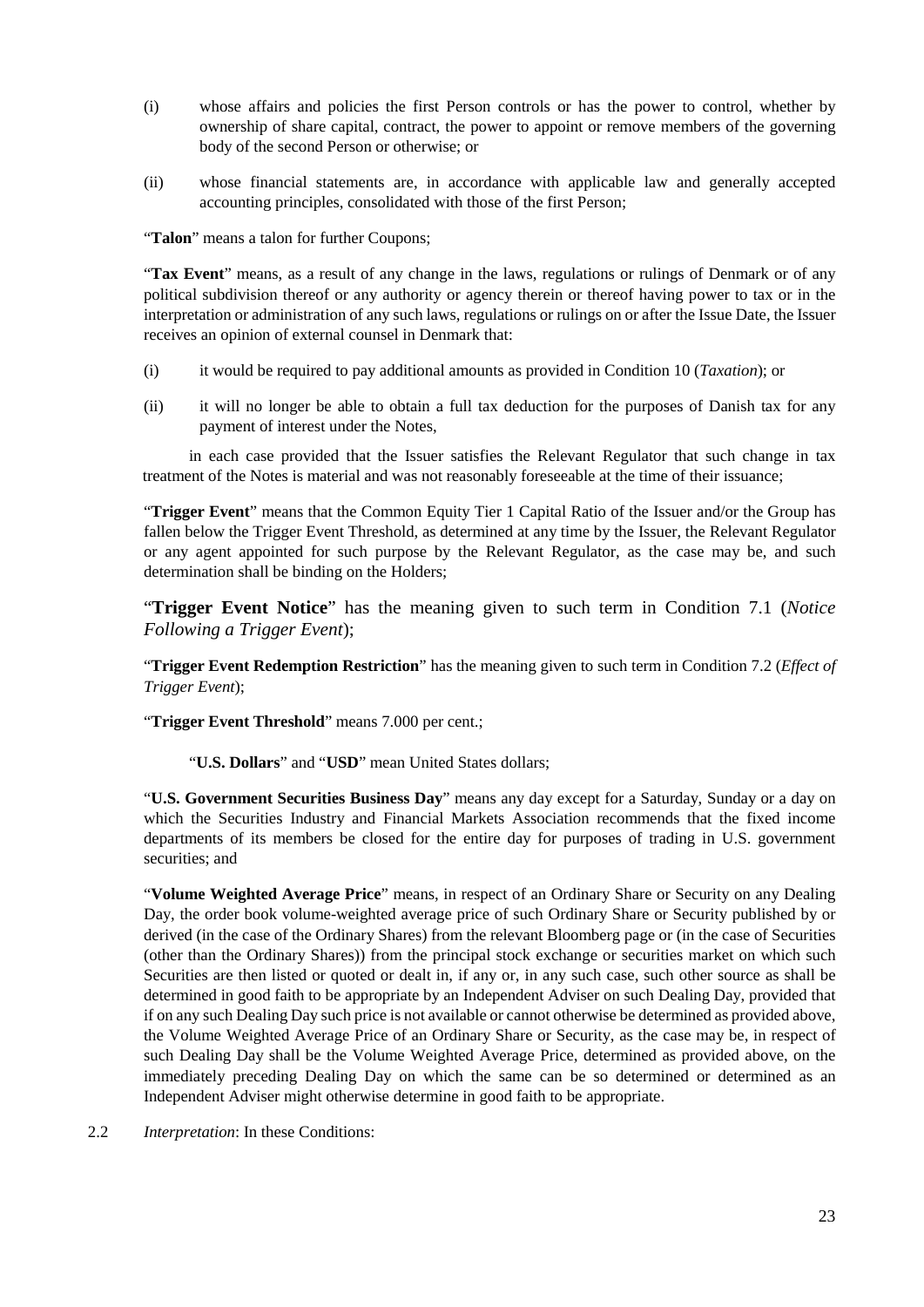- (i) Notes and Holders shall respectively be deemed to include references to Coupons and Couponholders, if relevant;
- (ii) references to Coupons shall be deemed to include references to Talons;
- (iii) any reference to principal shall be deemed to include the Outstanding Principal Amount(s), any additional amounts in respect of principal which may be payable under Condition 10 (*Taxation*) and any other amount in the nature of principal payable pursuant to these Conditions;
- (iv) any reference to interest shall be deemed to include any additional amounts in respect of interest which may be payable under Condition 10 (*Taxation*) and any other amount in the nature of interest payable pursuant to these Conditions;
- (v) references to Notes being "outstanding" shall be construed in accordance with the Agency Agreement;
- (vi) any reference to a numbered "Condition" shall be to the relevant Condition in these Conditions; and
- (vii) any reference to any legislation, any provision thereof or to any instrument, order or regulation made thereunder shall be construed as a reference to such legislation, provision, instrument, order or regulation as the same may have been, or may from time to time be, amended, replaced or reenacted.

### **3. Form, Denomination and Title**

3.1 *Form of Notes and denominations*: The Notes are in bearer form, serially numbered, in the denominations of USD 200,000 and integral multiples of USD 1,000 in excess thereof up to (and including) USD 399,000, each with Coupons and, if necessary, Talons attached on issue. Notes of one denomination will not be exchangeable for Notes of another denomination.

The Outstanding Principal Amounts may be reduced as required by then current legislation and/or regulations applicable to the Issuer. Any such reduction to the Outstanding Principal Amounts will not have any effect on the denominations of the Notes.

3.2 *Title*: Title to Notes and Coupons will pass by delivery. The Holder of any Note or Coupon shall (except as otherwise required by law) be treated as its absolute owner for all purposes (whether or not it is overdue and regardless of any notice of ownership, trust or any other interest therein, any writing thereon or any notice of any previous loss or theft thereof) and no Person shall be liable for so treating such Holder.

#### **4. Status of the Notes**

4.1 *Status*: The Notes (in Danish: "*kapitalbeviser*") on issue constitute Additional Tier 1 Capital of the Issuer under CRD IV requirements.

Subject to Condition 7 (*Loss Absorption Following a Trigger Event*), the Notes constitute direct, unsecured and subordinated debt obligations of the Issuer, and will at all times rank:

- (i) *pari passu* without any preference among themselves;
- (ii) *pari passu* with (a) the Existing Hybrid Tier 1 Capital Notes, (b) any obligations or capital instruments of the Issuer which constitute Additional Tier 1 Capital and (c) any other obligations or capital instruments that rank or are expressed to rank equally with the Notes, in each case as regards the right to receive periodic payments (to the extent any such periodic payment has not been cancelled) on a liquidation or bankruptcy of the Issuer and the right to receive repayment of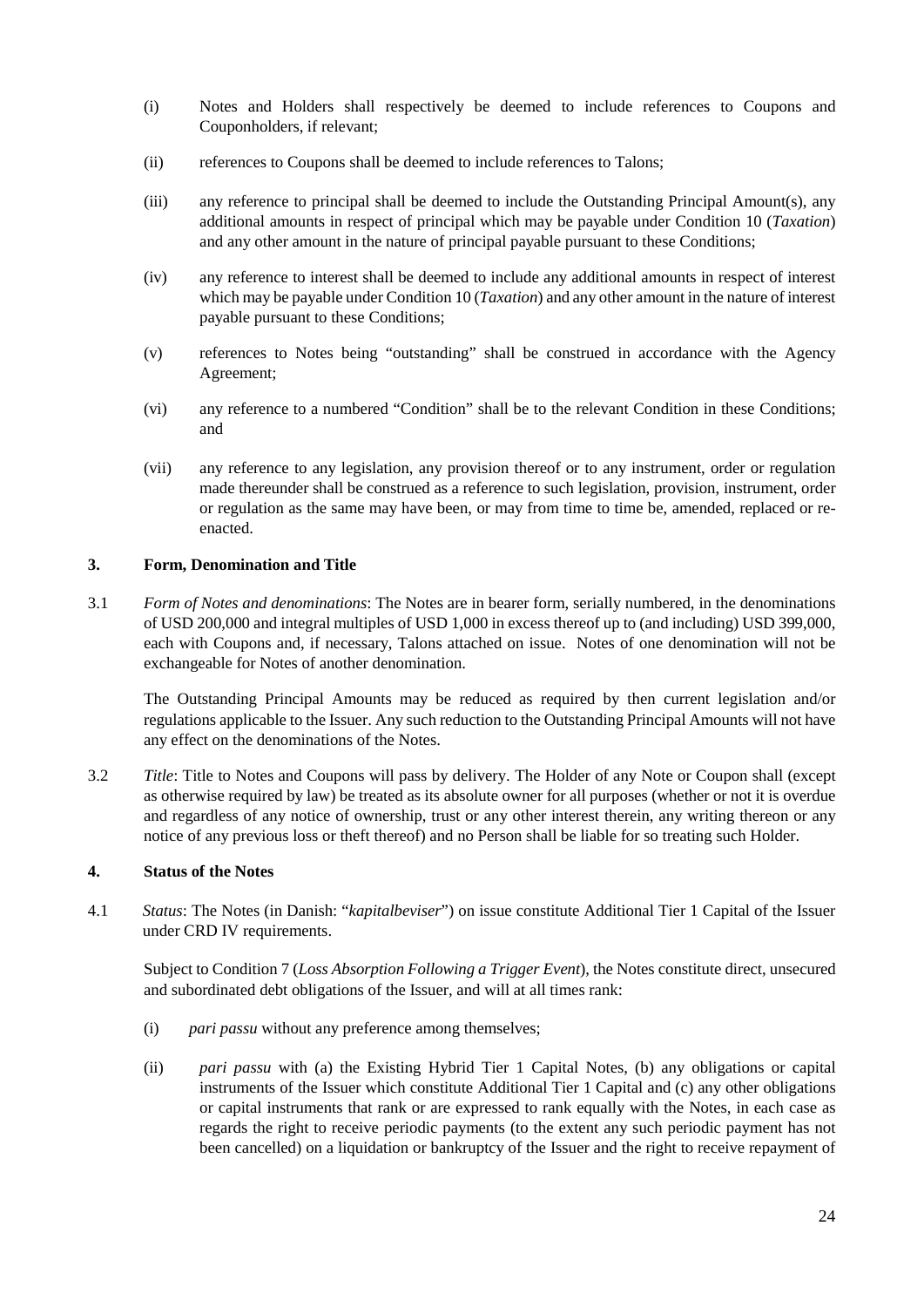capital on a liquidation or bankruptcy of the Issuer;

- (iii) senior to holders of the Ordinary Shares and any other obligations or capital instruments that rank or are expressed to rank junior to the Notes, in each case as regards the right to receive periodic payments (to the extent any such periodic payment has not been cancelled) on a liquidation or bankruptcy of the Issuer and the right to receive repayment of capital on a liquidation or bankruptcy of the Issuer; and
- (iv) junior to present or future claims of (a) depositors of the Issuer and other unsubordinated creditors of the Issuer and (b) other subordinated creditors of the Issuer (other than present or future claims of creditors that rank or are expressed to rank *pari passu* with or junior to the Notes).

In the event of a liquidation or bankruptcy of the Issuer that occurs after the date on which a Trigger Event occurs but before the Conversion Date, the rights and claims (if any) of the Holders in respect of their Notes shall be limited to such amount, if any, as would have been payable to Holders on a return of assets in such liquidation or bankruptcy of the Issuer if the Conversion Date had occurred immediately before the occurrence of such liquidation or bankruptcy of the Issuer.

4.2 *No right of set-off or counterclaim*: In accordance with Danish law, no Holder, who shall in the event of the liquidation or bankruptcy of the Issuer be indebted to the Issuer, shall be entitled to exercise any right of set-off or counterclaim against moneys owed by the Issuer in respect of the Notes held by such Holder.

*In respect of this Condition 4, reference is also made to statutory loss absorption as more fully described in the risk factor in this Offering Memorandum entitled "The Council of the European Union has adopted a bank recovery and resolution directive which is intended to enable a range of actions to be taken in relation to credit institutions and investment firms considered to be at risk of failing. In certain limited circumstances, it is possible that the implementation of the directive or the taking of any action under it could affect the value of any Notes".*

#### **5. Interest**

- 5.1 *Interest rate*: The Notes bear interest on their Outstanding Principal Amounts at the relevant Rate of Interest from (and including) the Issue Date. Interest shall be payable semi-annually in arrear on each Interest Payment Date, subject in any case as provided in Condition 6 (*Interest Cancellation*) and Condition 9 (*Payments*). The first payment of interest will be made on 28 September 2017.
- 5.2 *Accrual of interest*: Each Note will cease to bear interest from the due date for redemption unless, upon due presentation, payment of the Outstanding Principal Amount in respect thereof is improperly withheld or refused, in which case it will continue to bear interest in accordance with this Condition (as well after as before judgment) until whichever is the earlier of:
	- (i) the day on which all sums due in respect of such Note up to that day are received by or on behalf of the relevant Holder; and
	- (ii) the day which is seven days after the Fiscal Agent has notified the Holders in accordance with Condition [17](#page-41-0) (*Notices*) that it has received all sums due in respect of the Notes up to such seventh day (except to the extent that there is any subsequent non-payment).
- 5.3 *Interest to (but excluding) the First Call Date*: Unless the Calculation Amount has been adjusted as described in the definition thereof, the amount of interest per Calculation Amount payable on each Interest Payment Date in relation to an Interest Period falling in the Initial Period will be USD 30.625.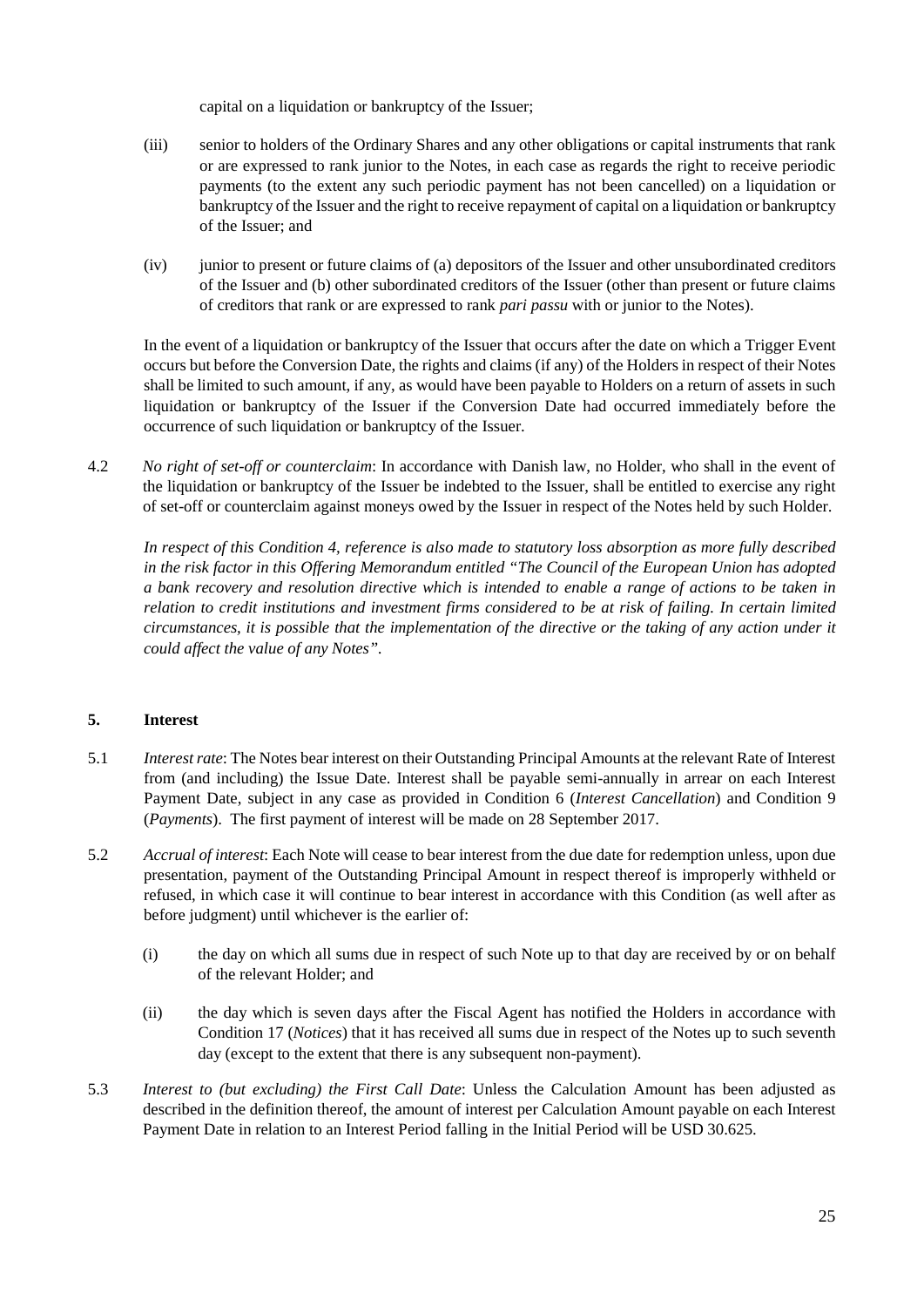If the Calculation Amount has been adjusted as described in the definition thereof, Condition 5.6 (*Calculation of amount of interest per Calculation Amount*) will apply.

- 5.4 *Determination of Reset Rate of Interest in relation to a Reset Interest Period*: The Fiscal Agent will, as soon as practicable after 11:00 a.m. (New York City time) on each Reset Rate of Interest Determination Date in relation to a Reset Interest Period, determine:
	- (i) the Reset Rate of Interest for such Reset Interest Period and the Rate of Interest in relation to each Interest Period falling in such Reset Interest Period; and
	- (ii) calculate the amount of interest payable per Calculation Amount on the Interest Payment Dates in relation to each Interest Period falling in such Reset Interest Period (each a "**Reset Interest Amount**").
- 5.5 *Publication of Reset Rate of Interest, Rate of Interest and Reset Interest Amount*: With respect to each Reset Interest Period, the Fiscal Agent will cause the relevant Reset Rate of Interest, the relevant Rate of Interest and the relevant Reset Interest Amount determined by it, together with the relevant Interest Payment Dates in relation to each Interest Period falling in such Reset Interest Period, to be notified to the Paying Agents and each listing authority, stock exchange and/or quotation system (if any) by which the Notes have then been admitted to listing, trading and/or quotation as soon as practicable after such determination but in any event not later than the relevant Reset Date. Notice thereof shall also promptly be given to the Holders in accordance with Condition [17](#page-41-0) (*Notices*).
- 5.6 *Calculation of amount of interest per Calculation Amount*: Save as specified in Condition 5.3 (*Interest to (but excluding) the First Call Date*), the amount of interest payable in respect of the Calculation Amount (including, for the avoidance of doubt, the Reset Interest Amount) for any period shall be calculated by:
	- (i) applying the applicable Rate of Interest to the Calculation Amount;
	- (ii) multiplying the product thereof by the Day Count Fraction; and
	- (iii) rounding the resulting figure to the nearest cent (half a cent being rounded upwards).

If as required by then current legislation and/or regulations applicable to the Issuer, the Outstanding Principal Amounts are reduced during an Interest Period, the Calculation Amount will be adjusted by the Fiscal Agent to reflect such Outstanding Principal Amounts from time to time so that the relevant amount of interest is determined by reference to such Calculation Amount as adjusted from time to time, all as determined by the Fiscal Agent.

- 5.7 *Calculation of amount of interest per Note*: The amount of interest payable in respect of a Note shall be the product of:
	- (i) the amount of interest per Calculation Amount; and
	- (ii) the number by which the Original Calculation Amount is required to be multiplied to equal the denomination of such Note.
- 5.8 *Notifications etc*: All notifications, opinions, determinations, certificates, calculations, quotations and decisions given, expressed, made or obtained for the purposes of this Condition 5 by the Fiscal Agent will (in the absence of manifest error) be binding on the Issuer, the Paying Agents, the Holders and the Couponholders and (subject as aforesaid) no liability to any such Person will attach to the Fiscal Agent in connection with the exercise or non-exercise by it of its powers, duties and discretions for such purposes.

#### **6. Interest Cancellation**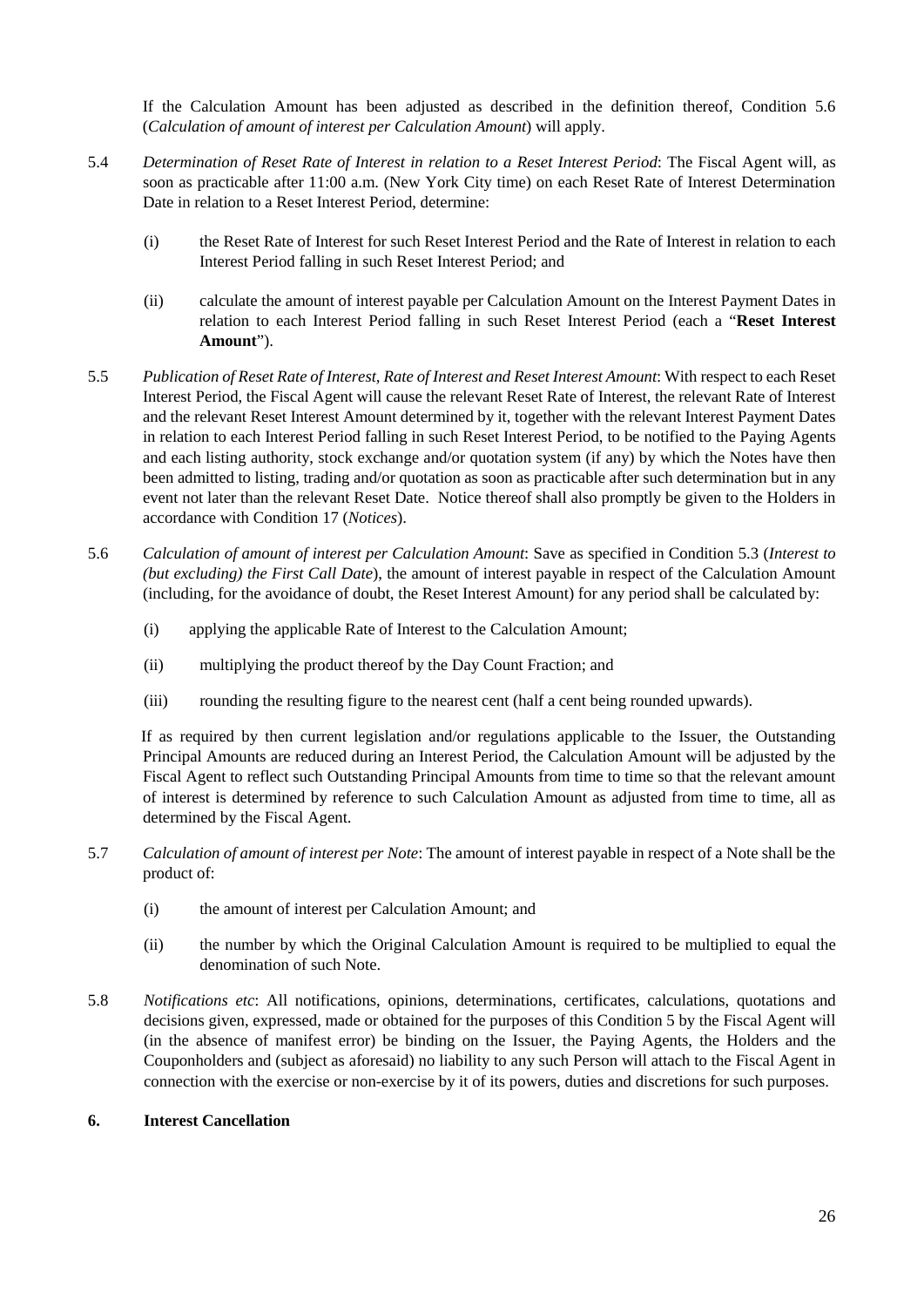- 6.1 *Interest Cancellation*: Any payment of interest (including, for the avoidance of doubt, any additional interest amounts payable pursuant to Condition 10 (*Taxation*)) in respect of the Notes shall be payable only out of the Issuer's Distributable Items and:
	- (i) may be cancelled, at any time, in whole or in part, at the option of the Issuer in its sole discretion; or
	- (ii) will be mandatorily cancelled, in whole or in part, to the extent:
		- (a) that, if the relevant payment were so made, the amount ofsuch payment, when aggregated together with other distributions of the kind referred to in Article 141 (2) of the CRD IV Directive (or, as the case may be, any provision of Danish law transposing or implementing Article 141 (2) of the CRD IV Directive), or any successor thereto, would cause any Maximum Distributable Amount to be exceeded; or
		- (b) otherwise so required by CRD IV, including the applicable criteria for Additional Tier 1 Capital instruments.
- 6.2 *Notice of Interest Cancellation*: The Issuer shall give notice to the Holders in accordance with Condition [17](#page-41-0) (*Notices*) of any such cancellation of a payment of interest, which notice might be given after the date on which the relevant payment of interest is scheduled to be made. Notwithstanding the foregoing, failure to give such notice shall not prejudice the right of the Issuer not to pay interest as described above.
- 6.3 *Effect of Interest Cancellation*: Following any cancellation of interest as described above, the right of Holders to receive accrued interest in respect of any such Interest Period will terminate and the Issuer will have no further obligation to pay such interest or to pay interest thereon, whether or not payments of interest in respect of subsequent Interest Periods are made, and such unpaid interest will not be deemed to have "accrued" or been earned for any purpose nor will the non-payment of such interest constitute an Enforcement Event.

#### **7. Loss Absorption Following a Trigger Event**

7.1 *Notice Following a Trigger Event*: If at any time a Trigger Event occurs, the Issuer shall immediately notify the Relevant Regulator and, in accordance with Condition 17 (*Notices*), the Holders (such notice, a "**Trigger Event Notice**") and the Notes will be converted into Conversion Shares as provided in this Condition 7. Notwithstanding the foregoing, failure to give such notice shall not prejudice the conversion of the Notes into Conversion Shares as described below.

The Trigger Event Notice shall specify the Conversion Price then prevailing (which Conversion Price shall, if applicable, remain subject to any subsequent (i) change pursuant to the operation of the definition thereof and/or (ii) adjustment pursuant to Condition 7.8 (*Adjustments to Floor Price*) up to the Conversion Date), the Conversion Date, the Notice Cut-off Date and the Long-Stop Date and, to the extent available, details of the Settlement Shares Depositary or alternative settlement arrangements. As soon as the Conversion Price prevailing as at the Conversion Date has been determined, the Issuer shall immediately notify the Relevant Regulator and, in accordance with Condition 17 (*Notices*), the Holders.

- 7.2 *Effect of Trigger Event*: If at any time a Trigger Event occurs:
	- (i) each Note shall, subject to and as provided in this Condition 7, be irrevocably discharged and satisfied by its conversion into Conversion Shares, credited as fully paid-up, in the manner and in the circumstances described below, and the issuance and delivery of such Conversion Shares to the Settlement Shares Depositary, to be held on trust (or other similar arrangement) (which trust (or other similar arrangement) must be on terms permitting a Conversion Shares Offer in accordance with Condition 7.6 (*Conversion Shares Offer*)) for the Holders, as provided below;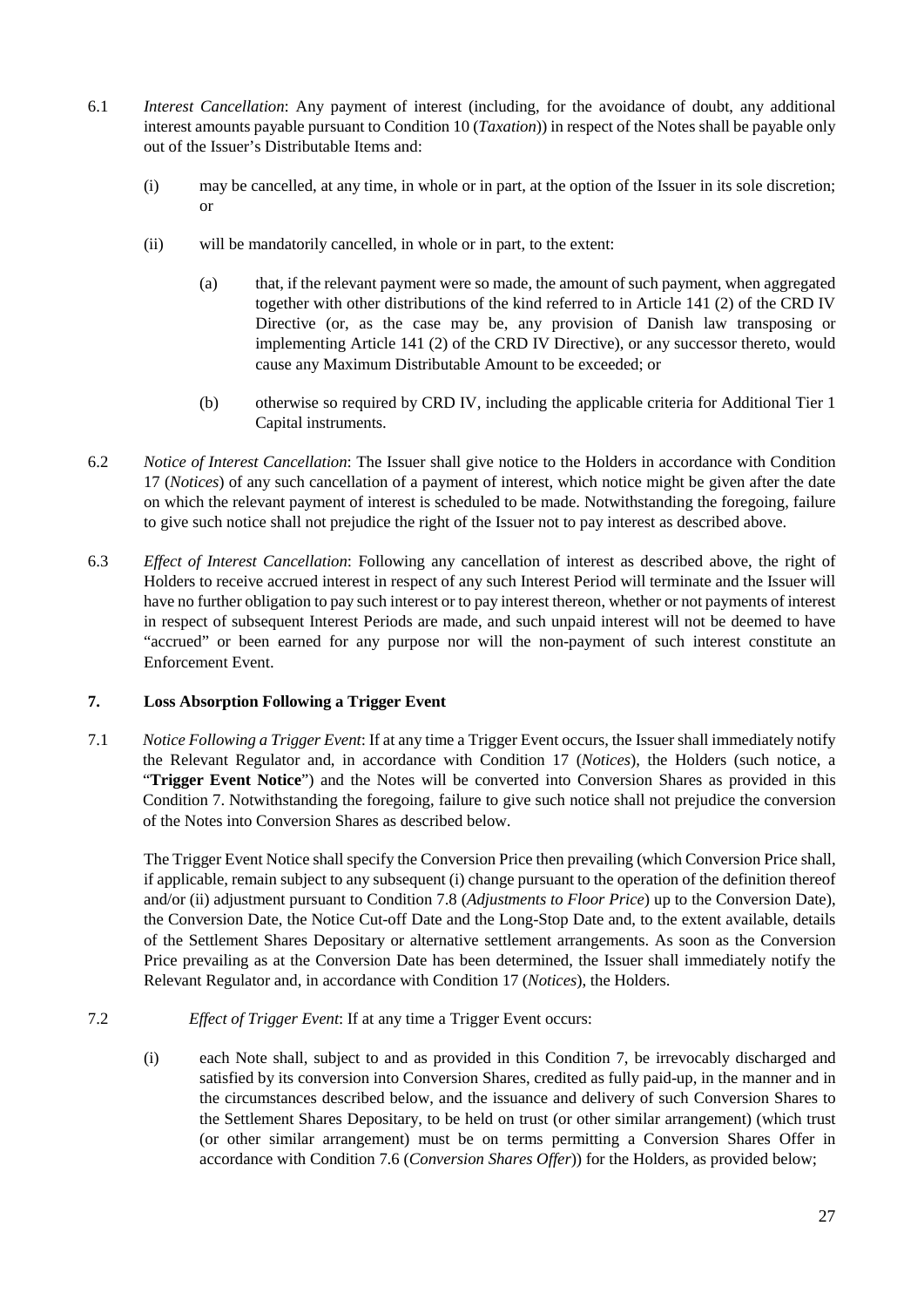- (ii) such conversion shall take place without delay and in any event not later than one month following the occurrence of such Trigger Event (such date on which conversion is to occur shall be specified in the Trigger Event Notice and is referred to in these Conditions as the "**Conversion Date**");
- (iii) the Notes will be converted in whole and not in part on the Conversion Date as provided below, at which point all of the Issuer's obligations under the Notes shall be irrevocably discharged and satisfied by the Issuer's issuance and delivery of the Conversion Shares to the Settlement Shares Depositary no later than the Conversion Date; and
- (iv) with effect from the occurrence of such Trigger Event:
	- (a) no Holder will have any rights against the Issuer with respect to the repayment of the Outstanding Principal Amounts of the Notes or the payment of interest or other amount on or in respect of the Notes (other than, in the case of a liquidation or bankruptcy of the Issuer that occurs after the date on which such Trigger Event occurs but before the Conversion Date, any amounts payable to Holders in such circumstances as described in the last paragraph of Condition 4.1 (*Status*)) and the Outstanding Principal Amounts of the Notes shall equal zero at all times thereafter;
	- (b) any interest otherwise falling due on any date which falls on or after the date on which such Trigger Event occurs shall be deemed to have been cancelled upon the occurrence of such Trigger Event and shall not become due and payable; and
	- (c) each Holder's only right under the Notes against the Issuer will be a claim to have the Conversion Shares issued and delivered as described in, and subject to the provisions of, this Condition 7.

Except where the Issuer has been unable to appoint a Settlement Shares Depositary as contemplated in Condition 7.4 (*Failure to appoint a Settlement Shares Depositary*), the Conversion Shares shall be delivered to the Settlement Shares Depositary in the manner described in Condition 7.5 (*Conversion Settlement*) and the Settlement Shares Depositary shall (subject to the provisions of Condition 7.6 (*Conversion Shares Offer*)) hold such Conversion Shares on trust (or other similar arrangement) for the Holders. By virtue of its holding of any Note, each Holder shall be deemed to have irrevocably directed the Issuer to issue and deliver the Conversion Shares to the Settlement Shares Depositary.

Provided that the Issuer so issues and delivers the Conversion Shares to the Settlement Shares Depositary, with effect on and from the Conversion Date, Holders shall have recourse only to the Settlement Shares Depositary for the delivery to them of such Conversion Shares or, subject to, and as provided in, Condition 7.6 (*Conversion Shares Offer*), the Alternative Consideration. Subject as provided in Condition 4.1 (*Status*), if the Issuer fails to issue and deliver the Conversion Shares to the Settlement Shares Depositary on the Conversion Date, a Holder's only right under the Notes against the Issuer for any such failure will be a claim to have such Conversion Shares so issued and delivered. By virtue of its holding of any Note, each Holder shall be deemed to have irrevocably agreed that, where (i) there is a delay or failure by the Issuer to deliver Conversion Shares pursuant to these Conditions and (ii) such Holder suffers a loss or losses, directly or indirectly, as a result of such delay or failure, it will not have any right or claim against the Issuer (or any other Person) for compensation (or any other form of damages) for such loss or losses.

Subject to, and as provided in, Condition 7.6 (*Conversion Shares Offer*), for so long as the Conversion Shares are held by the Settlement Shares Depositary, each Holder shall be entitled to direct the Settlement Shares Depositary to exercise on its behalf all rights of an ordinary shareholder (including voting rights and rights to receive dividends) which it would otherwise have if it (rather than the Settlement Shares Depositary) held the relevant Conversion Shares, except that such Holder shall not be able to sell or otherwise transfer the relevant Conversion Shares unless and until such time as they have been delivered to the relevant Holder in accordance with Condition 7.5 (*Conversion Settlement*).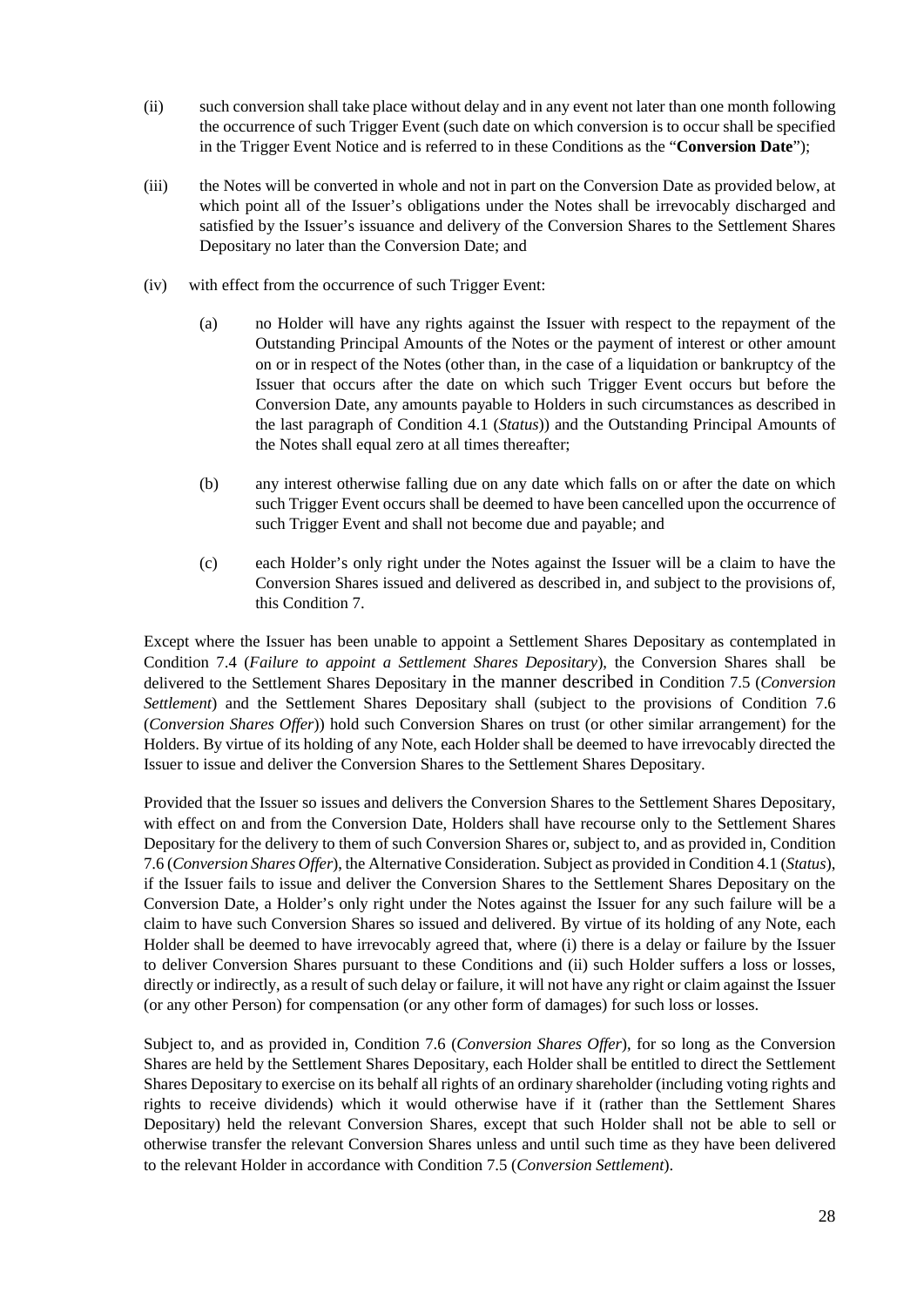Following the issuance and delivery of the Conversion Shares to the Settlement Shares Depositary on the Conversion Date, the Note(s) of a Holder shall remain in existence until the applicable Settlement Date (or, if earlier or to the extent not cancelled on the applicable Settlement Date, the Long-Stop Date) for the purpose only of evidencing such Holder's rights as aforesaid to receive the relevant Conversion Shares or the relevant Alternative Consideration, as the case may be, to be delivered by the Settlement Shares Depositary in accordance with Condition 7.5 (*Conversion Settlement*).

Notes, once converted into Conversion Shares, may not be reconverted back into Notes.

If a Trigger Event occurs after a notice of redemption has been given pursuant to Condition 8.2 (*Redemption upon the occurrence of a Special Event*) or Condition 8.3 (*Redemption at the option of the Issuer*) but before the relevant redemption date, such notice of redemption shall automatically be revoked and the relevant redemption shall not be made. The redemption restriction described in this paragraph is referred to as the "**Trigger Event Redemption Restriction**".

Such conversion of the Notes into Conversion Shares shall not constitute an Enforcement Event.

- 7.3 *No option to convert*: The Notes are not convertible into Ordinary Shares at the option of the Holders at any time.
- 7.4 *Failure to appoint a Settlement Shares Depositary*: If the Issuer has been unable to appoint a Settlement Shares Depositary, it shall make such other arrangements for the Conversion Shares to be issued and delivered (or for Alternative Consideration to be delivered) to the Holders as it considers reasonable in the circumstances, which may include issuing and delivering the Conversion Shares to another independent nominee to be held on trust (or other similar arrangement) (which trust (or other similar arrangement) must be on terms permitting a Conversion Shares Offer in accordance with Condition 7.6 (*Conversion Shares Offer*)) for the Holders or to the Holders directly, which issuance and delivery shall irrevocably discharge and satisfy all of the Issuer's obligations under the Notes as if the relevant Conversion Shares had been issued and delivered to the Settlement Shares Depositary and, in which case, where the context so admits, references in these Conditions to the issue and delivery of Conversion Shares to the Settlement Shares Depositary shall be construed accordingly and apply *mutatis mutandis*.
- 7.5 *Conversion Settlement*:
	- (i) On the relevant Settlement Date, each Holder shall receive delivery (free of payment) of:
		- (a) except where sub-paragraph (b) below applies, such number of Conversion Shares as is calculated in respect of the Outstanding Principal Amount of the Note(s) held by such Holder in accordance with Condition 7.7 (*Conversion Price*); or
		- (b) if the Issuer has delivered a Conversion Shares Offer Election Notice in accordance with Condition 7.6 (*Conversion Shares Offer*) on or prior to the Latest Conversion Shares Offer Election Date, Alternative Consideration, calculated in accordance with the definition of "Alternative Consideration".
	- (ii) In order to obtain delivery from the Settlement Shares Depositary of Conversion Shares or, as applicable, the relevant Alternative Consideration following a conversion, each Holder must deliver a duly completed Conversion Notice and surrender the relevant Note(s) to the Settlement Shares Depositary (or an agent designated for the purpose in the Trigger Event Notice) on or before the Notice Cut-off Date. If such delivery is made after the end of normal business hours at the Specified Office of the Settlement Shares Depositary (or, as appropriate, its designated agent as aforesaid) or on a day which is not a Settlement Shares Depositary Business Day, such delivery shall be deemed for all purposes of these Conditions to have been made or given on the next following Settlement Shares Depositary Business Day.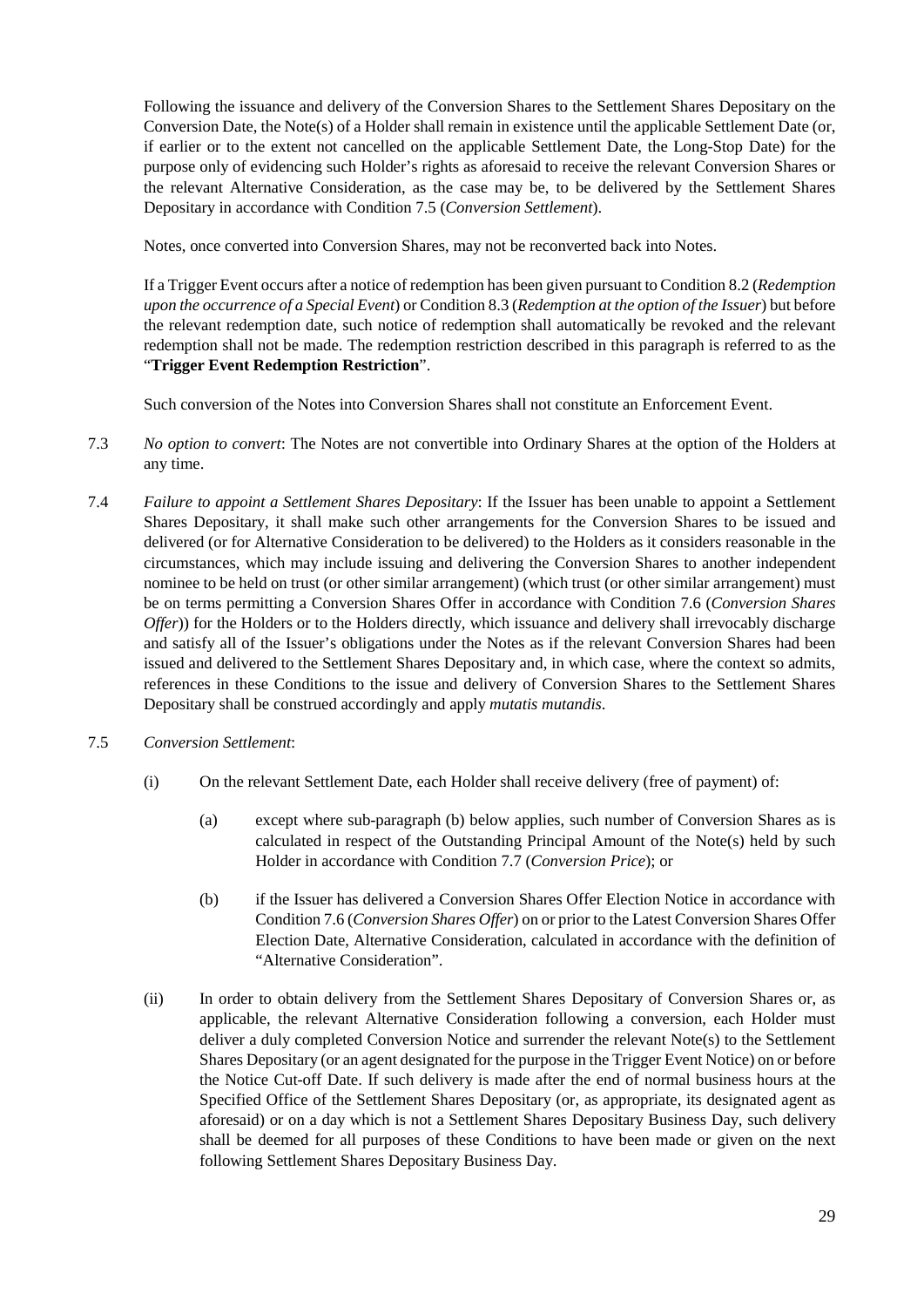- (iii) If a Holder fails to deliver such Conversion Notice and surrender the Note(s) held by it on or before the Notice Cut-off Date (a "**Notice Cut-off Failure**"), or if the Settlement Shares Depositary has determined (and, if practicable, notified such Holder) that the relevant Conversion Notice which was delivered is incomplete or invalid (an "**Invalid Delivery**"), then the Settlement Shares Depositary shall continue to hold the relevant Conversion Shares or the relevant Alternative Consideration, as the case may be, until:
	- (a) in the case of a Notice Cut-off Failure, such Holder provides evidence of its entitlement to the relevant Conversion Shares or the relevant Alternative Consideration, as applicable, satisfactory to the Settlement Shares Depositary in its sole and absolute discretion; or
	- (b) in the case an Invalid Delivery, a duly completed and valid Conversion Notice is so delivered and the relevant Note(s) is/are so surrendered prior to the Notice Cut-off Date.

The Issuer shall have no liability to any Holder for any loss resulting from such Holder not receiving any Conversion Shares or the relevant Alternative Consideration, as applicable, or from any delay in the receipt thereof, in each case as a result of such Holder failing to submit a valid Conversion Notice and surrender the relevant Note(s), on a timely basis or at all.

- (iv) Any determination as to whether any Conversion Notice has been properly completed and delivered and whether the relevant Note(s) has/have been surrendered as provided in these Conditions shall be made by the Settlement Shares Depositary in its sole discretion and shall be conclusive and binding on the relevant Holders.
- (v) If, at the time of the conversion of the Notes pursuant to this Condition 7, the Conversion Shares are capable of being delivered in uncertificated book-entry form through a clearing or settlement organisation, subject as provided in this Condition 7:
	- (a) the issuance and delivery of the Conversion Shares to the Settlement Shares Depositary as described in Condition 7.2 (*Effect of Trigger Event*) will be effected by way of the delivery of the Conversion Shares to a securities account maintained by the Settlement Shares Depositary with such clearing or settlement organisation; and
	- (b) in the case of each Holder, the Settlement Shares Depositary shall deliver the relevant Conversion Shares (or the Conversion Share component of any Alternative Consideration) to the securities account with such clearing or settlement organisation specified by such Holder in the relevant Conversion Notice.
- (vi) If, at the time of the conversion of the Notes pursuant to this Condition 7, proof of title to the Ordinary Shares is only evidenced by registration in the Share Register, subject as provided in this Condition 7:
	- (a) the issuance and delivery of the Conversion Shares to the Settlement Shares Depositary as described in Condition 7.2 (*Effect of Trigger Event*) will be effected by way of the registration in the Share Register of the Conversion Shares in the name of the Settlement Shares Depositary; and
	- (b) in the case of each Holder, the Settlement Share Depositary shall deliver the relevant Conversion Shares (or the Conversion Share component of any Alternative Consideration) to such Holder by way of a subsequent registration in the Share Register of the relevant Conversion Shares in the name of such Holder specified in the relevant Conversion Notice.
- (vii) Any cash component of any Alternative Consideration payable to a Holder shall be paid by transfer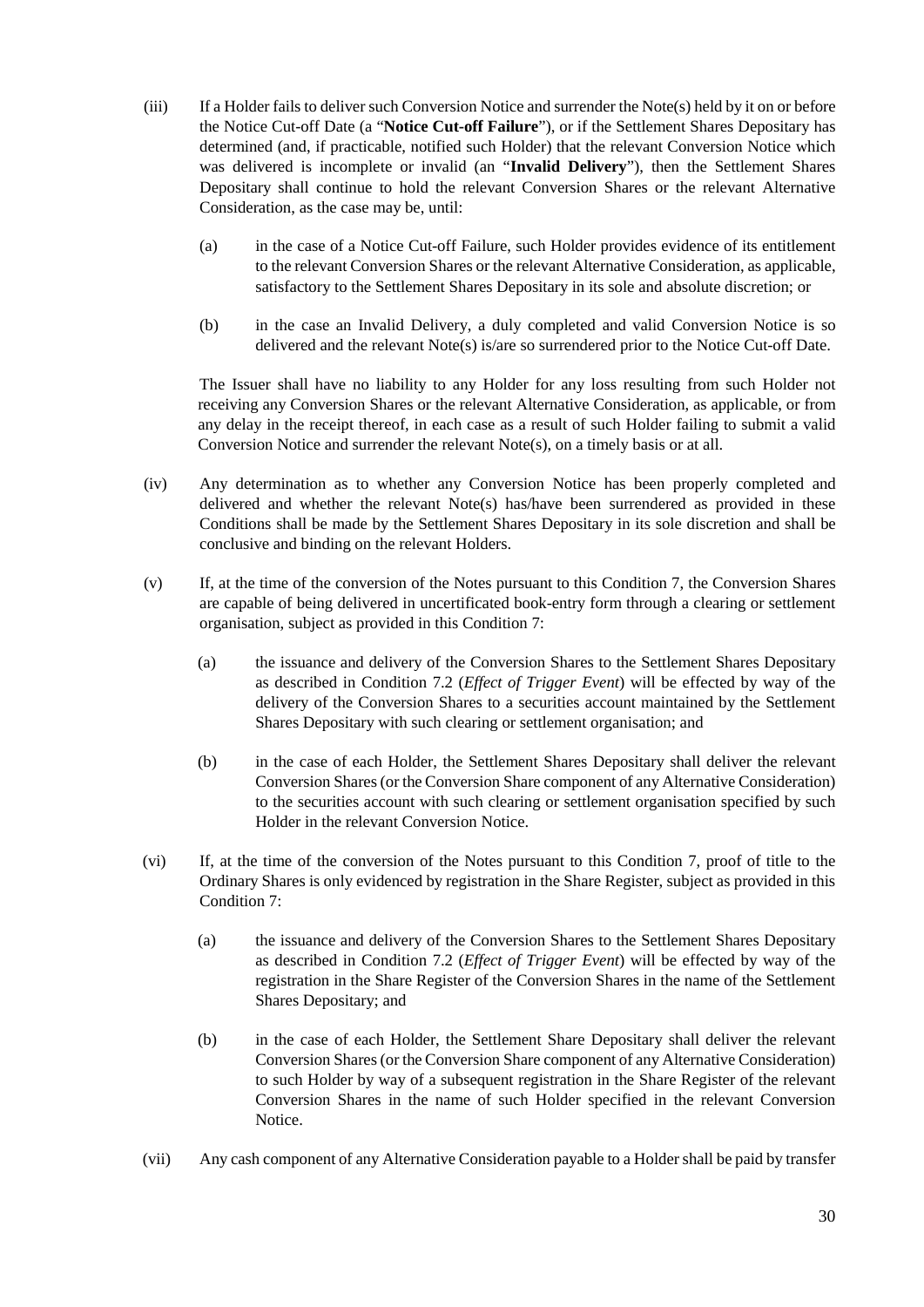to an account which accepts funds in USD with a bank in such city as may be specified in, and in accordance with the instructions contained in, the relevant Conversion Notice.

(viii) If, with respect to the Note(s) of a Holder, such Note(s) have not been cancelled on the applicable Settlement Date, such Note(s) shall be deemed to be cancelled on the Long-Stop Date.

#### 7.6 *Conversion Shares Offer:*

(i) Not later than the Latest Conversion Shares Offer Election Date, the Issuer may, in its sole and absolute discretion, make an election by giving notice to the Holders in accordance with Condition 17 (*Notices*) (a "**Conversion Shares Offer Election Notice**") that the Settlement Shares Depositary (or an agent on its behalf) will make an offer of, in the Issuer's sole and absolute discretion, all or some of the Conversion Shares to, in the Issuer's sole and absolute discretion, all or some of the Shareholders at such time, such offer to be at the Conversion Shares Offer Price, all in accordance with the following provisions (a "**Conversion Shares Offer**").

A Conversion Shares Offer Election Notice shall specify the period of time for which the Conversion Shares Offer will be open (the "**Conversion Shares Offer Period**"). The Conversion Shares Offer Period shall end no later than 40 Business Days after the giving of the Conversion Shares Offer Election Notice by the Issuer.

- (ii) Upon expiry of the Conversion Shares Offer Period, the Settlement Shares Depositary will provide notice to the Holders in accordance with Condition 17 (*Notices*) of the composition of the Alternative Consideration (and of the deductions to the cash component, if any, of the Alternative Consideration (as set out in the definition of "Alternative Consideration")) per Note. The Alternative Consideration shall be held on trust (or other similar arrangement) by the Settlement Shares Depositary for the Holders and delivered to each Holder in the manner described in, and subject to, Condition 7.5 (*Conversion Settlement*).
- (iii) The Issuer reserves the right, in its sole and absolute discretion, to elect that the Settlement Shares Depositary terminate the Conversion Shares Offer at any time during the Conversion Shares Offer Period. If the Issuer makes such election, it will provide at least three Business Days' notice to the Holders in accordance with Condition 17 (*Notices*) and the Settlement Shares Depositary. The Settlement Shares Depositary may then, in its sole and absolute discretion, take steps to deliver to Holders the Conversion Shares at a time that is earlier than the time at which they would have otherwise received the Alternative Consideration had the Conversion Shares Offer been completed.
- (iv) Each Holder acknowledges and agrees that if the Issuer elects, in its sole and absolute discretion, that a Conversion Shares Offer be conducted by the Settlement Shares Depositary, such Holder shall be deemed to have: (a) irrevocably consented to any Conversion Shares Offer and, notwithstanding that such Conversion Shares are held by the Settlement Shares Depositary on trust (or other similar arrangement) for the Holders, to the Settlement Shares Depositary using the Conversion Shares delivered to it to settle any Conversion Shares Offer; (b) irrevocably consented to the transfer of the interest such Holder has in the Conversion Shares delivered to the Settlement Shares Depositary to one or more purchasers identified by the Settlement Shares Depositary in connection with the Conversion Shares Offer; (c) irrevocably agreed that the Issuer and the Settlement Shares Depositary may take any and all actions necessary to conduct the Conversion Shares Offer in accordance with the terms of the Notes; and (d) irrevocably agreed that neither the Issuer nor the Settlement Shares Depositary shall, to the extent permitted by applicable law, incur any liability to the Holders in respect of the Conversion Shares Offer (except for the obligations of the Settlement Shares Depositary in respect of the Holders' entitlement to, and the subsequent delivery of, any Alternative Consideration).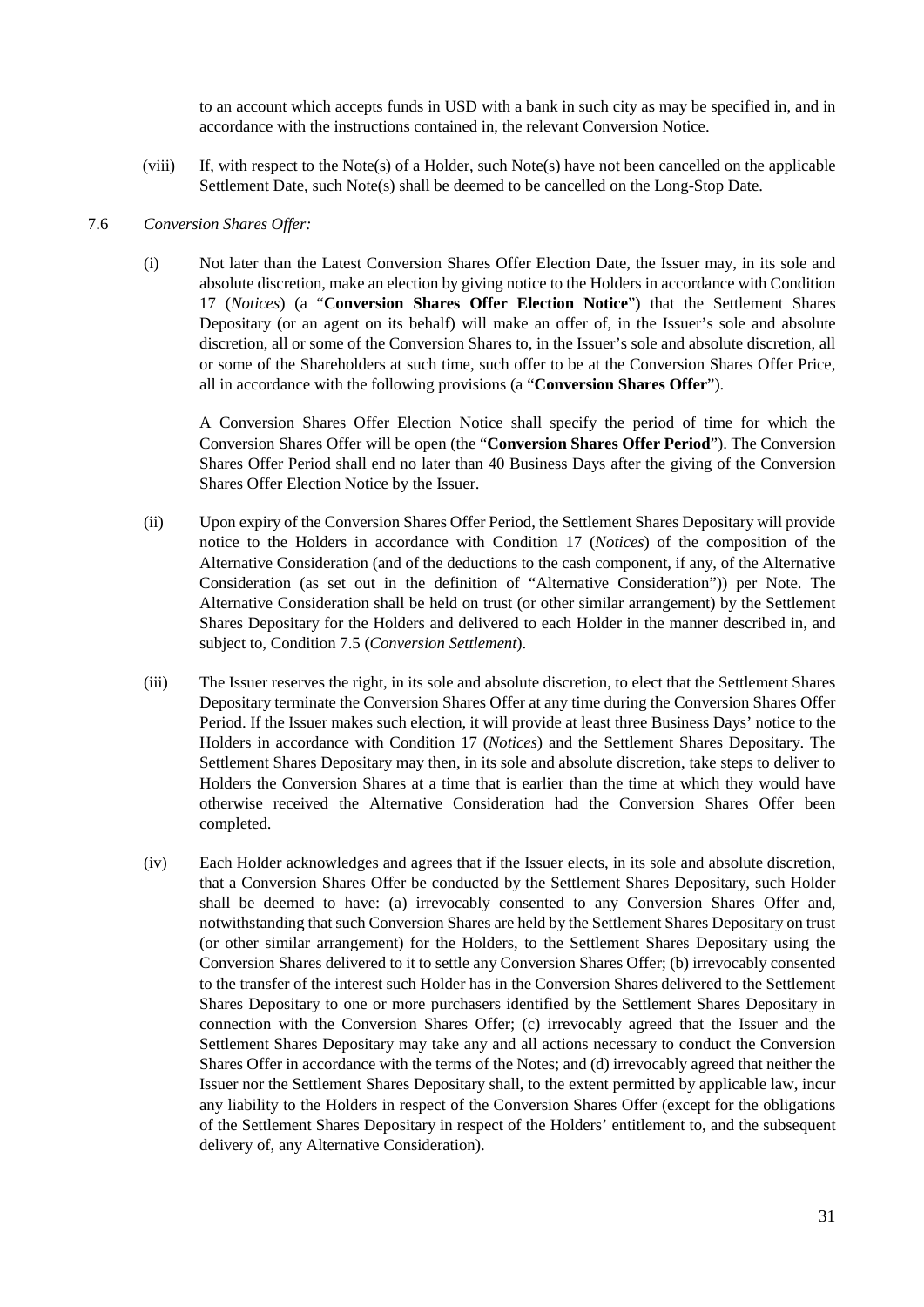- (v) Any Conversion Shares Offer shall only be made subject to applicable laws and regulations in effect at the relevant time and shall be conducted, if at all, only to the extent that the Issuer, in its sole and absolute discretion, determines that such Conversion Shares Offer is appropriate and practicable and without providing any unfair advantage to any of the Shareholders at such time. The purchasers of the Conversion Shares pursuant to a Conversion Shares Offer shall bear the costs and expenses of any Conversion Shares Offer (other than the taxes referred to in the definition of "Alternative Consideration"), including the fees of the Settlement Shares Depositary in this connection, if any.
- 7.7 *Conversion Price*: The Issuer shall issue and deliver to the Settlement Shares Depositary on the Conversion Date a number of Conversion Shares in respect of the Notes determined by dividing the Outstanding Principal Amount of the Notes (in effect immediately prior to the relevant Trigger Event) by the Conversion Price (as adjusted, if applicable, in accordance with Condition 7.8 (*Adjustments to Floor Price*) up to and including the Conversion Date), subject to Condition 7.10 (*Rounding Down and Notice of Adjustments to the Floor Price*) and Condition 7.11 (*Fractions*).
- 7.8 *Adjustments to Floor Price*: Upon the happening of any of the events described below, the Floor Price shall be adjusted as follows, provided always, that the Floor Price shall not be less than the par value of the Ordinary Shares immediately prior to Conversion Date converted into USD at the then Prevailing Exchange Rate:
	- (i) If and whenever there shall be a consolidation, reclassification or subdivision in relation to the Ordinary Shares which alters the number of Ordinary Shares in issue, the Floor Price shall be adjusted by multiplying the Floor Price in force immediately prior to such consolidation, reclassification or subdivision by the following fraction:

 $\overline{R}$ A

where:

- "A" is the aggregate number of Ordinary Shares in issue immediately before such consolidation, reclassification or subdivision, as the case may be; and
- "**B**" is the aggregate number of Ordinary Shares in issue immediately after, and as a result of, such consolidation, reclassification or subdivision, as the case may be.

Such adjustment shall become effective on the date the consolidation, reclassification or subdivision, as the case may be, takes effect.

(ii) If and whenever the Issuer shall issue any Ordinary Shares to Shareholders as a class credited as fully paid by way of capitalisation of profits or reserves (including any share premium account or capital redemption reserve) (other than (a) where any such Ordinary Shares are or are to be issued instead of the whole or part of a Cash Dividend which the Shareholders would or could otherwise have elected to receive, (b) where the Shareholders may elect to receive a Cash Dividend in lieu of such Ordinary Shares or (c) where any such Ordinary Shares are or are expressed to be issued in lieu of a Dividend (whether or not a Cash Dividend equivalent or amount is announced or would otherwise be payable to Shareholders, whether at their election or otherwise)), the Floor Price shall be adjusted by multiplying the Floor Price in force immediately prior to such issue by the following fraction: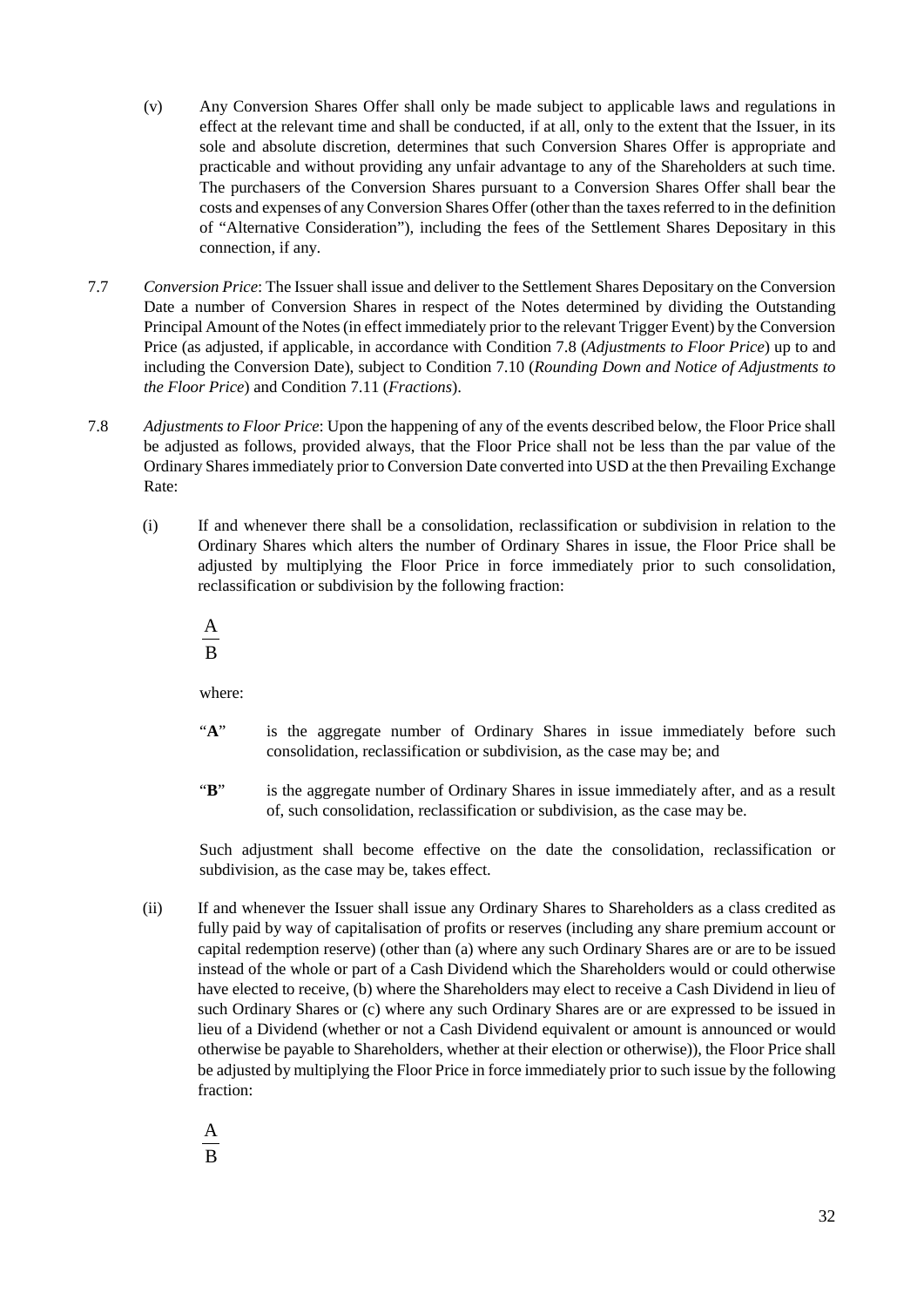where:

- "**A**" is the aggregate number of Ordinary Shares in issue immediately before such issue; and
- "**B**" is the aggregate number of Ordinary Shares in issue immediately after such issue.

Such adjustment shall become effective on the date of issue of such Ordinary Shares.

(iii) If and whenever the Issuer shall issue Ordinary Shares to all or substantially all Shareholders as a class by way of rights, or the Issuer or any of its Subsidiaries or (at the direction or request or pursuant to arrangements with the Issuer or any of its Subsidiaries) any other Person shall issue or grant to Shareholders as a class by way of rights, any options, warrants or other rights to subscribe for or purchase Ordinary Shares, or any Securities which by their terms of issue carry (directly or indirectly) rights of conversion into, or exchange or subscription for, any Ordinary Shares (or shall grant any such rights in respect of existing Securities so issued), in each case at a price per Ordinary Share which is less than 95 per cent. of the Current Market Price per Ordinary Share on the relevant Effective Date, the Floor Price shall be adjusted by multiplying the Floor Price in force immediately prior to the relevant Effective Date by the following fraction:

 $A + C$  $A + B$ 

where:

- "A" is the number of Ordinary Shares in issue on the relevant Effective Date;
- "**B**" is the number of Ordinary Shares which the aggregate consideration (if any) receivable for the Ordinary Shares issued by way of rights, or for the Securities issued by way of rights, or for the options or warrants or other rights issued by way of rights and for the total number of Ordinary Shares deliverable on the exercise thereof, would purchase at such Current Market Price per Ordinary Share on the relevant Effective Date; and
- "**C**" is the number of Ordinary Shares to be issued or, as the case may be, the maximum number of Ordinary Shares which may be issued upon exercise of such options, warrants or rights calculated as at the date of issue of such options, warrants or rights or upon conversion or exchange or exercise of rights of subscription or purchase in respect thereof at the initial conversion, exchange, subscription or purchase price or rate,

provided that if, on the relevant Effective Date, such number of Ordinary Shares is to be determined by reference to the application of a formula or other variable feature or the occurrence of any event at some subsequent time, then for the purposes of this paragraph (iii), "C" shall be determined by the application of such formula or variable feature or as if the relevant event occurs or had occurred as at the relevant Effective Date and as if such conversion, exchange, subscription, purchase or acquisition had taken place on the relevant Effective Date.

Such adjustment shall become effective on the relevant Effective Date.

(iv) If and whenever any event in relation to the Issuer and/or the Ordinary Shares (other than the events described in paragraphs (i) to (iii) of this Condition 7.8 and unless otherwise explicitly excluded from paragraphs (i) to (iii) of this Condition 7.8 or as described in Condition 7.13 (*Share Option Schemes, Dividend Reinvestment Plans*)) (including, without limitation, (a) the payment of any extraordinary dividend or other distribution (howsoever described) to the Shareholders, (b) any reduction of the Issuer's capital, (c) any dissolution of the Issuer, (d) any merger of the Issuer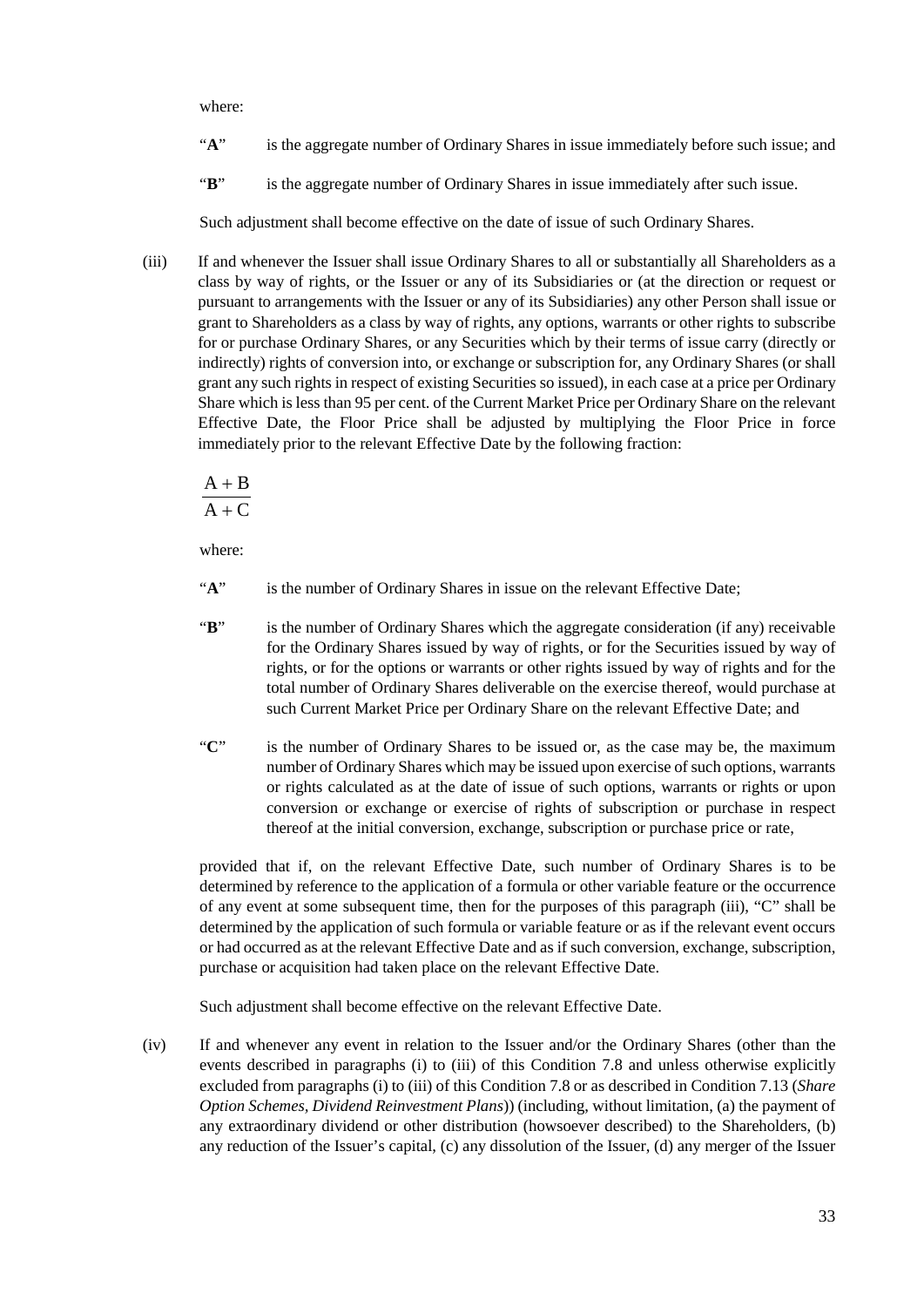or (e) any demerger of the Issuer) shall occur, the Floor Price may be adjusted in accordance with the following principles:

- (A) other than in the case of a dissolution, merger or demerger of the Issuer, if the Issuer determines that the Floor Price is to be reduced following the occurrence of the relevant event, the amount of such reduction to the Floor Price may be determined in the Issuer's sole and absolute discretion; and
- (B) in all other cases, subject to the provisions of Condition 7.12 (*Decision of an Independent Adviser*), an Independent Adviser shall determine in good faith whether an adjustment to the Floor Price (if any) is appropriate and, if so, the appropriate adjustment to the Floor Price.

Any such adjustment shall become effective on the date specified in the notice to the Holders relating to such adjustment.

- (v) Notwithstanding the foregoing provisions:
	- (a) where the events or circumstances giving rise to any adjustment pursuant to this Condition 7.8 have already resulted or will result in an adjustment to the Floor Price or where the events or circumstances giving rise to any adjustment arise by virtue of any other events or circumstances which have already given or will give rise to an adjustment to the Floor Price or where more than one event which gives rise to an adjustment to the Floor Price occurs within such a short period of time that, in the opinion of the Issuer, a modification to the operation of the adjustment provisions is required to give the intended result, such modification shall be made to the operation of the adjustment provisions as may be determined in good faith by an Independent Adviser to be in such Independent Adviser's opinion appropriate to give the intended result;
	- (b) such modification shall be made to the operation of these Conditions as may be determined in good faith by an Independent Adviser to be in such Independent Adviser's opinion appropriate (i) to ensure that an adjustment to the Floor Price or the economic effect thereof shall not be taken into account more than once, and (ii) to reflect a redenomination of the issued Ordinary Shares for the time being into a new currency; and
	- (c) for the avoidance of doubt, the issue of Conversion Shares following the occurrence of a Trigger Event shall not result in an adjustment to the Floor Price.
- 7.9 *Determination of Consideration Receivable*: For the purpose of any calculation of the consideration receivable or price pursuant to paragraph (iii) of Condition 7.8 (*Adjustments to Floor Price*), the following provisions shall apply:
	- (i) the aggregate consideration receivable or price for Ordinary Shares issued for cash shall be the amount of such cash;
	- (ii) (a) the aggregate consideration receivable or price for Ordinary Shares to be issued or otherwise made available upon the conversion or exchange of any Securities shall be deemed to be the consideration or price received or receivable for any such Securities and (b) the aggregate consideration receivable or price for Ordinary Shares to be issued or otherwise made available upon the exercise of rights of subscription attached to any Securities or upon the exercise of any options, warrants or rights shall be deemed to be that part (which may be the whole) of the consideration or price received or receivable for such Securities or, as the case may be, for such options, warrants or rights which are attributed by the Issuer to such rights of subscription or, as the case may be, such options, warrants or rights or, if no part of such consideration or price is so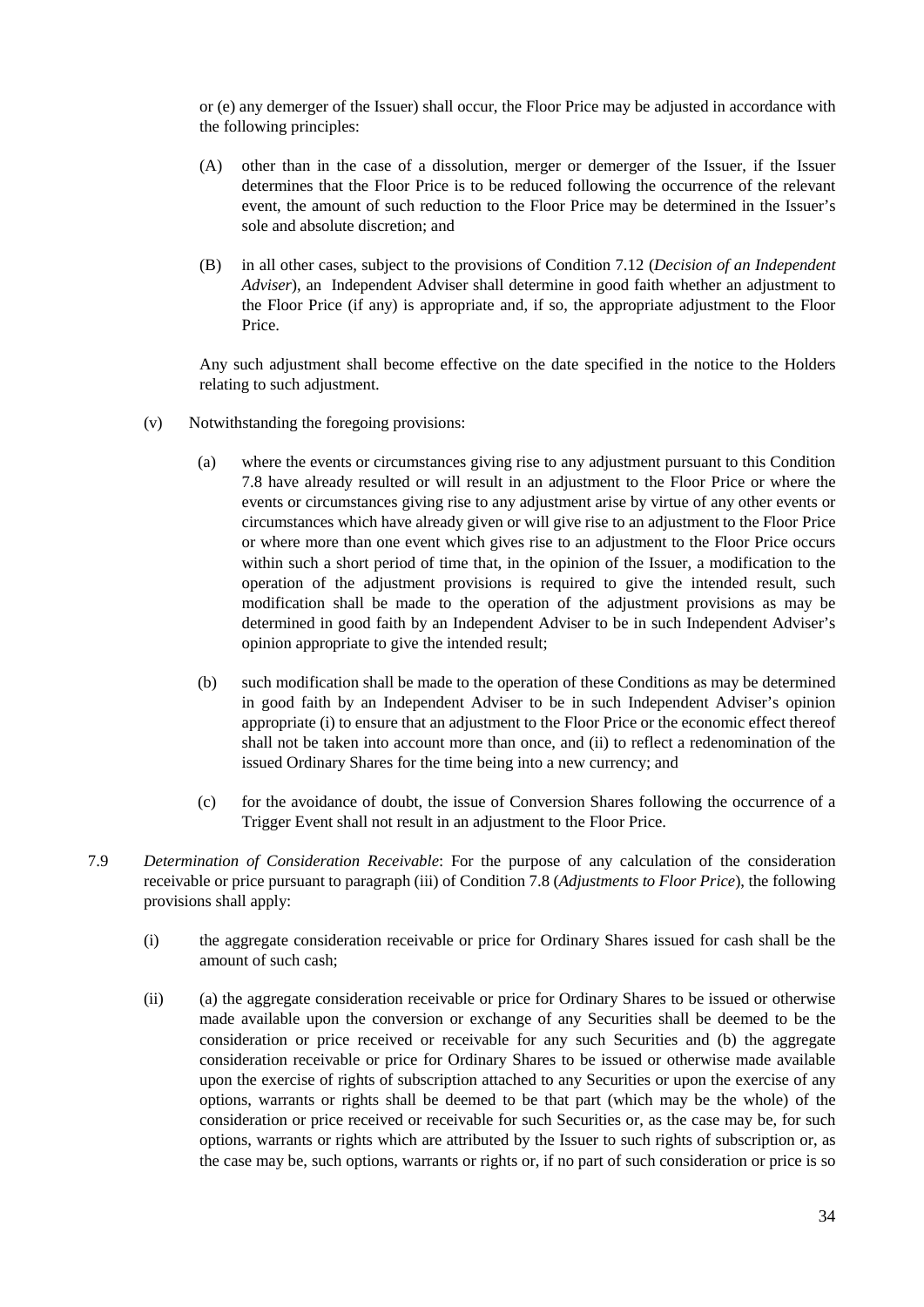attributed, the Fair Market Value of such rights of subscription or, as the case may be, such options, warrants or rights as at the relevant Effective Date, plus in the case of each of (a) and (b) above, the additional minimum consideration receivable or price (if any) upon the conversion or exchange of such Securities, or upon the exercise of such rights of subscription attached thereto or, as the case may be, upon exercise of such options, warrants or rights and (c) the consideration receivable or price per Ordinary Share upon the conversion or exchange of, or upon the exercise of such rights of subscription attached to, such Securities or, as the case may be, upon the exercise of such options, warrants or rights shall be the aggregate consideration or price referred to in (a) or (b) above (as the case may be) divided by the number of Ordinary Shares to be issued upon such conversion or exchange or exercise at the initial conversion, exchange or subscription price or rate;

- (iii) if the consideration or price determined pursuant to (i) or (ii) above (or any component thereof) shall be expressed in a currency other than the Relevant Currency, it shall be converted into the Relevant Currency at the Prevailing Exchange Rate on the relevant Effective Date (in the case of (i) above) or the relevant date of first public announcement (in the case of (ii) above);
- (iv) in determining the consideration or price pursuant to the above, no deduction shall be made for any commissions or fees (howsoever described) or any expenses paid or incurred for any underwriting, placing or management of the issue of the relevant Ordinary Shares or Securities or options, warrants or rights, or otherwise in connection therewith; and
- (v) the consideration or price shall be determined as provided above on the basis of the consideration or price received, receivable, paid or payable, regardless of whether all or part thereof is received, receivable, paid or payable by or to the Issuer or another entity.
- 7.10 *Rounding Down and Notice of Adjustments to the Floor Price*: On any adjustment, if the resultant Floor Price has more decimal places than the initial Floor Price, it shall be rounded to the same number of decimal places as the initial Floor Price. No adjustment shall be made to the Floor Price where such adjustment (rounded down if applicable) would be less than one per cent. of the Floor Price then in effect. Any adjustment not required to be made, and/or any amount by which the Floor Price has been rounded down, shall be carried forward and taken into account in any subsequent adjustment, and such subsequent adjustment shall be made on the basis that the adjustment not required to be made had been made at the relevant time and/or, as the case may be, that the relevant rounding down had not been made.

Notice of any adjustments to the Floor Price shall be given by the Issuer to Holders promptly after the determination thereof in accordance with Condition 17 (*Notices*).

The Floor Price shall not in any event be reduced to below the par value of an Ordinary Share for the time being. The Issuer undertakes that it shall not take any action, and shall procure that no action is taken, that would otherwise result in an adjustment to the Floor Price to below the par value of the Ordinary Shares immediately prior to the Conversion Date converted into USD at the then Prevailing Exchange Rate.

- 7.11 *Fractions*: Fractions of Conversion Shares will not be delivered to the Settlement Shares Depositary or to Holders upon a conversion and no cash payment will be made in lieu thereof. However, if one or more Conversion Notices and Notes are delivered to the Settlement Shares Depositary such that any Conversion Shares (or any Conversion Share component of any Alternative Consideration, as applicable) to be issued and delivered to a Holder are to be registered in the same name, the number of Conversion Shares to be issued and delivered in respect thereof shall be calculated on the basis of the aggregate Outstanding Principal Amounts of such Notes (in effect immediately prior to the relevant Trigger Event) to be converted.
- 7.12 *Decision of an Independent Adviser*: In:
	- (i) the circumstances described in sub-paragraph (iv)(B) of Condition 7.8 (*Adjustments to Floor Price*), the Issuer will; and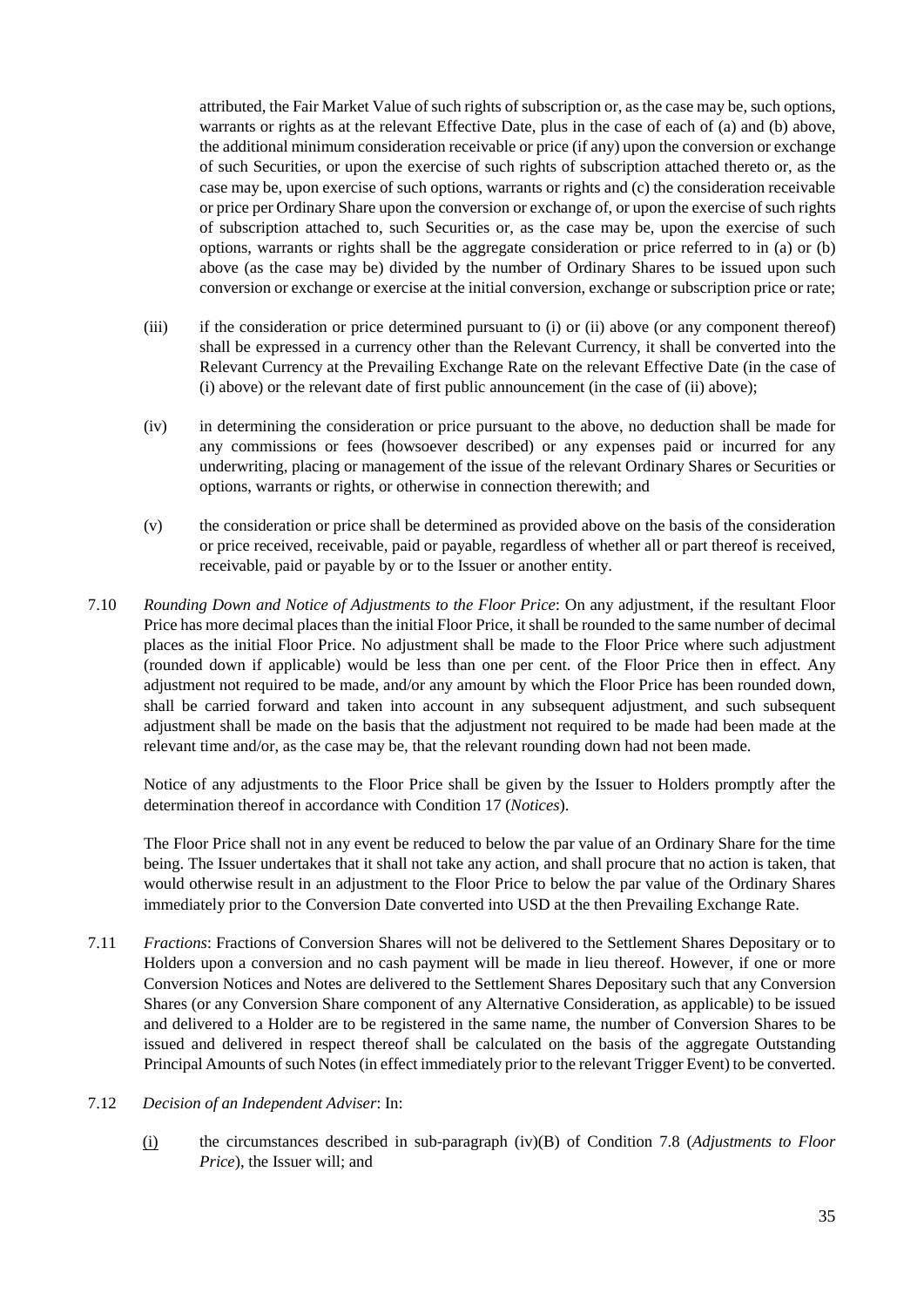(ii) all other cases where the Floor Price can be adjusted as described in Condition 7.8 (*Adjustments to Floor Price*), if any doubt shall arise as to whether an adjustment shall be made to the Floor Price or as to the appropriate adjustment to the Floor Price, the Issuer may at its discretion,

appoint an Independent Adviser and, following consultation between the Issuer and such Independent Adviser, a written opinion of such Independent Adviser in respect thereof shall be conclusive and binding on the Issuer and the Holders, save in the case of manifest error.

- 7.13 *Share Option Schemes, Dividend Reinvestment Plans*: No adjustment will be made to the Floor Price where Ordinary Shares or other Securities (including rights, warrants and options) are issued, offered, exercised, allotted, purchased, appropriated, modified or granted to, or for the benefit of, employees or former employees (including directors holding or formerly holding executive office or the personal service company of any such person) or their spouses or relatives, in each case, of the Issuer or any of its Subsidiaries or any associated company or to a trustee or trustees to be held for the benefit of any such person, in any such case pursuant to any share or option scheme.
- 7.14 *Taxes and Duties*: Neither the Issuer nor any member of the Group shall be liable for any taxes or duties (including, without limitation any capital, stamp, issue and registration or transfer taxes or duties) arising on conversion or that may arise or be paid as a consequence of the issue and delivery of Conversion Shares. Each Holder must pay any taxes or duties (including, without limitation, any capital, stamp, issue and registration and /or transfer taxes or duties) arising on conversion in connection with the issue and delivery of Conversion Shares to the Settlement Shares Depositary on behalf of such Holder and such Holder must pay all, if any, such taxes or duties arising by reference to any disposal or deemed disposal of such Holder's Notes or interest therein. Any taxes or duties arising on delivery or transfer of Conversion Shares to a purchaser in any Conversion Shares Offer shall be payable by the relevant purchaser of those Conversion Shares.
- 7.15 *Ordinary Shares*: The Conversion Shares will be fully paid-up and non-assessable and will in all respects rank *pari passu* with the fully paid-up Ordinary Shares in issue on the Conversion Date, except in any such case for any right excluded by mandatory provisions of applicable law, and except that any Conversion Shares so issued and delivered will not rank for (or, as the case may be, the relevant Holder shall not be entitled to receive) any rights, distributions or payments, the record date (or other due date for the establishment of entitlement) for which falls prior to the Conversion Date.
- 7.16 *Purchase or Redemption of Ordinary Shares*: The Issuer or any company in the Group may exercise such rights as it may from time to time enjoy to purchase, redeem or buy back any Securities (including Ordinary Shares) or any depositary or other receipts or certificates representing the same without the consent of Holders.

#### **8. Redemption and Purchase**

- 8.1 *Scheduled redemption*: The Notes are perpetual securities and have no fixed date for redemption. The Issuer may only redeem the Notes at its discretion in the circumstances described herein. The Notes are not redeemable at the option of the Holders at any time.
- 8.2 *Early redemption upon the occurrence of a Special Event*: Subject to Condition 8.7 (*Conditions to redemption etc.*), upon the occurrence of a Special Event, the Issuer may, at its option, at any time and having given no less than thirty nor more than sixty days' notice to the Holders in accordance with Condition 17 (*Notices*) (which notice shall be irrevocable, subject to the Trigger Event Redemption Restriction), redeem all (but not some only) of the outstanding Notes at their Outstanding Principal Amounts, together with accrued interest thereon insofar as it has not been cancelled; provided however that where the Special Event is a Tax Event, no such notice of redemption may be given earlier than 90 days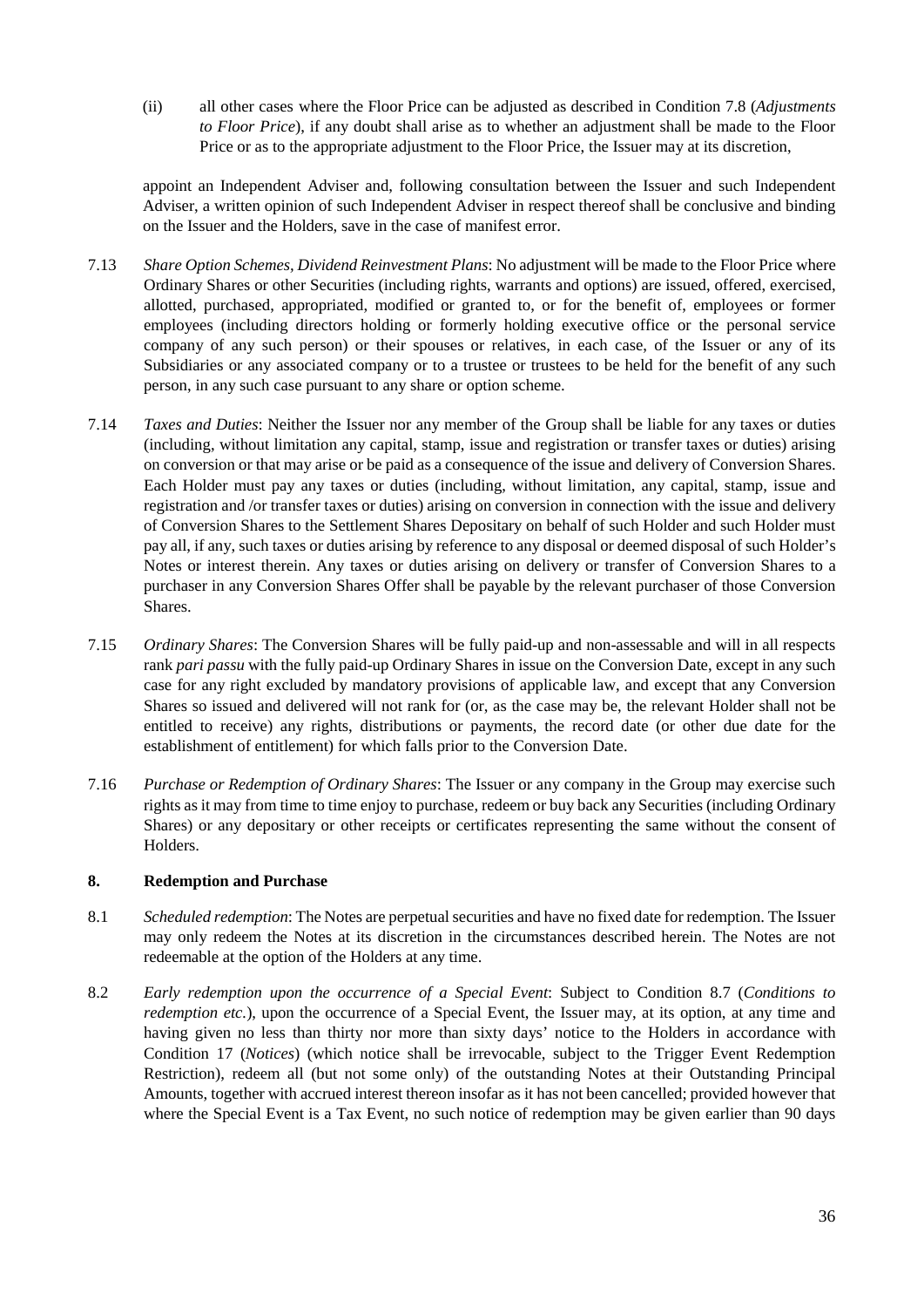prior to the earliest date on which the Issuer would be obliged to pay such additional amounts as referred to in the definition of Tax Event.

The Issuer, having satisfied itself that a Special Event has occurred, shall notify the Holders in accordance with Conditio[n 17](#page-41-0) (*Notices*) of the occurrence of such Special Event.

- 8.3 *Redemption at the option of the Issuer*: The Issuer may, at its option (but subject to Condition [8.7](#page-36-1) (*Conditions to redemption etc.*)) and having given no less than thirty nor more than sixty days' notice to the Holders in accordance with Condition [17](#page-41-0) (*Notices*) (which notice shall be irrevocable, subject to the Trigger Event Redemption Restriction), redeem all (but not some only) of the outstanding Notes on the relevant Optional Redemption Date (Call) at their Outstanding Principal Amounts, together with accrued interest (if any) thereon insofar as it has not been cancelled.
- 8.4 *Purchase*: The Issuer or any of its Subsidiaries may at any time (but subject to Condition [8.7](#page-36-1) (*Conditions to redemption etc.*)) purchase Notes in the open market or otherwise and at any price, provided that all unmatured Coupons are purchased therewith. Such Notes may be held, reissued, resold or surrendered to any Paying Agent for cancellation.
- <span id="page-36-2"></span>8.5 *Cancellation*: All Notes which are redeemed will forthwith (but subject to Condition [8.7](#page-36-1) (*Conditions to redemption etc.*)) be cancelled (together with all unmatured Coupons attached thereto or surrendered therewith at the time of redemption). All Notes so cancelled and the Notes purchased and cancelled pursuant to Condition 8.4 (*Purchase*) above (together with all unmatured Coupons cancelled therewith) shall be forwarded to the Fiscal Agent and cannot be reissued or resold.
- <span id="page-36-0"></span>8.6 *Substitution and variation*: Subject to Condition 8.7 (*Conditions to redemption etc.*) and having given no less than thirty nor more than sixty days' notice to the Holders (in accordance with Conditio[n 17](#page-41-0) (*Notices*)) and the Fiscal Agent, if a Special Event has occurred and is continuing, the Issuer may substitute all (but not some only) of the Notes or vary the terms of all (but not some only) of the Notes, without any requirement for the consent or approval of the Holders, so that they become or remain Qualifying Capital Notes.

Any such notice shall specify the relevant details of the manner in which such substitution or variation shall take effect and where the Holders can inspect or obtain copies of the new terms and conditions of the Qualifying Capital Notes. Such substitution or variation will be effected without any cost or charge to the Holders.

- <span id="page-36-1"></span>8.7 *Conditions to redemption etc.*: The Notes may only be redeemed, purchased, cancelled, substituted, varied or modified (as applicable) pursuant to Condition 8.2 (*Early redemption upon the occurrence of a Special Event*), Condition 8.3 (*Redemption at the option of the Issuer*), Condition 8.4 (*Purchase*), Condition [8.5](#page-36-2) (*Cancellation*), Condition [8.6](#page-36-0) (*Substitution and variation*), Condition 16.1 (*Meetings of Holders*) or paragraph (ii) of Condition 16.2 (*Modification of the Notes*), as the case may be, if:
	- (i) in the case of any such substitution, variation or modification, the Issuer has notified the Relevant Regulator of, and the Relevant Regulator has not objected to, such substitution, variation or modification (as applicable);
	- (ii) in the case of any such redemption, purchase or cancellation, the Issuer has notified the Relevant Regulator of, and the Relevant Regulator has given permission to, such redemption, purchase or cancellation (as applicable);
	- (iii) in the case of any such redemption of the Notes, the Trigger Event Redemption Restriction does not apply to such redemption or to the redemption notice relating to such redemption (as applicable); and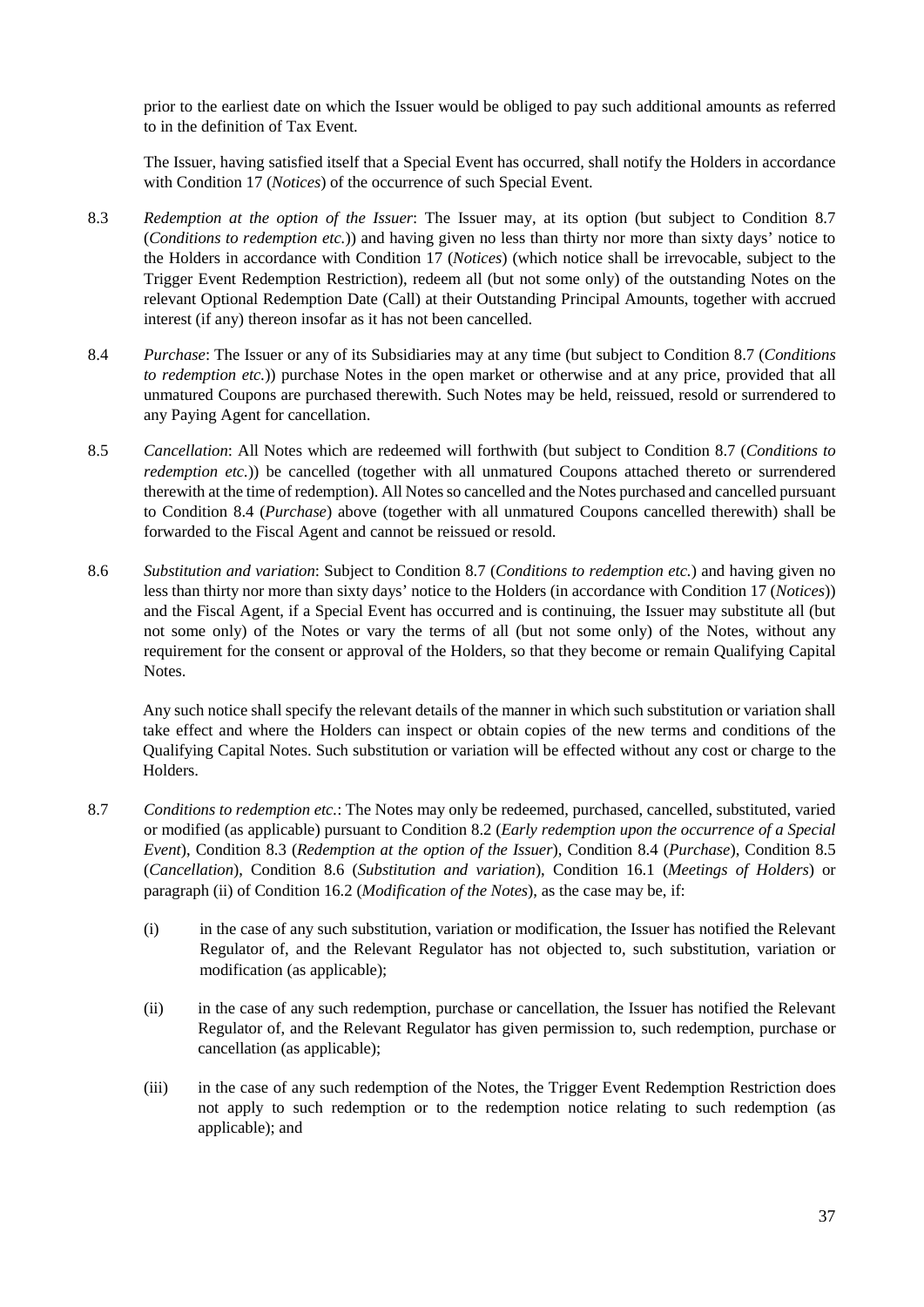(iv) in the case of a redemption of the Notes as a result of a Special Event, the Issuer has delivered a certificate signed by two of its Directors to the Fiscal Agent (and copies thereof will be available at the Fiscal Agent's Specified Office during its normal business hours) not less than 5 Business Days prior to the date set for redemption that such Special Event has occurred or will occur no more than ninety days following the date fixed for redemption, as the case may be.

### **9. Payments**

- 9.1 *Principal*: Payments of principal shall be made only against presentation and (provided that payment is made in full) surrender of the Note at the Specified Office of any Paying Agent outside the United States. Subject as provided in these Conditions, payments will be in U.S. Dollars made by credit or transfer to a U.S. Dollar account (or any other account to which U.S. Dollars may be credited or transferred) specified by the payee, or, at the option of the payee, by a U.S. Dollar cheque.
- 9.2 *Interest*: Payments of interest shall, subject to Condition [9.6](#page-37-0) (*Payments other than in respect of matured Coupons*) below, be made only against presentation and (provided that payment is made in full) surrender of the appropriate Coupons at the Specified Office of any Paying Agent outside the United States in the manner described in Condition 9.1 (*Principal*) above.
- 9.3 *Payments subject to fiscal laws*: All payments in respect of the Notes are subject in all cases to (i) any applicable fiscal or other laws and regulations in the place of payment, but without prejudice to Condition 10 (*Taxation*) and (ii) any withholding or deduction required pursuant to an agreement described in Section 1471(b) of the Code or otherwise imposed pursuant to Sections 1471 through 1474 of the Code, any regulations or agreements thereunder, any official interpretations thereof, or (without prejudice to Condition 10 (*Taxation*)) any law implementing an intergovernmental approach thereto. No commissions or expenses shall be charged to the Holders in respect of such payments.
- 9.4 *Unmatured Coupons void*: On the due date for redemption of any Note pursuant to Condition 8.2 (*Early redemption upon the occurrence of a Special Event*), Condition 8.3 (*Redemption at the option of the Issuer*) or Condition 11 (*Enforcement Events*), all unmatured Coupons relating thereto (whether or not still attached) shall become void and no payment will be made in respect thereof.
- 9.5 *Payments on business days*: If the due date for payment of any amount in respect of any Note or Coupon is not a Payment Business Day, the Holder shall not be entitled to payment of the amount due until the next succeeding Payment Business Day and shall not be entitled to any further interest or other payment in respect of any such delay.
- <span id="page-37-0"></span>9.6 *Payments other than in respect of matured Coupons*: Payments of interest other than in respect of matured Coupons shall be made only against presentation of the relevant Notes at the Specified Office of any Paying Agent outside the United States.
- 9.7 *Partial payments*: If a Paying Agent makes a partial payment in respect of any Note or Coupon presented to it for payment, such Paying Agent will endorse thereon a statement indicating the amount and date of such payment.
- 9.8 *Exchange of Talons*: On or after the maturity date of the final Coupon which is (or was at the time of issue) part of a Coupon Sheet relating to the Notes, any Talon forming part of such Coupon Sheet may be exchanged at the Specified Office of the Paying Agent for a further Coupon Sheet (including, if appropriate, a further Talon but excluding any Coupons in respect of which claims have already become void pursuant to Condition 12 (*Prescription*)). Upon the due date for redemption of any Note, any unexchanged Talon relating to such Note shall become void and no Coupon will be delivered in respect of such Talon.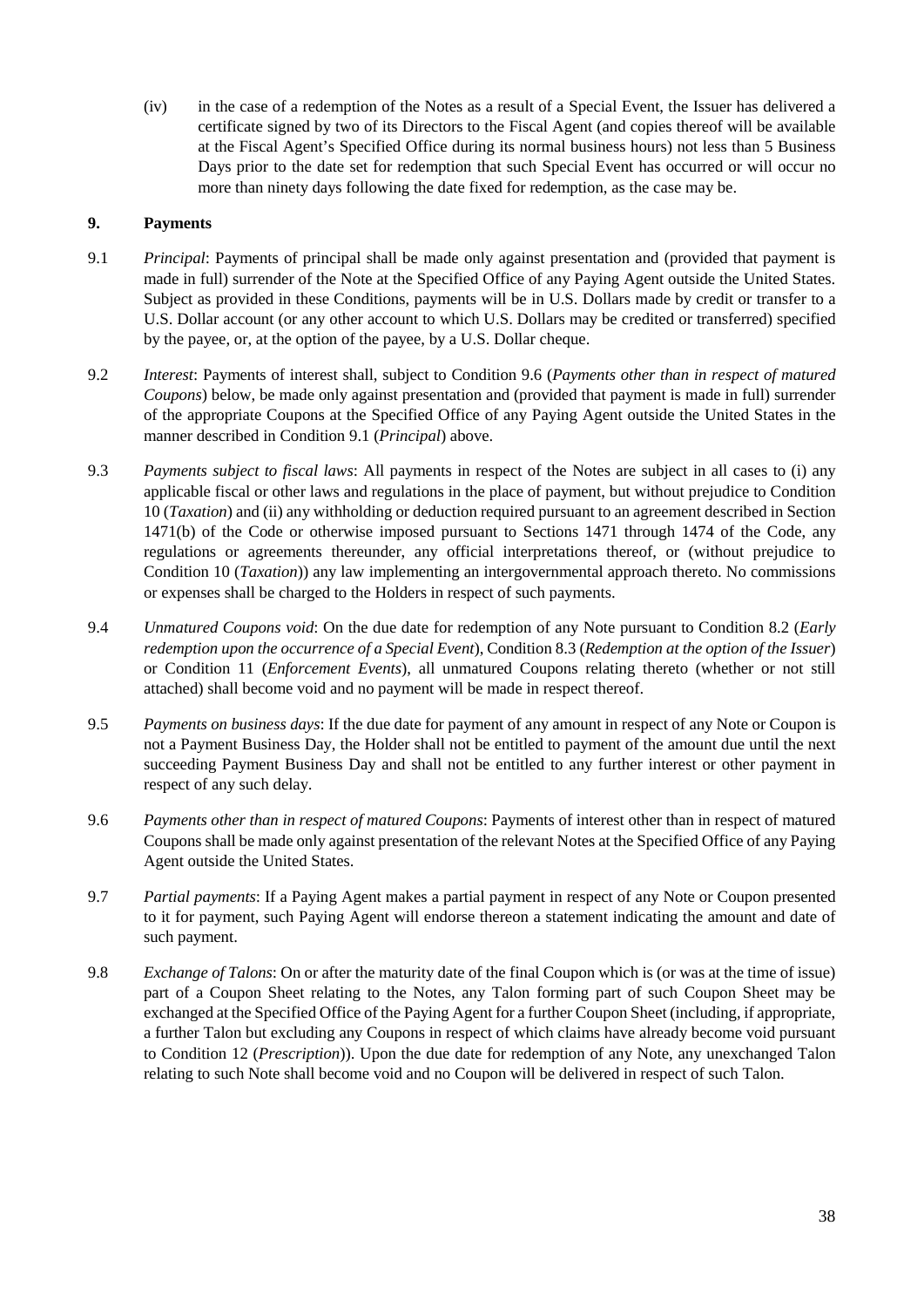#### **10. Taxation**

- 10.1 *Gross up*: All payments of principal and interest in respect of the Notes and the Coupons by or on behalf of the Issuer shall be made free and clear of, and without withholding or deduction for or on account of, any present or future taxes, duties, assessments or governmental charges of whatever nature imposed, levied, collected, withheld or assessed by or on behalf of Denmark or any political subdivision therein or any authority or agency therein or thereof having power to tax, unless the withholding or deduction of such taxes, duties, assessments, or governmental charges is required by law. In that event, in the case of a payment of interest only, the Issuer shall pay such additional amounts as will result in receipt by the Holders after such withholding or deduction of such amounts as would have been receivable by them had no such withholding or deduction been required, except that no such additional amounts shall be payable in relation to any payment in respect of any Note or Coupon:
	- (i) to, or to a third party on behalf of, a Holder which is liable to such taxes, duties, assessments or governmental charges in respect of such Note or Coupon by reason of it having some connection with Denmark other than:
		- (a) the mere holding of the Note or Coupon; or
		- (b) the receipt of principal, interest or other amount in respect of such Note or Coupon; or
	- (ii) presented for payment more than thirty days after the Relevant Date, except to the extent that the relevant Holder would have been entitled to such additional amounts on presenting the same for payment on or before the expiry of such period of thirty days.
- 10.2 *Taxing jurisdiction*: If the Issuer becomes subject at any time to any taxing jurisdiction other than Denmark, references in these Conditions to Denmark shall be construed as references to Denmark and/or such other jurisdiction.

#### **11. Enforcement Events**

- 11.1 *No events of default*: There are no events of default in respect of the Notes. Holders shall not be entitled at any time to file for bankruptcy or liquidation of the Issuer.
- 11.2 *Enforcement Events*: If an order is made or an effective resolution is passed for the bankruptcy or liquidation of the Issuer (an "**Enforcement Event**"), any Holder may prove or claim in such proceedings in respect of such Note, such claim being for payment of the Outstanding Principal Amount of such Note at the time of commencement of such bankruptcy or liquidation of the Issuer together with any interest accrued and unpaid on such Note (to the extent that the same is not cancelled in accordance with the terms of the Notes) from (and including) the Interest Payment Date immediately preceding the occurrence of such Enforcement Event and any other amounts payable on such Note (including any damages payable in respect thereof). Such claim shall rank as provided in Condition 4 (*Status of the Notes*).
- 11.3 *Enforcement of obligations*: Subject to Condition 11.1 (*No events of default*) and without prejudice to Condition 11.2 (*Enforcement Events*), any Holder may, at its discretion and without further notice, institute such proceedings against the Issuer as it may think fit to enforce any obligation, condition or provision binding on the Issuer under the Notes, provided that the Issuer shall not by virtue of the institution of any proceedings be obliged to pay any sum or sums sooner than the same would otherwise have been payable by it.

#### **12. Undertakings**

So long as any Note remains outstanding, the Issuer will, save with the approval of an Extraordinary Resolution: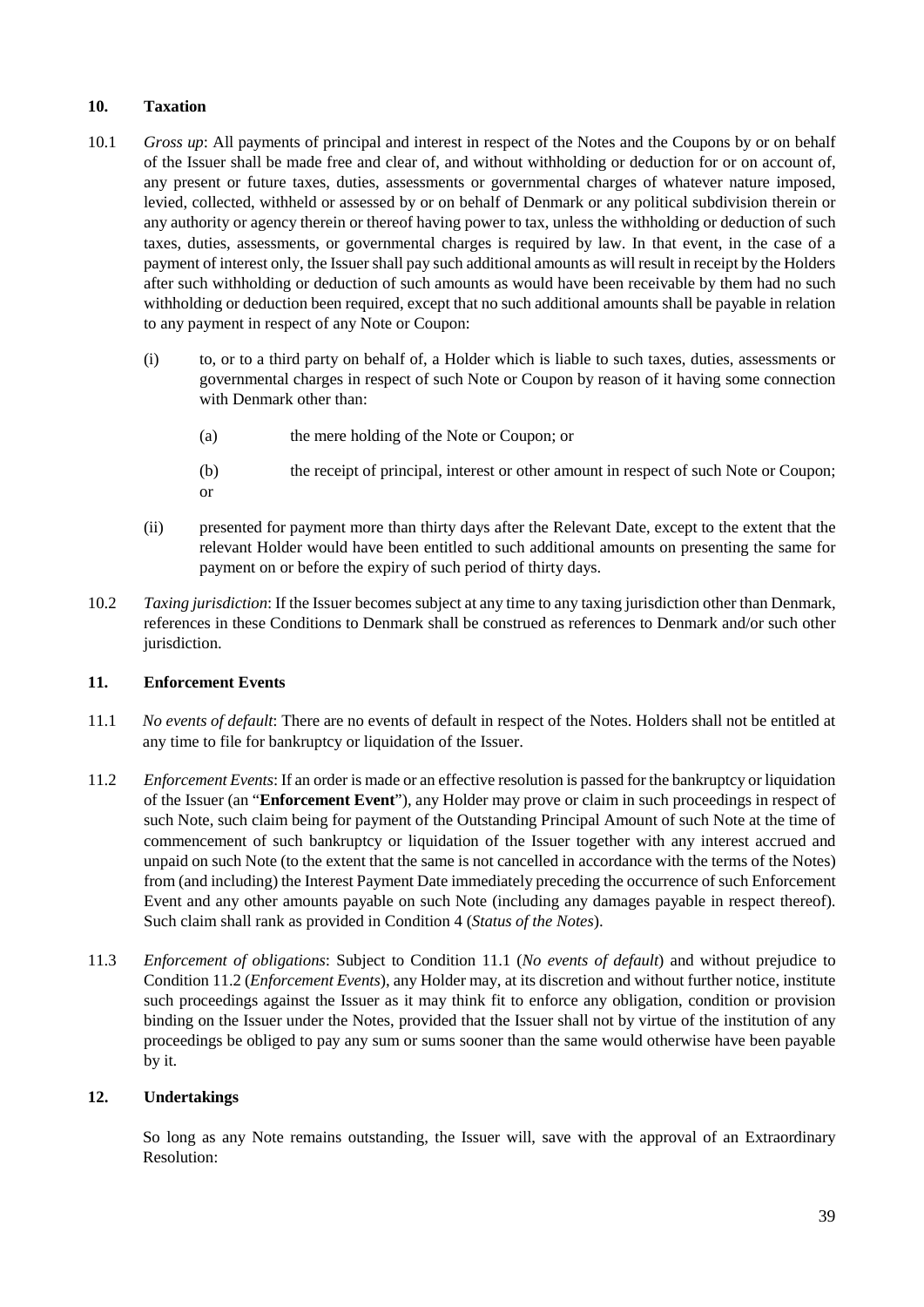- (i) not make any issue, grant or distribution or take or omit to take any other action if the effect thereof would be that, upon conversion of the Notes pursuant to Condition 7 (*Loss Absorption Following a Trigger Event*), Conversion Shares could not, under any applicable law then in effect, be legally issued as fully paid-up;
- (ii) deliver Conversion Shares upon conversion of the Notes pursuant to Condition 7 (*Loss Absorption Following a Trigger Event*), subject to, and as provided in, Condition 7 (*Loss Absorption Following a Trigger Event*);
- (iii) use all reasonable endeavours to ensure that its issued and outstanding Ordinary Shares and the Conversion Shares, as the case may be, will be admitted to listing and trading on the Relevant Stock Exchange;
- (iv) at all times ensure there is sufficient registered authorised share capital to enable conversion of the Notes pursuant to Condition 7 (*Loss Absorption Following a Trigger Event*), and all rights of subscription and exchange for Conversion Shares, to be satisfied in full;
- (v) as soon as reasonably practicable and in any event not later than 14 calendar days following the Conversion Date, request and procure the registration of the Conversion Shares (a) with the DBA and (b) in the Share Register of the Issuer; and
- (vi) where the provisions of Condition 7 (*Loss Absorption Following a Trigger Event*) require or provide for a determination by an Independent Adviser or a role to be performed by a Settlement Shares Depositary, the Issuer shall use all reasonable endeavours promptly to appoint such Person for such purpose.

### **13. Prescription**

Claims for principal shall become void unless the relevant Notes are presented for payment within ten years of the appropriate Relevant Date. Claims for interest shall become void unless the relevant Coupons are presented for payment within five years of the appropriate Relevant Date.

#### **14. Replacement of Notes and Coupons**

If any Note or Coupon is lost, stolen, mutilated, defaced or destroyed, it may be replaced at the Specified Office of the Fiscal Agent (and, if the Notes are then admitted to listing, trading and/or quotation by any listing authority, stock exchange and/or quotation system which requires the appointment of a Paying Agent in any particular place, the Paying Agent having its Specified Office in the place required by such listing authority, stock exchange and/or quotation system), subject to all applicable laws and listing authority, stock exchange and/or quotation system requirements, upon payment by the claimant of the expenses incurred in connection with such replacement and on such terms as to evidence, security, indemnity and otherwise as the Issuer may reasonably require. Mutilated or defaced Notes or Coupons must be surrendered before replacements will be issued.

#### **15. Agents**

- 15.1 *Obligations of Agents*: In acting under the Agency Agreement and in connection with the Notes and the Coupons, the Paying Agents act solely as agents of the Issuer and do not assume any obligations towards or relationship of agency or trust for or with any of the Holders or Couponholders, and each of them shall only be responsible for the performance of the duties and obligations expressly imposed upon it in the Agency Agreement or other agreement entered into with respect of its appointment or incidental thereto.
- 15.2 *Termination of Appointments*: The initial Paying Agents and their initial Specified Offices are listed in the Agency Agreement. The Issuer reserves the right at any time to vary or terminate the appointment of any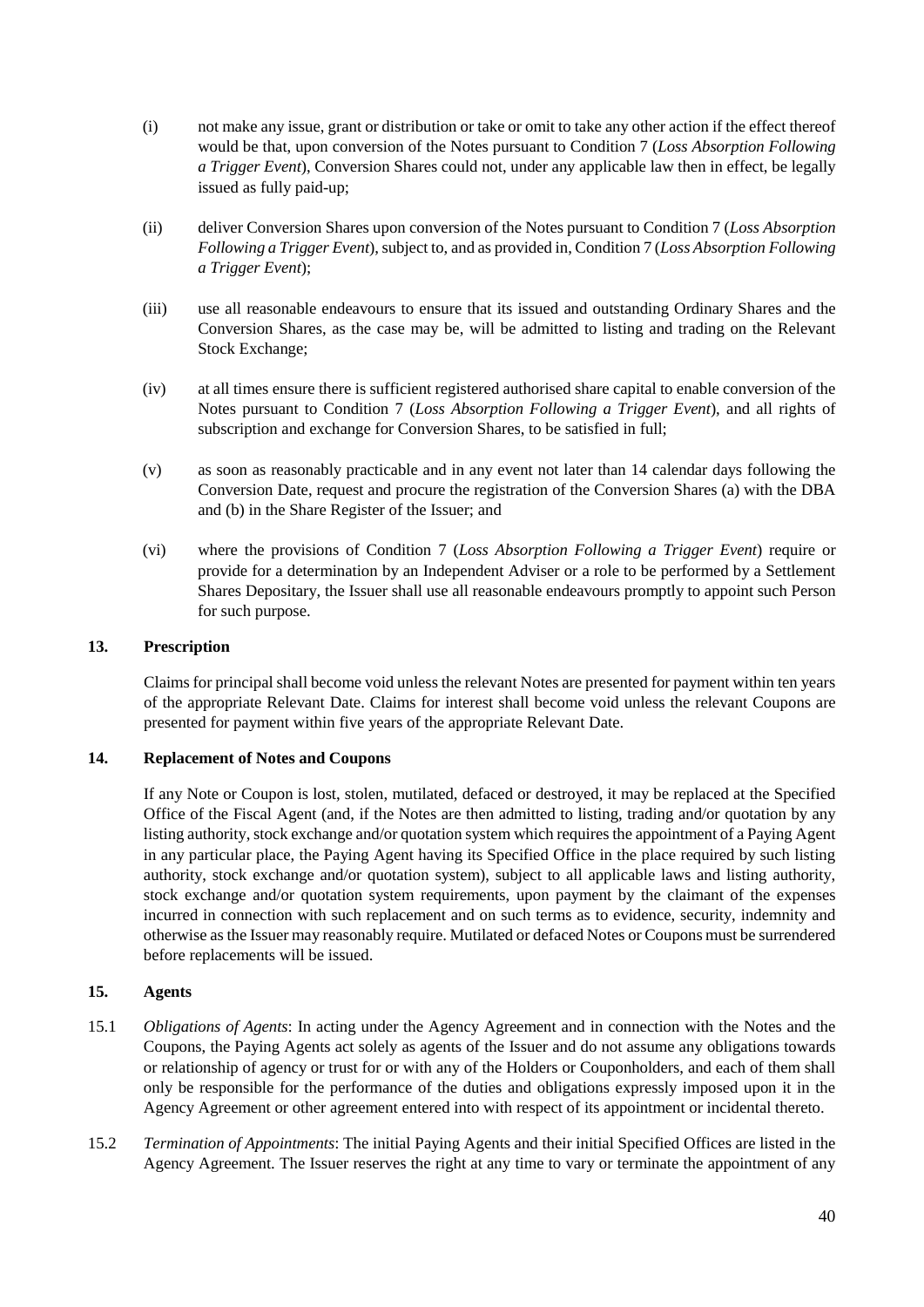Paying Agent (including the Fiscal Agent) and to appoint an additional or successor fiscal agent or Paying Agent; provided, however, that:

- (i) the Issuer shall at all times maintain a Fiscal Agent; and
- (ii) if and for so long as the Notes are admitted to listing and/or to trading and/or quotation on any listing authority, stock exchange and/or quotation system which requires the appointment of a Paying Agent in any particular place, the Issuer shall maintain a Paying Agent (which may be the Fiscal Agent) each with a Specified Office in the place required by such listing authority, stock exchange and/or quotation system.
- 15.3 *Change of Specified Offices*: The Paying Agents reserve the right at any time to change their respective Specified Offices to some other Specified Office in the same city. Notice of any change in the identities or Specified Offices of any Paying Agent shall promptly be given to the Holders in accordance with Condition [17](#page-41-0) (*Notices*).

### **16. Meetings of Holders; Modification**

16.1 *Meetings of Holders*: The Agency Agreement contains provisions (which shall have effect as if incorporated herein) for convening meetings of Holders to consider matters relating to the Notes, including (without limitation) the modification by Extraordinary Resolution of any provision of these Conditions and the Deed of Covenant insofar as the same may apply to the Notes. Any Extraordinary Resolution duly passed at any such meeting of Holders will be binding on all Holders, whether present or not at the meeting and on all Couponholders.

In addition, a resolution in writing signed by or on behalf of all Holders who for the time being are entitled to receive notice of a meeting of Holders will take effect as if it were an Extraordinary Resolution. Such a resolution in writing may be contained in one document or several documents in the same form, each signed by or on behalf of one or more Holders.

Any modification to these Conditions and/or the Deed of Covenant pursuant to the operation of the provisions described in this Condition 16.1 is subject to Condition 8.7 (*Conditions to redemption etc.*).

- 16.2 *Modification of Notes*: The Issuer may make, without the consent of the Holders or Couponholders:
	- (i) any modification to the Notes, these Conditions, the Agency Agreement and/or the Deed of Covenant to correct a manifest error; or
	- (ii) subject to Condition [8.7](#page-36-1) (*Conditions to redemption etc.*), any modification to the Notes, these Conditions, the Agency Agreement and/or the Deed of Covenant which is not prejudicial to the interests of the Holders and the Couponholders.

Any such modification to the Agency Agreement shall be subject to the consent of the Fiscal Agent. Subject as provided in these Conditions, no other modification may be made to the Notes, these Conditions, the Agency Agreement or the Deed of Covenant except with the sanction of an Extraordinary Resolution and, in the case of a modification to the Agency Agreement, the consent of the Fiscal Agent.

Any such modification shall be binding on the Holders and the Couponholders and any such modification shall be notified to the Holders in accordance with Condition [17](#page-41-0) (*Notices*) as soon as practicable thereafter.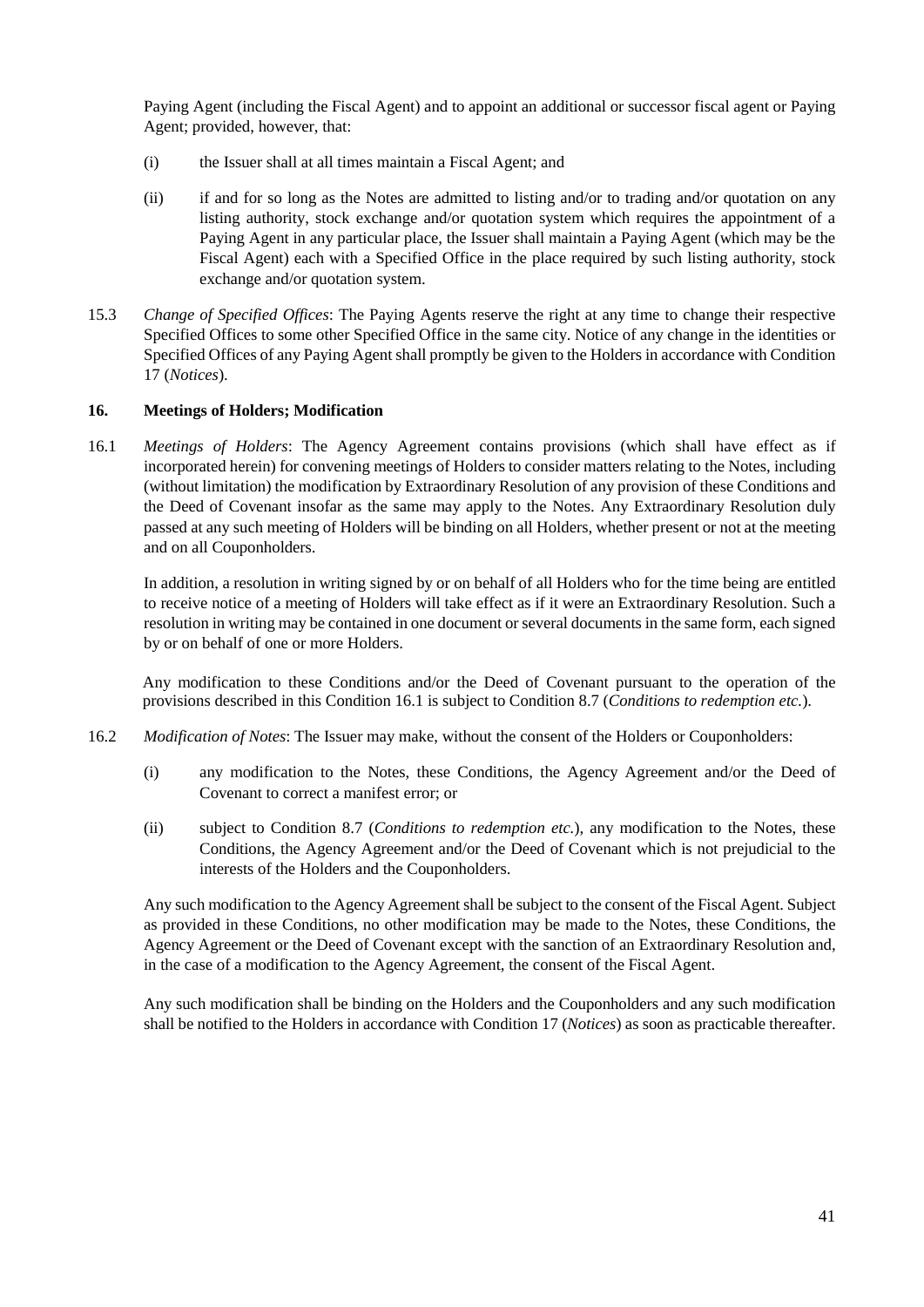### <span id="page-41-0"></span>**17. Notices**

Notices to Holders will be deemed to be validly given if published in a leading English language daily newspaper having general circulation in Europe or, if the Notes are listed on the Official List of the Irish Stock Exchange and admitted to trading on the Global Exchange Market of the Irish Stock Exchange (so long as the Notes are listed on the Official List of the Irish Stock Exchange and the rules of that exchange so permit), if published on the website of the Irish Stock Exchange (*[www.ise.ie](http://www.ise.ie/)*).

The Issuer shall also ensure that notices are duly published in a manner which complies with the rules of any stock exchange or other relevant authority on which the Notes are for the time being listed or by which they have been admitted to trading.

Any notice so given will be deemed to have been validly given on the date of first such publication (or, if required to be published in more than one newspaper, on the first date on which publication shall have been made in all the required newspapers). Couponholders will be deemed for all purposes to have notice of the contents of any notice given to the Holders in accordance with this Condition.

While the Notes are represented by one or more global Note(s) and such global Note(s) is/are held in its/their entirety on behalf of one or more relevant clearing system(s), the terms of such global Note(s) will specify how notices to Holders are to be given, as described in "Overview of Form of the Notes" of the Offering Memorandum relating to the Notes dated 24 March 2017.

### <span id="page-41-1"></span>**18. Currency Indemnity**

The currency in which the Notes are denominated is USD (the "**Contractual Currency**"), which is the sole currency of account and payment for all sums payable by the Issuer in respect of the Notes, including damages. Any amount received or recovered in a currency other than the Contractual Currency (whether as a result of, or of the enforcement of, a judgment or order of a court of any jurisdiction or otherwise) by any Holder in respect of any sum expressed to be due to it from the Issuer shall only constitute a discharge to the Issuer to the extent of the amount of the Contractual Currency which such Holder is able to purchase with the amount so received or recovered in that other currency on the date of that receipt or recovery (or, if it is not practicable to make that purchase on that date, on the first date on which it is practicable to do so). If that amount is less than the amount of the Contractual Currency expressed to be due to any Holder in respect of such Note or Coupon the Issuer shall indemnify such Holder against any loss sustained by such Holder as a result. In any event, the Issuer shall indemnify each such Holder against any cost of making such purchase which is reasonably incurred. These indemnities constitute a separate and independent obligation from the Issuer's other obligations, shall give rise to a separate and independent cause of action, shall apply irrespective of any indulgence granted by any Holder and shall continue in full force and effect despite any judgment, order, claim or proof for a liquidated amount in respect of any sum due in respect of the Notes or any judgment or order. Any such loss as aforesaid shall be deemed to constitute a loss suffered by the relevant Holder and no proof or evidence of any actual loss will be required by the Issuer.

### **19. Waiver and Remedies**

No failure to exercise, and no delay in exercising, on the part of the Holder, any right in these Conditions shall operate as a waiver thereof nor shall any single or partial exercise thereof preclude any other or future exercise thereof or the exercise of any other right. Rights hereunder shall be in addition to all other rights provided by law. No notice or demand given in any case shall constitute a waiver of rights to take other action in the same, similar or other instances without such notice or demand.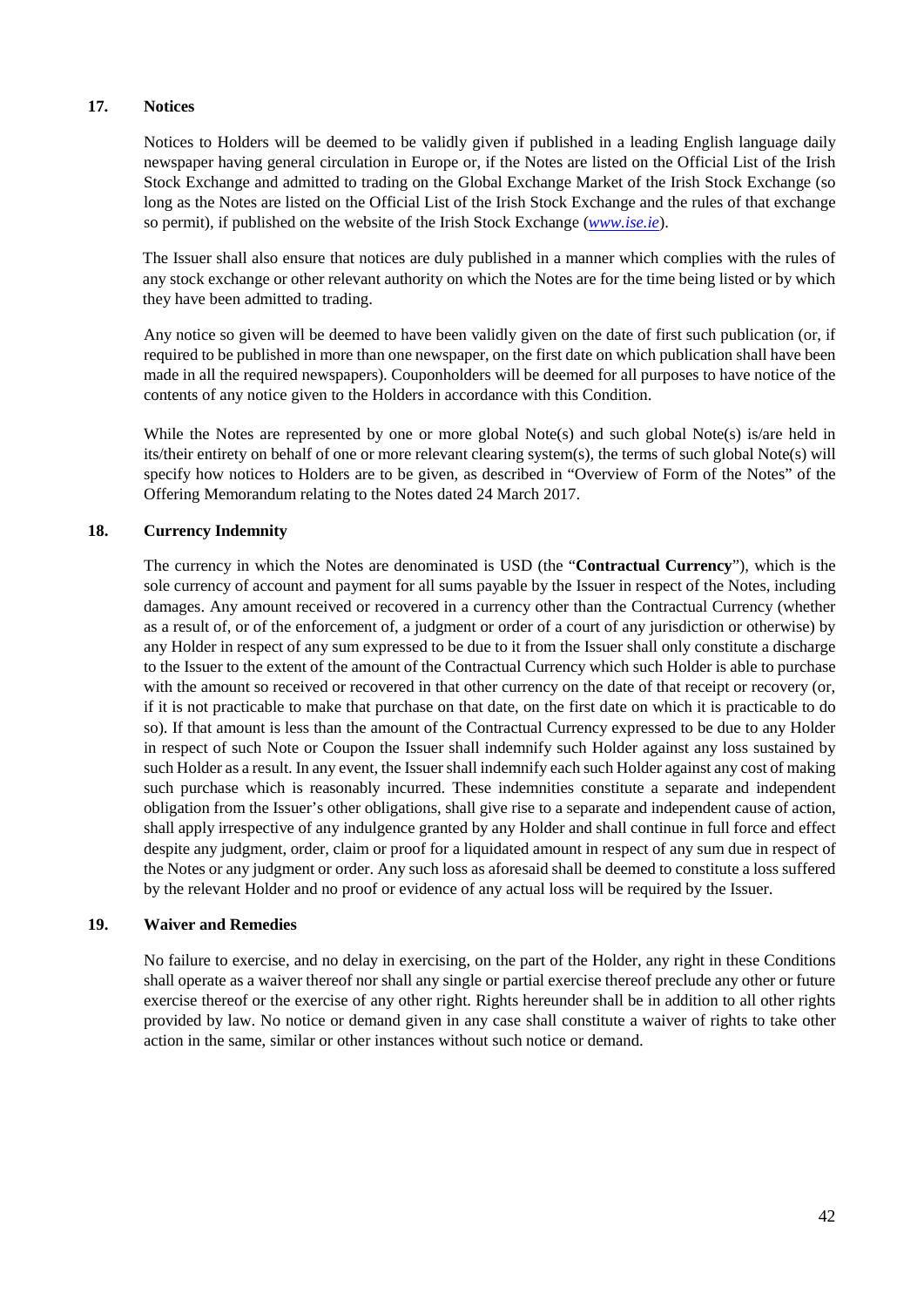#### <span id="page-42-1"></span>**20. Governing Law, Jurisdiction and Acknowledgement of Danish Statutory Loss Absorption Powers**

- 20.1 *Governing Law*: The Notes, the Agency Agreement and the Deed of Covenant, and any non-contractual obligations arising therefrom or in connection therewith, shall be governed by, and construed in accordance with, English law, except for Condition 4 (*Status of the Notes*), Condition 6 (*Interest Cancellation*), Condition 7 (*Loss Absorption Following a Trigger Event*), Condition 8.2 (*Early redemption upon the occurrence of a Special Event*) and Condition 11 (*Enforcement Events*) which shall be governed by, and construed in accordance with, Danish law.
- <span id="page-42-0"></span>20.2 *English courts*: The courts of England have jurisdiction to settle any dispute (a "**Dispute**") arising from or connected with the Notes (including any Dispute relating to any non-contractual obligations arising from or connected with the Notes).
- 20.3 *Appropriate forum*: The Issuer agrees that the courts of England are the most appropriate and convenient courts to settle any Dispute and, accordingly, that it will not argue to the contrary.
- 20.4 *Rights of the Holders to take proceedings outside England*: Condition [20.2](#page-42-0) (*English courts*) is for the benefit of the Holders only. As a result, nothing in this Condition [20](#page-42-1) prevents any Holder from taking proceedings relating to a Dispute ("**Proceedings**") in any other courts with jurisdiction. To the extent allowed by law, any Holder may take concurrent Proceedings in any number of jurisdictions.
- 20.5 *Service of process*: The Issuer agrees that the documents which start any Proceedings and any other documents required to be served in relation to those Proceedings may be served on it by being delivered to the Issuer at 75 King William Street, London EC4N 7DT or at any address of the Issuer in Great Britain at which service of process may be served on it in accordance with the Companies Act 2006. Nothing in this paragraph shall affect the right of any Holder to serve process in any other manner permitted by law. This Condition applies to Proceedings in England and to Proceedings elsewhere.
- 20.6 *Acknowledgement of Danish Statutory Loss Absorption Powers*: Notwithstanding and to the exclusion of any other term of the Notes or any other agreements, arrangements or understanding between the Issuer and any Holder (which, for the purposes of this Condition 20.6, includes each holder of a beneficial interest in the Notes), by its acquisition of the Notes, each Holder acknowledges and accepts that any liability arising under the Notes may be subject to the exercise of Danish Statutory Loss Absorption Powers by the Relevant Resolution Authority and acknowledges, accepts, consents to and agrees to be bound by:
	- (i) the effect of the exercise of any Danish Statutory Loss Absorption Powers by the Relevant Resolution Authority, which exercise (without limitation) may include and result in any of the following, or a combination thereof:
		- (a) the reduction of all, or a portion, of the Relevant Amounts in respect of the Notes;
		- (b) the conversion of all, or a portion, of the Relevant Amounts in respect of the Notes into Ordinary Shares, other Securities or other obligations of the Issuer or another Person, and the issue to or conferral on the Holder of such Ordinary Shares, Securities or obligations, including by means of an amendment, modification or variation of the terms of the Notes;
		- (c) the cancellation of the Notes or the Relevant Amounts in respect of the Notes; and
		- (d) the amendment or alteration of the perpetual nature of the Notes or amendment of the amount of interest payable on the Notes, or the date on which interest becomes payable, including by suspending payment for a temporary period; and
	- (ii) the variation of the terms of the Notes, as deemed necessary by the Relevant Resolution Authority, to give effect to the exercise of any Danish Statutory Loss Absorption Powers by the Relevant Resolution Authority.